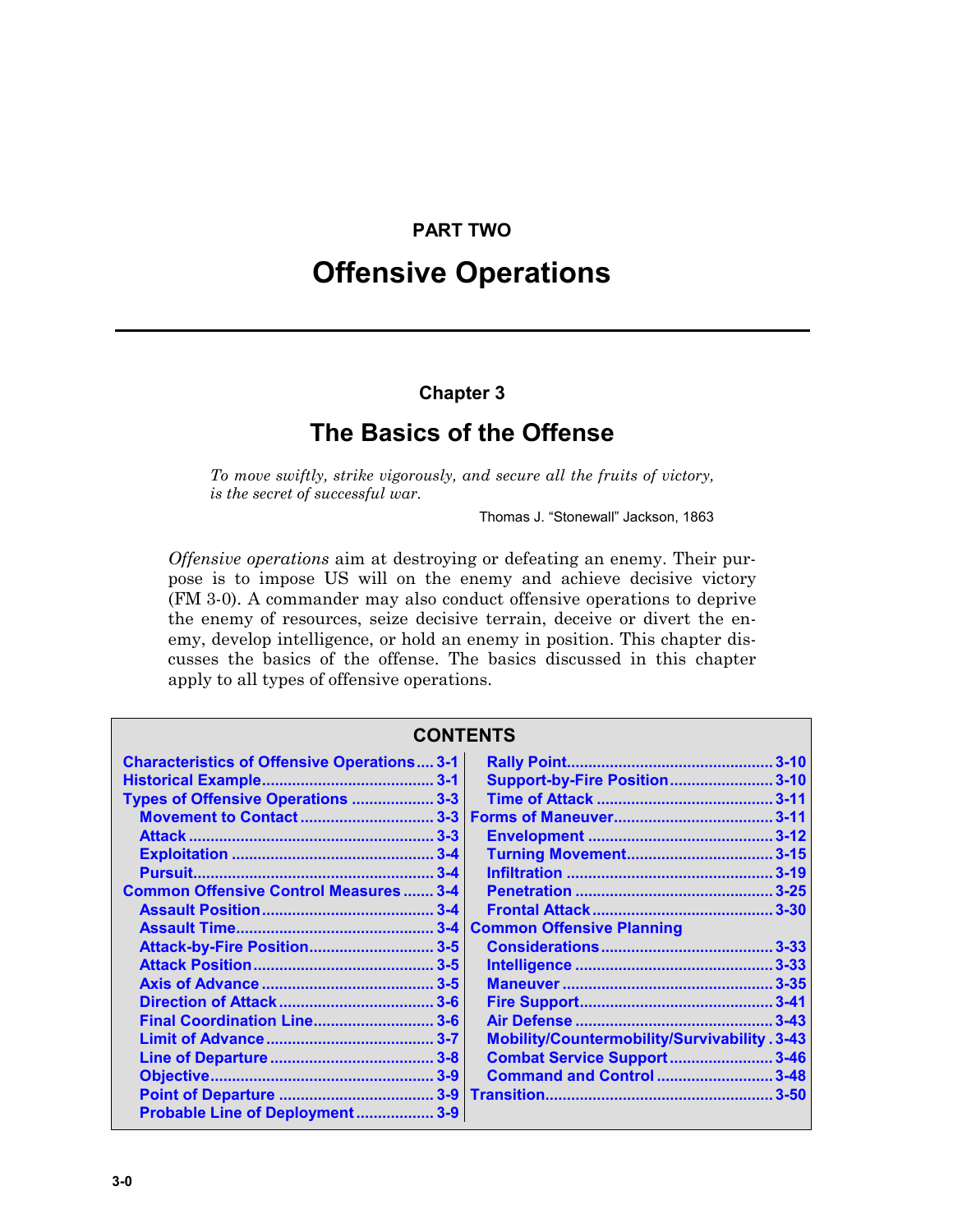3-1. The commander seizes, retains, and exploits the initiative when conducting offensive operations. Even in the defense, wresting the initiative from the enemy requires offensive operations.

3-2. Offensive operations are either force- or terrain-oriented. Force-oriented operations focus on the enemy. Terrain-oriented operations focus on seizing and retaining control of terrain and facilities.

# <span id="page-1-0"></span>**CHARACTERISTICS OF OFFENSIVE OPERATIONS**

3-3. Surprise, concentration, tempo, and audacity characterize the offense. Effective offensive operations capitalize on accurate intelligence and other relevant information regarding enemy forces, weather, and terrain. The commander maneuvers his forces to advantageous positions before contact. Security operations and defensive information opera-

**Characteristics of Offensive Operations**

- Surprise
- **Concentration**
- Tempo
- Audacity

tions keep or inhibit the enemy from acquiring accurate information about friendly forces. Contact with enemy forces before the decisive operation is deliberate, designed to shape the optimum situation for the decisive operation. The decisive operation is a sudden, shattering action that capitalizes on subordinate initiative and a common operational picture (COP) to expand throughout the area of operations (AO). The commander executes violently without hesitation to break the enemy's will or destroy him. FM 3-0 discusses the four characteristics of offensive operations.

# <span id="page-1-1"></span>**HISTORICAL EXAMPLE**

3-4. The following vignette discusses the offensive operations of the 101st Airborne Division (Air Assault) during OPERATION DESERT STORM. The actions of the 101st Airborne Division between 24 and 28 February 1991 were a shaping operation for the XVIII Airborne Corps.

# **The 101st Airborne Division (Air Assault), 24–28 February 1991**

The 101st attacked on 24 February 1991 to interdict, block, and defeat enemy forces operating in or moving through AO Eagle. On order, they were to attack to the east to assist in defeating the Iraqi Republican Guard Forces Command (RGFC). As part of that attack, the 101st conducted an air assault to establish forward operating base (FOB) Cobra. The FOB was approximately halfway between tactical assembly area (TAA) Campbell and the Euphrates River and Highway 8 (the main road between Basrah and Baghdad). In the FOB, the 101st would build up supplies and forces by both land and air. That FOB would support a further air assault by the division's remaining uncommitted brigade into AO Eagle. This second air assault would cut both Iraqi lines of communication (LOC) and retreat routes of Iraqi forces in Kuwait. From FOB Cobra, the 101st, with two brigades, could launch air assault operations to support other operations.

The operation was scheduled to begin at 0400 on 24 February. The 1st Brigade's ground column departed the TAA at 0700. However, weather delayed the air assault into FOB Cobra, approximately 150 kilometers north of the TAA, until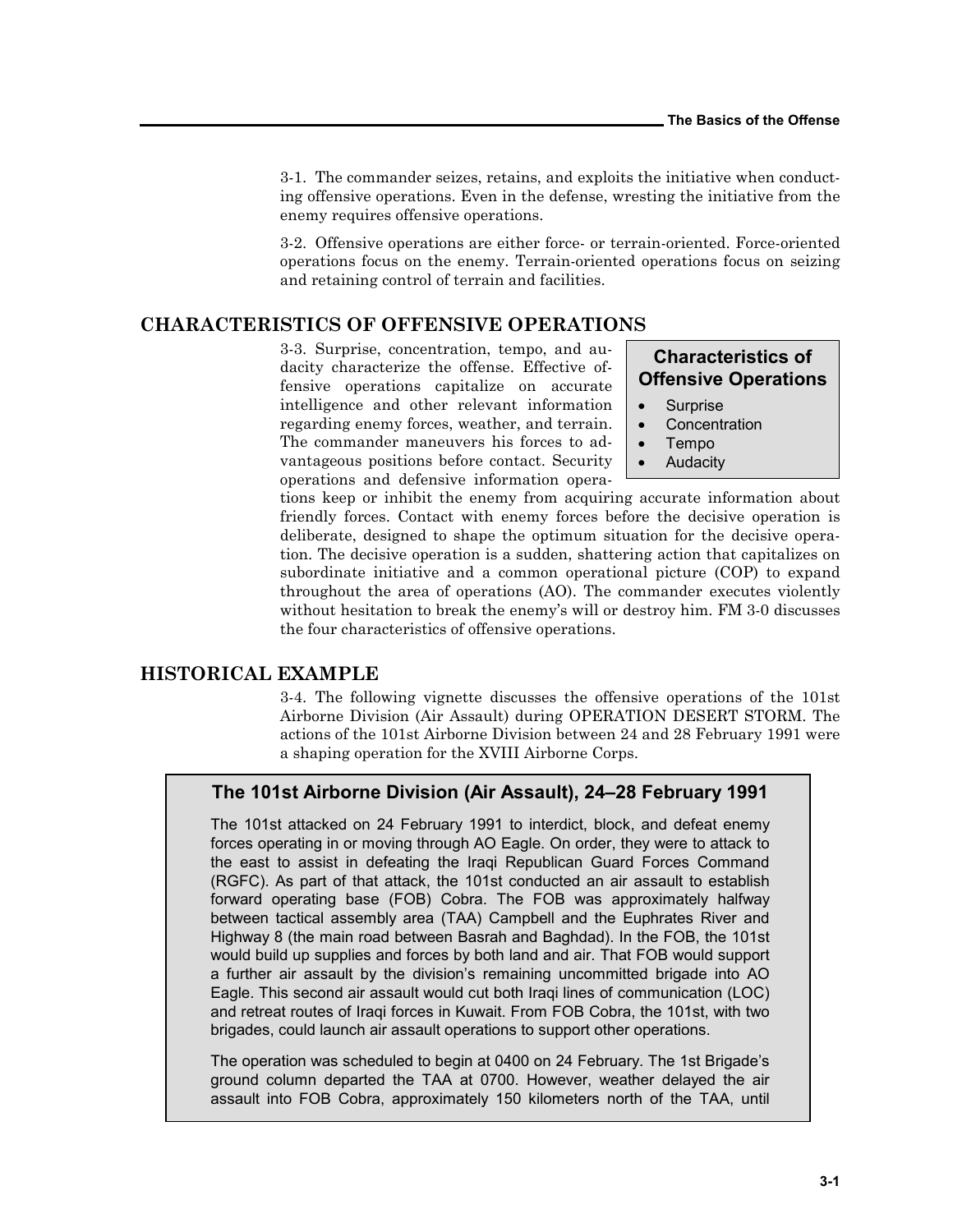0730. The assault elements of the brigade cleared the area within the FOB of Iraqi soldiers by 1030, making it secure enough for AH-64 operations. Attack helicopter operations from FOB Cobra into AO Eagle began by 1330 with patrols along Highway 8. The CG, MG J.H. Binford Peay III, decided to bring in 2nd Brigade to FOB Cobra that day while the weather permitted. However, he delayed 3rd Brigade's assault into AO Eagle until 25 February.

That night, reconnaissance assets found an alternative route for the vehicles to use from LZ Sand, in AO Eagle, to Highway 8. The first air assault on 25 February landed three antiarmor companies, two infantry companies, and an artillery battalion into the LZ, but these units were unable to link up with their parent battalions until the next day. The 3rd Brigade's main





body cut Highway 8 at 1508 and secured the area by 1848. This later air assault covered 156 miles and cut Highway 8 only 145 miles from Baghdad. Meanwhile, the buildup of FOB Cobra continued, with 3rd Brigade's second lift spending the night there due to weather. The 101st also established contact with 24th Infantry Division (ID) to its east. Farther north in AO Eagle, 3rd Brigade made sporadic contact with Iraqi forces along Highway 8 during the night. With this, the 101st Airborne achieved all of its initial objectives and began planning for subsequent missions. It had pressed the fight, never let the enemy recover from the initial blow, and exploited success at FOB Cobra and AO Eagle. (See Figure 3-1.)

A continuing sandstorm intensified on 26 February, limiting aerial operations. However, the remaining 3rd Brigade lifts were ferried from FOB Cobra to AO Eagle, and 2nd Brigade closed into FOB Cobra and began planning for subsequent operations. Although the sandstorm curtailed aerial operations, the division continued ground operations. The 3rd Brigade kept Highway 8 closed from ground battle positions supported by DS artillery despite Iraqi attempts to bypass. The 1st Brigade continued the buildup of FOB Cobra by ground transport and established contact with the 82nd Airborne Division. The 24th ID reached the Euphrates that night and cut Highway 8 farther to the east with heavy forces. The tempo was such that planned contingencies were overtaken by events; XVIII Corps had accomplished its initial objectives and issued new orders orienting the corps' main effort eastward. As part of this reorientation, MG Peay decided to establish FOB Viper, 150 kilometers to the east of Cobra, for aerial operations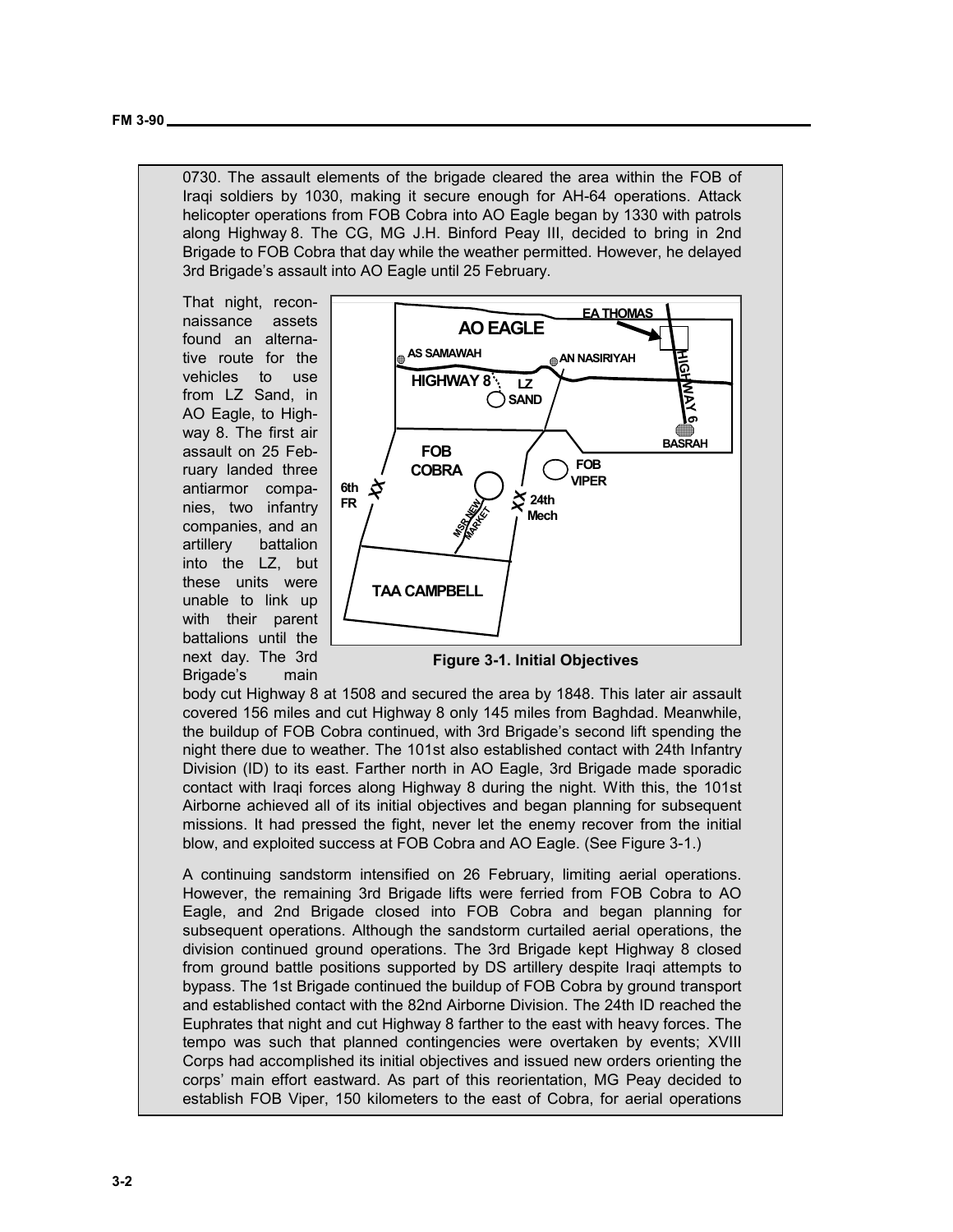against EA Thomas, 200 kilometers northeast of Viper, to destroy Iraqi forces fleeing north from Basrah. Corps assets, including the 12th Aviation Brigade and the 5th Battalion, 8th Artillery (155, T), reinforced the 101st Division.

The 101st launched its third major air assault at 0830, 27 February. The 2nd Brigade assaulted into FOB Viper with an infantry battalion and a reinforced artillery battalion augmented by engineers and air defense forces. By 1400, four attack helicopter battalions began operations against EA Thomas. The 2nd Brigade continued to close into FOB Viper. The division's attack helicopters cut the last escape route north out of Kuwait and destroyed 14 APCs, eight BM-21 MRLs, four MI-6 helicopters, and two SA-6 units. The Iraqi forces, unable to escape north, lay in the paths of VII Corps and 24th ID. The 1st Brigade had orders to air assault into EA Thomas on 28 February, but the cease-fire precluded this operation. Although the actions of the 101st during these 100 hours were a shaping operation, they illustrate the tactical application of all of the characteristics of offensive operations.

# <span id="page-3-0"></span>**TYPES OF OFFENSIVE OPERATIONS**

3-5. The four types of offensive operations are movement to contact, attack, exploitation, and pursuit. Entry operations, while offensive in nature, are one of the six subordinate forms of force-projection operations. Force-projection operations are operational level tasks and fall outside the scope of this manual. Joint doctrine addresses force-projection operations. [Appendix C](#page-0-0)

# **Types of Offensive Operations**

- Movement to contact
- **Attack**
- **•** Exploitation
- Pursuit

addresses tactical airborne and air assault operations as vertical envelopments.

## <span id="page-3-1"></span>**MOVEMENT TO CONTACT**

3-6. *Movement to contact* is a type of offensive operation designed to develop the situation and establish or regain contact (FM 3-0). The commander conducts a movement to contact (MTC) when the enemy situation is vague or not specific enough to conduct an attack. A search and attack is a specialized technique of conducting a movement to contact in an environment of noncontiguous AOs. Chapter 4 discusses MTC.

#### <span id="page-3-2"></span>**ATTACK**

3-7. An *attack* is an offensive operation that destroys or defeats enemy forces, seizes and secures terrain, or both (FM 3-0). Movement, supported by fires, characterizes the conduct of an attack. However, based on his analysis of the factors of METT-TC, the commander may decide to conduct an attack using only fires. An attack differs from a MTC because enemy main body dispositions are at least partially known,

# **Forms of the Attack**

- Ambush
- Spoiling attack
- Counterattack
- Raid
- Feint
- Demonstration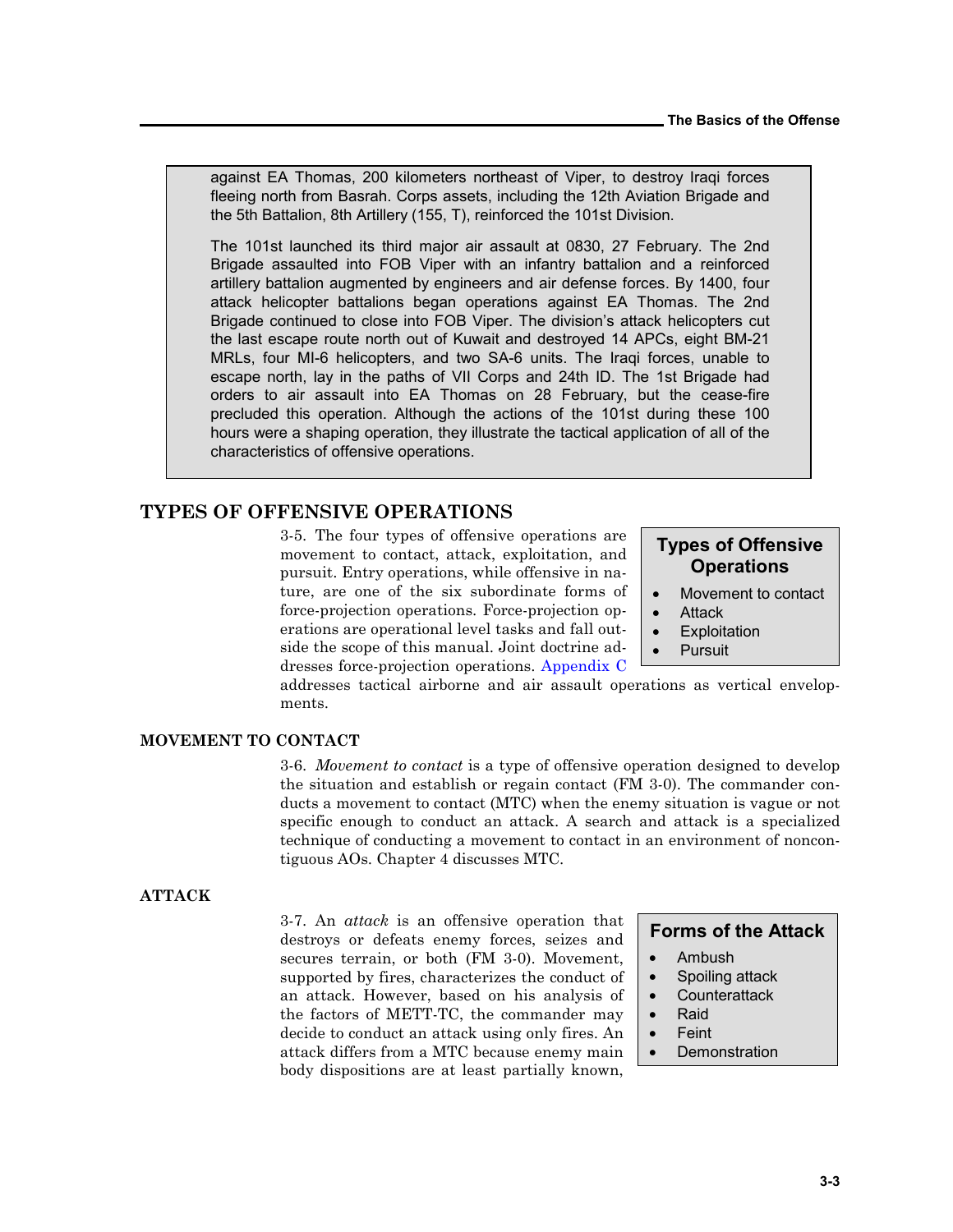which allows the commander to achieve greater synchronization. This enables him to mass the effects of the attacking force's combat power more effectively in an attack than in a MTC.

3-8. Special purpose attacks are ambush, spoiling attack, counterattack, raid, feint, and demonstration. The commander's intent and the factors of METT-TC determine which of these forms of attack are employed. He can conduct each of these forms of attack, except for a raid, as either a hasty or a deliberate operation. [Chapter 6](#page-0-0) discusses the attack and its subordinate forms.

#### <span id="page-4-0"></span>**EXPLOITATION**

3-9. *Exploitation* is a type of offensive operation that rapidly follows a successful attack and is designed to disorganize the enemy in depth (FM 3-0). The objective of an exploitation is to complete the enemy's disintegration. [Chapter](#page-0-0) 6 discusses exploitation.

#### <span id="page-4-1"></span>**PURSUIT**

3-10. A *pursuit* is an offensive operation designed to catch or cut off a hostile force attempting to escape, with the aim of destroying it (JP 1-02). A pursuit normally follows a successful exploitation. However, if it is apparent that enemy resistance has broken down entirely and the enemy is fleeing the battlefield, any other type or subordinate form of offensive operation can transition into a pursuit. Chapter 7 discusses the pursuit.

## <span id="page-4-2"></span>**COMMON OFFENSIVE CONTROL MEASURES**

3-11. This section defines in alphabetical order those common offensive control measures that a commander uses to synchronize the effects of his combat power. The commander uses the minimum control measures required to successfully complete the mission while providing the flexibility needed to respond to changes in the situation.

#### <span id="page-4-3"></span>**ASSAULT POSITION**

3-12. **An** *assault position* **is a covered and concealed position short of the objective from which final preparations are made to assault the objective.** Ideally, it offers both cover and concealment. These final preparations can involve tactical considerations, such as a short halt to coordinate the final assault, reorganize to adjust to combat losses, or make necessary adjustments in the attacking force's dispositions. These preparations can also involve technical items, such as engineers conducting their final prepare-tofire checks on obstacle clearing systems and the crews of plow- and rollerequipped tanks removing their locking pins. It may be located near to either a final coordination line (FCL) or a probable line of deployment (PLD). (Paragraphs [3-18](#page-6-2) and [3-23](#page-9-3) define a FCL and a PLD respectively.)

#### <span id="page-4-4"></span>**ASSAULT TIME**

3-13. **The** *assault time* **establishes the moment to attack the initial objectives throughout the geographical scope of the operation.** It is imposed by the higher headquarters in operations to achieve simultaneous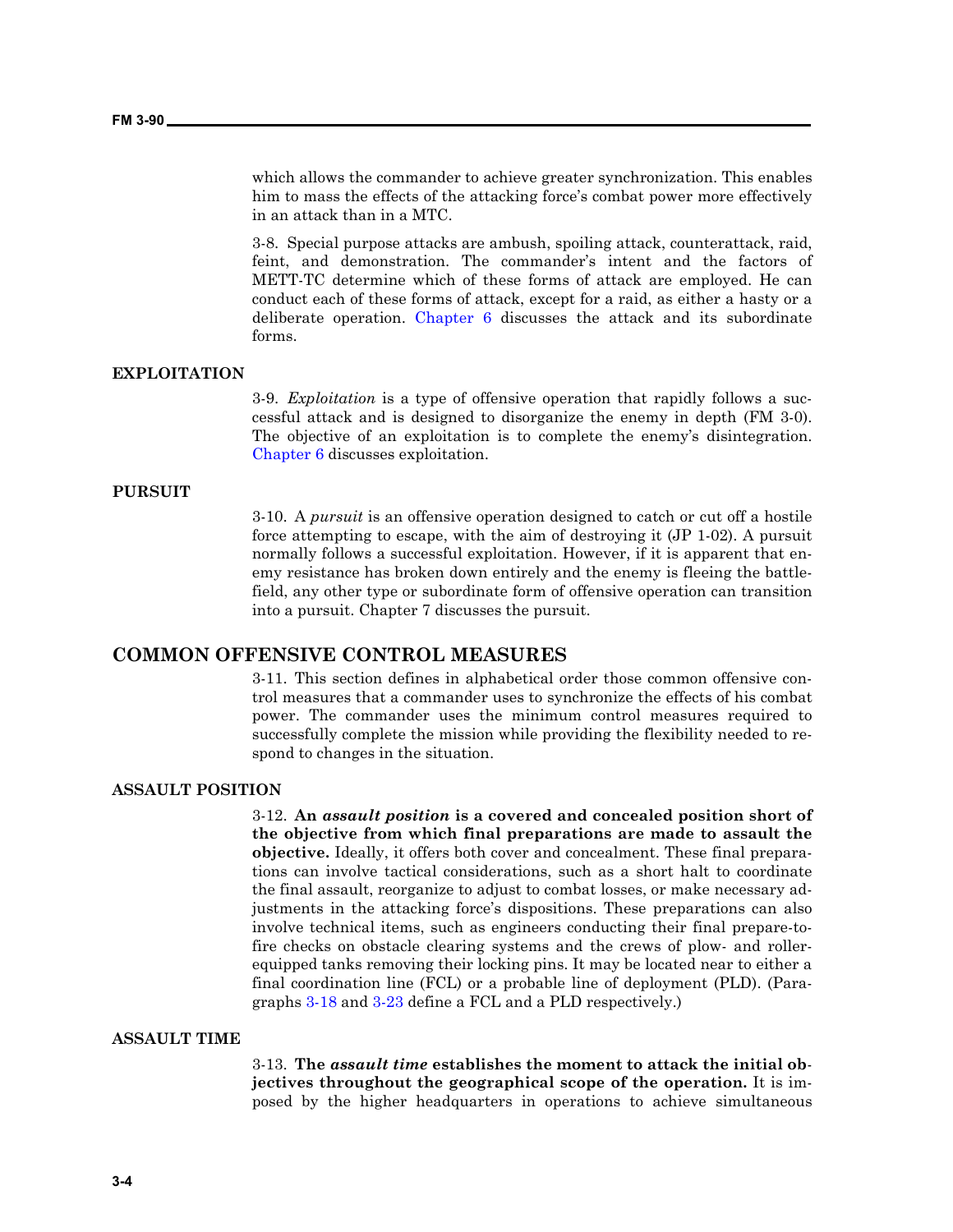results by several different units. It synchronizes the moment the enemy feels the effects of friendly combat power. It is similar to the time-on-target control method for fire mission processing used by the field artillery. A commander uses it instead of a time of attack (defined in paragraph [3-26\)](#page-11-2) because of the different distances that elements of his force must traverse, known obstacles, and differences in each unit's tactical mobility.

#### <span id="page-5-0"></span>**ATTACK-BY-FIRE POSITION**

3-14. **An** *attack-by-fire position* **designates the general position from which a unit conducts the tactical task of attack by fire.** (Appendix B defines the tactical mission task of attack by fire.) The purpose of these positions is to mass the effects of direct fire systems for one or multiple locations toward the enemy. An attack-by-fire position does not indicate the specific site. Attack-by-fire positions are rarely applicable to units larger than company size. Figure 3-2 depicts attack-byfire position BRANDON.



**Figure 3-2. Attack-by-Fire Position BRANDON**

#### <span id="page-5-1"></span>**ATTACK POSITION**

3-15. **The** *attack position* **is the last position an attacking force occupies or passes through before crossing the line of departure.** An attack position facilitates the deployment and last-minute coordination of the attacking force before it crosses the LD. It is located on the friendly side of the LD and offers cover and concealment for the attacking force. It is used primarily at battalion level and below. Whenever possible, units move through the attack position without stopping. An attacking unit occupies an attack position for a variety of reasons; for example, when the unit is waiting for specific results from preparatory fires or when it is necessary to conduct additional coordination, such as a forward passage of lines. If the attacking unit occupies the attack position, it stays there for the shortest amount of time possible to avoid offering the enemy a lucrative target. [\(Figure 3-3](#page-6-3) on page 3-6 shows attack positions BLUE and GOLD used in conjunction with other common offensive control measures.)

#### <span id="page-5-2"></span>**AXIS OF ADVANCE**

3-16. **An** *axis of advance* **designates the general area through which the bulk of a unit's combat power must move.** There are three primary reasons why a commander uses an axis of advance. First, to direct the bypass of locations that could delay the progress of the advancing force, such as known contaminated areas. Second, to indicate that he does not require the force to clear the AO as it advances. His force will be required to clear the axis in accordance with specified bypass criteria. The third primary reason is to indicate to a unit involved in offensive encirclement, exploitation, or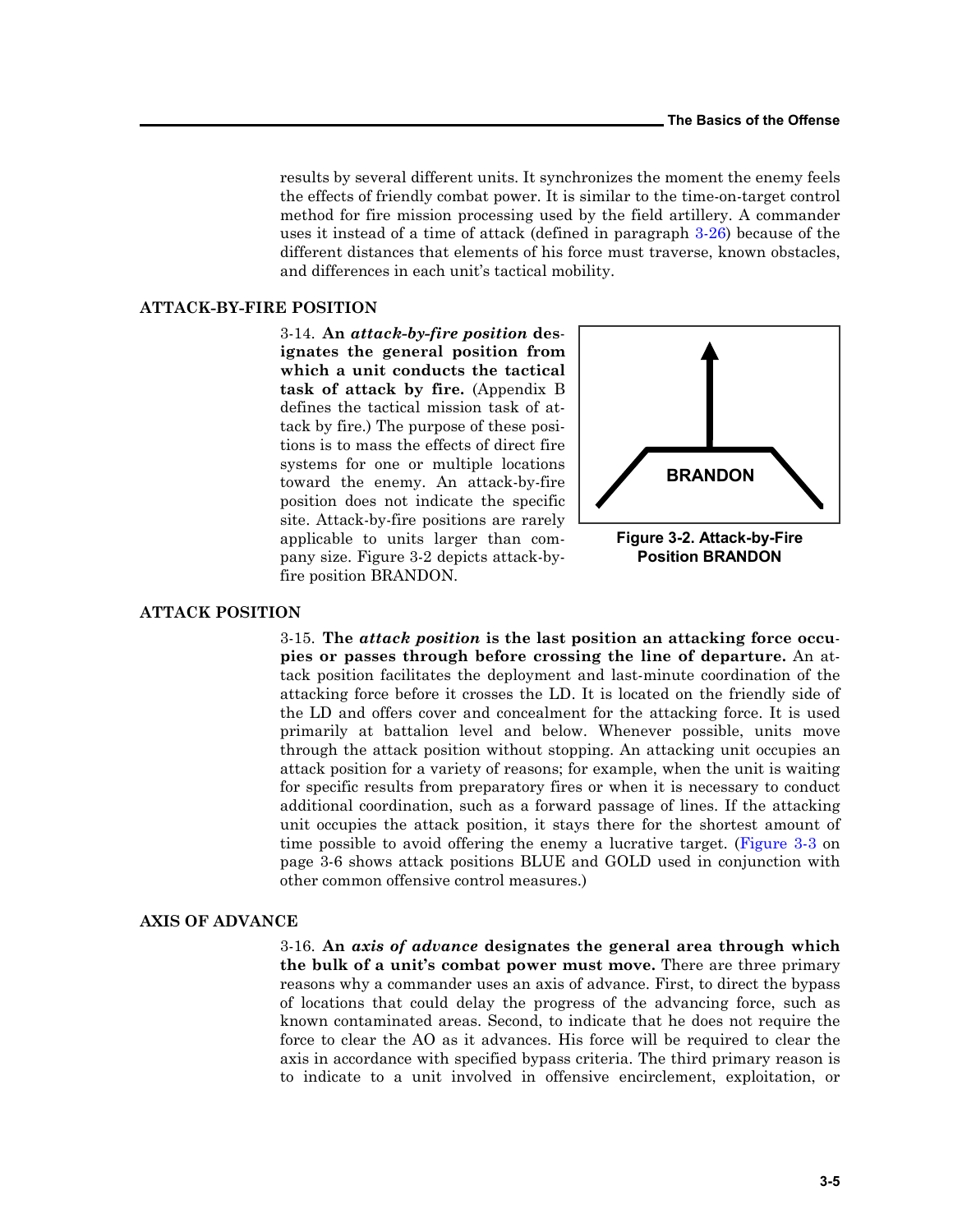<span id="page-6-3"></span>

<span id="page-6-2"></span>**Figure 3-3. Attack Positions Used with Other Common Offensive Control Measures**

pursuit operations the need to move rapidly toward an objective. Figure 3-4 depicts axis of advance DEBRA.

## <span id="page-6-0"></span>**DIRECTION OF ATTACK**

3-17. **The** *direction of attack* **is a specific direction or assigned route a force uses and does not deviate from when attacking.** It is a restrictive control measure. The commander's use of a direction of attack maximizes his control over the movement of his unit, and he often uses it during night attacks, infil-



**Figure 3-4. Axis of Advance**

trations, and when attacking through smoke. The commander establishes a direction of attack through a variety of means, such as target reference points, checkpoints, global positioning system (GPS) way points, using ground surveillance radar to track the attack force, and the impact of artillery shells. Target reference points placed on recognizable terrain provide the commander with the capability to rapidly shift fires and reorient his maneuver forces. When using a direction of attack, the commander designates a point of departure (PD)[. \(Figure 3-5](#page-7-1) depicts direction of attack JOAN and PD 6.)

## <span id="page-6-1"></span>**FINAL COORDINATION LINE**

3-18. **The** *final coordination line* **(FCL) is a phase line (PL) close to the enemy position used to coordinate the lifting or shifting of supporting fires with the final deployment of maneuver elements.** Final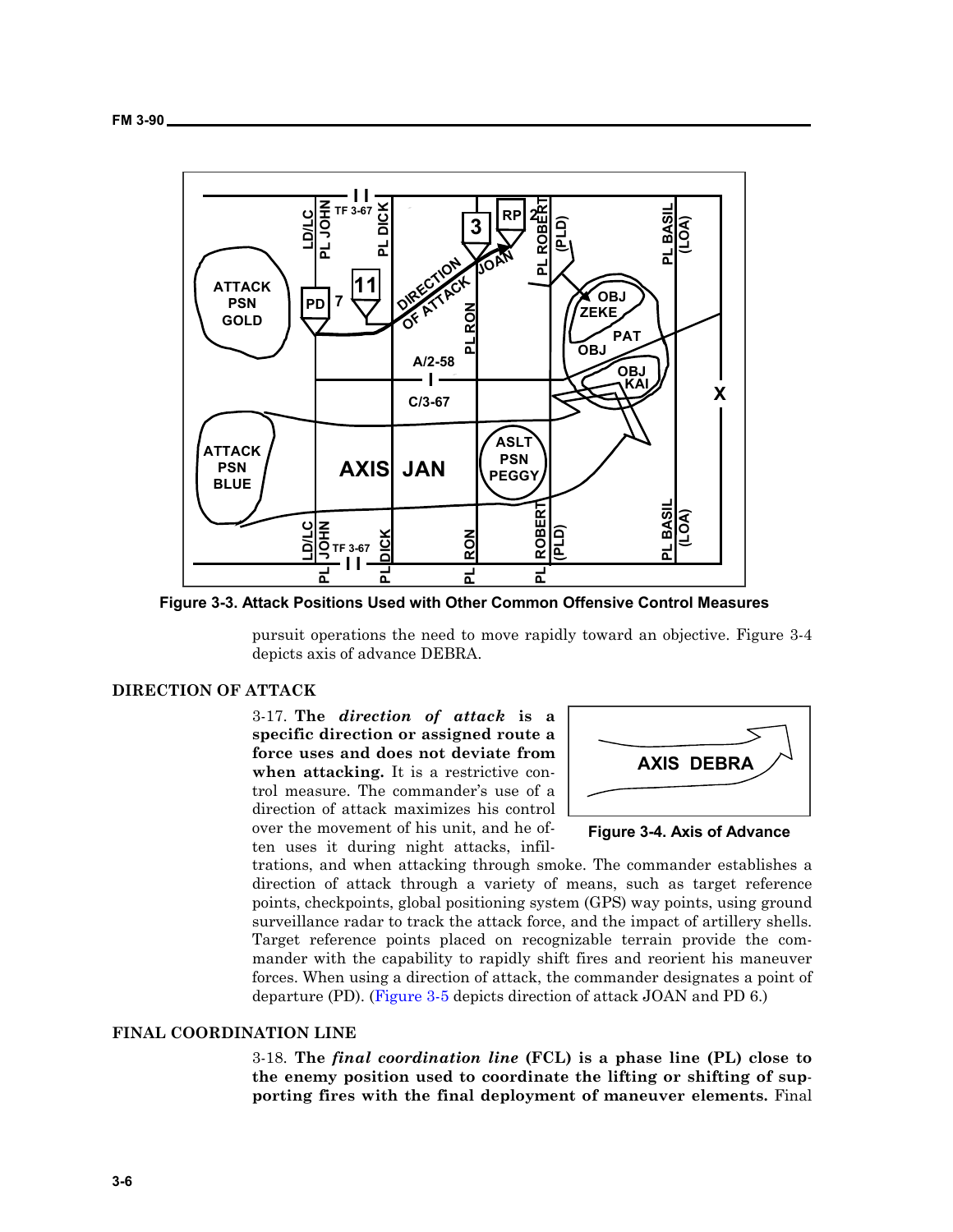<span id="page-7-1"></span>adjustments to supporting fires necessary to reflect the actual versus the planned tactical situation take place prior to crossing this line. It should be easily recognizable on the ground. The FCL is not a fire support coordinating measure. (Figure 3-6 shows PL ROBERT as the FCL for the 4th Brigade.)

#### <span id="page-7-0"></span> **LIMIT OF ADVANCE**

3-19. **The** *limit of advance* **(LOA) is a phase line used to control forward progress of the attack. The attacking unit does not advance**



**Figure 3-5. Direction of Attack JOAN**

**any of its elements or assets beyond the LOA, but the attacking unit can push its security forces to that limit.** A commander usually selects a linear terrain feature, perpendicular to the direction of attack, on the far side of the objective as the LOA because such a terrain feature is easily identifiable. The commander employs a LOA to prevent overextending the attacking force and reduce the possibility of fratricide by fires supporting the attack. The commander positions a LOA far enough beyond the objective to allow the unit to defend the objective. An LOA prevents units from exploiting success and launching a pursuit; therefore, a commander should only use it if he does not want the unit to conduct an exploitation or pursuit. A forward boundary is always a LOA, but a LOA is not necessarily a forward boundary. In fact, a



**Figure 3-6. Final Coordination Line (FCL) ROBERT Used in Conjunction with Other Offensive Control Measures**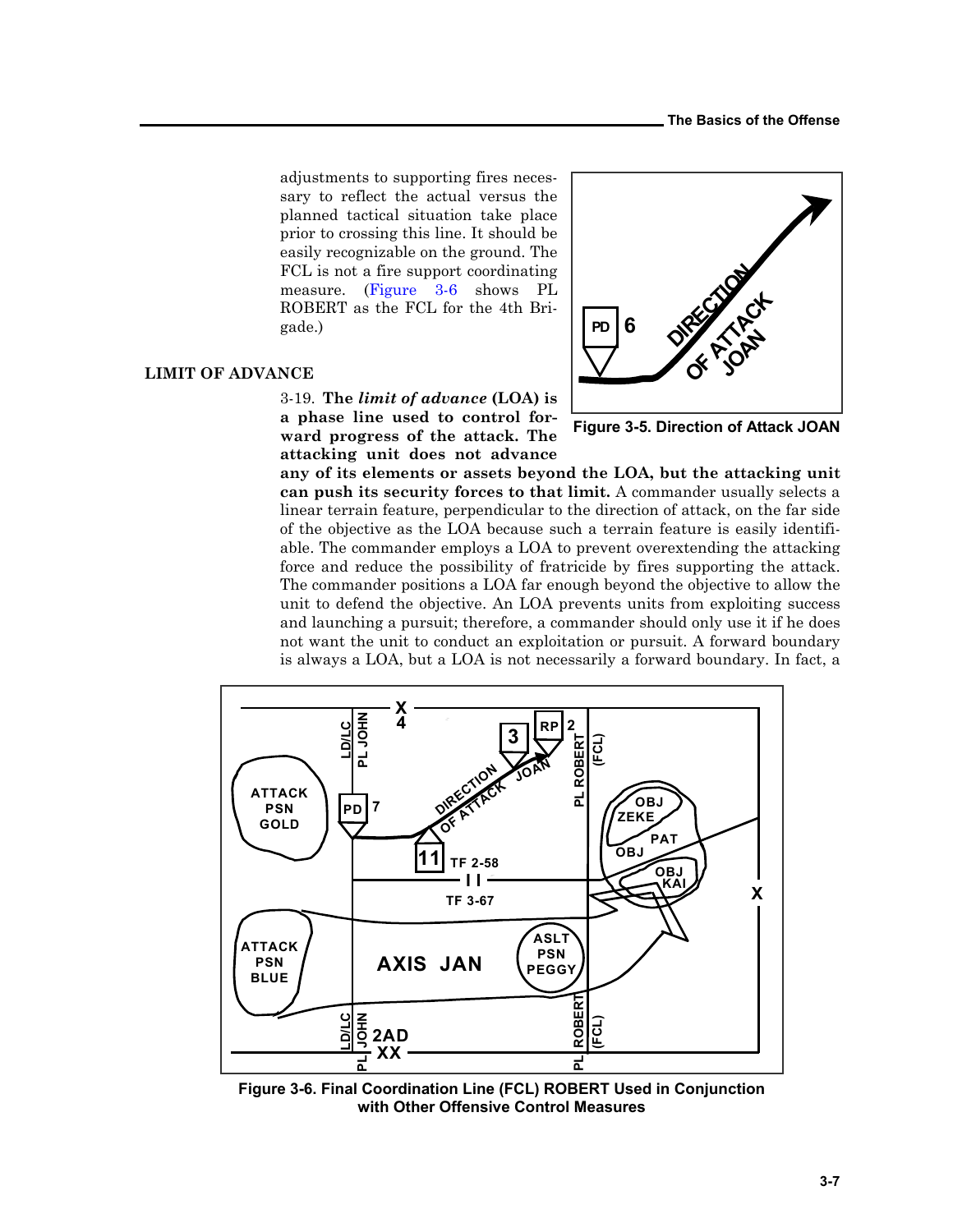LOA and the unit's forward boundary should rarely coincide because of the resulting limitations that a forward boundary places on supporting fires beyond the forward boundary. Figure 3-7 shows PL BASIL used as 4th Brigade's LOA.

<span id="page-8-0"></span>

**Figure 3-7. Limit of Advance Used with Other Common Control Measures**

#### **LINE OF DEPARTURE**

3-20. **The** *line of departure* **is a phase line crossed at a prescribed time by troops initiating an offensive operation.** The purpose of the LD is to coordinate the advance of the attacking force so that its elements strike the enemy in the order and at the time desired. The LD also marks where the unit transitions from movement to maneuver. The commander can also use it to facilitate the coordination of fires. Generally, it should be



perpendicular to the direction the attacking force will take on its way to the objective. Friendly forces should control the LD. The commander analyzes the terrain before designating his LD. Different units have different movement rates on leaving their assembly areas (AAs) based on their inherent mobility characteristics and the terrain being crossed. The commander considers these different characteristics when establishing the LD to prevent these differences from affecting the synchronization of the operation. When possible, the commander selects the LD so that the terrain the attack unit traverses before crossing the LD provides sufficient cover for the attacking unit's final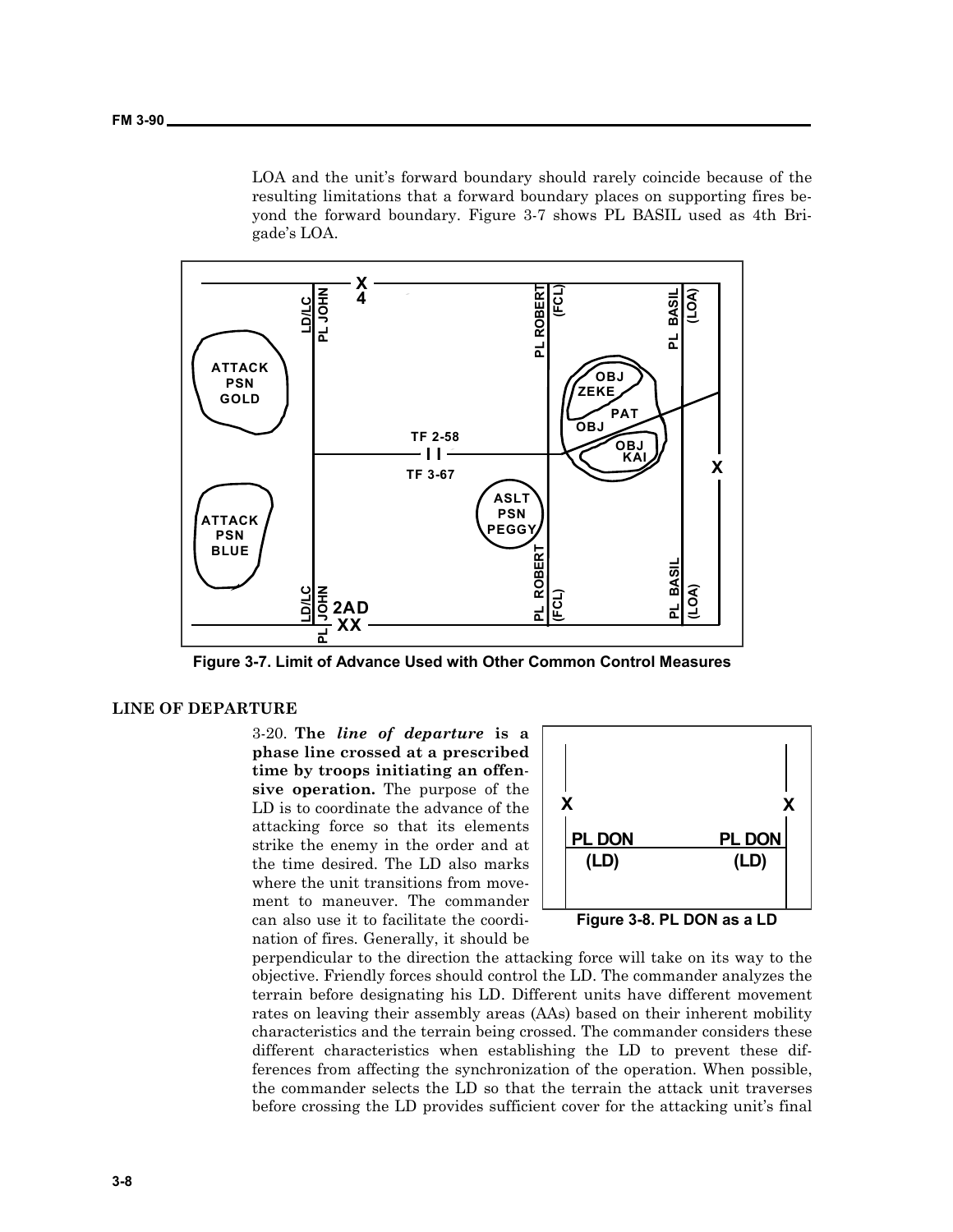deployment into a combat formation before crossing the LD. In many cases the LD is also the line of contact because the unit in contact is conducting the attack from its current positions. Figure 3-8 depicts PL DON as the LD. [\(Chapter 2](#page-0-0) contains a definition for a line of contact.)

#### <span id="page-9-0"></span>**OBJECTIVE**

3-21. **An** *objective* **is a location on the ground used to orient operations, phase operations, facilitate changes of direction, and provide for unity of effort.** An objective can be either terrain- or forceoriented. Terrain objectives should be easily identifiable on the ground to facilitate their recognition. The commander determines his force-oriented objectives based on known enemy positions. The commander normally assigns his subordinate commanders only their final objectives, but can assign intermediate objectives as necessary. Figure 3-9 depicts ob-



**Figure 3-9. Objective STEVE**

jective STEVE. Objective STEVE is further broken down into two subordinate objectives, objective JOHN and objective HARRY.

## <span id="page-9-1"></span>**POINT OF DEPARTURE**

3-22. **The** *point of departure* **is the point where the unit crosses the LD and begins moving along a direction of attack.** Units conducting reconnaissance and security patrols and other operations in a low-visibility environment commonly use a PD as a control measure. Like a LD, it marks the point where the unit transitions from movement to maneuver under conditions of limited visibility. Figure 3-10 depicts PD 7.



**Figure 3-10. Point of Departure 7**

#### <span id="page-9-2"></span>**PROBABLE LINE OF DEPLOYMENT**

<span id="page-9-3"></span>3-23. **A** *probable line of deployment* **is a phase line that a commander designates as the location where he intends to completely deploy his unit into assault formation before beginning the assault.** The PLD is used primarily at battalion level and below when the unit does not cross the LD in its assault formation. It is usually a linear terrain feature perpendicular to the direction of attack and recognizable under conditions of limited visibility. The PLD should be located outside the range where the enemy can place the attacking force under effective direct fire. It has no use except as it relates to the enemy. In [Figure](#page-10-2) 3-11, page 3-10, PL ROBERT is also the PLD.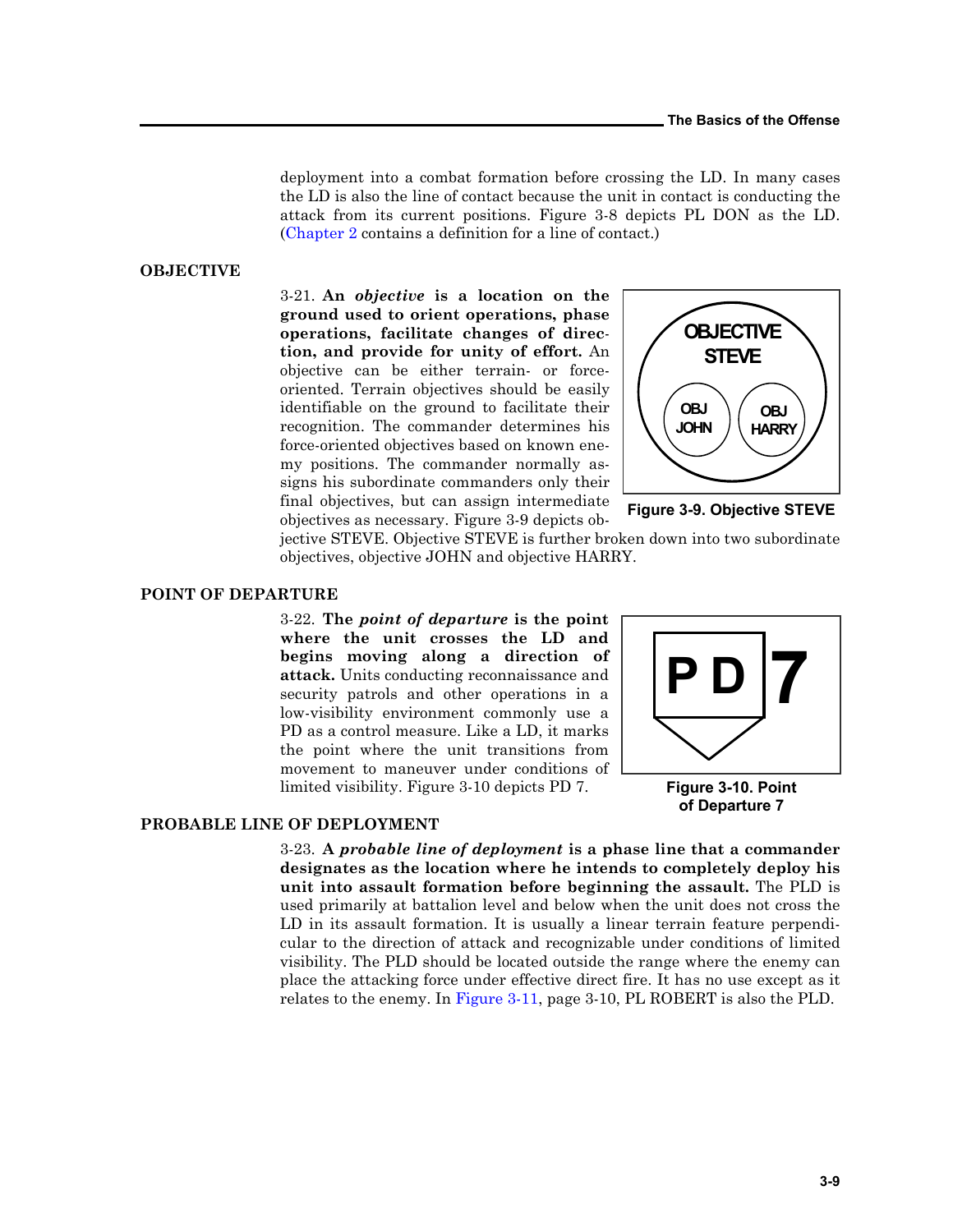<span id="page-10-2"></span><span id="page-10-0"></span>

**Figure 3-11. Probable Line of Deployment ROBERT Used with Other Control Measures**

# **RALLY POINT**

3-24. **A** *rally point* **is an easily identifiable point on the ground at which units can reassemble and reorganize if they become dispersed. Alternatively it is an easily identifiable point on the ground at which aircrews and passengers can assemble and reorganize following an incident requiring a forced landing.** Forces conducting a patrol or an infiltration commonly use this control measure. **The** *objective rally point* **(ORP) is a rally point established on an easily identifiable point on the ground where all elements of the infil**-



**Figure 3-12. Rally Point 14**

**trating unit assemble and prepare to attack the objective.** It is typically near the infiltrating unit's objective; however, there is no standard distance from the objective to the ORP. It should be far enough away from the objective so that the enemy will not detect the infiltrating unit's attack preparations. Figure 3-12 depicts Rally Point 14.

### <span id="page-10-1"></span>**SUPPORT-BY-FIRE POSITION**

3-25. **A** *support-by-fire position* **designates the general position from which a unit conducts the tactical mission task of support by fire.** (Appendix B defines the tactical mission task of support by fire.) The purpose of these positions is to increase the supported force's freedom of maneuver by placing direct fires on an objective that is going to be assaulted by a friendly force. Support-by-fire positions are located within the maximum friendly direct-fire range of the enemy positions. The commander selects them so that the moving assault force does not mask its supporting fires. For this reason,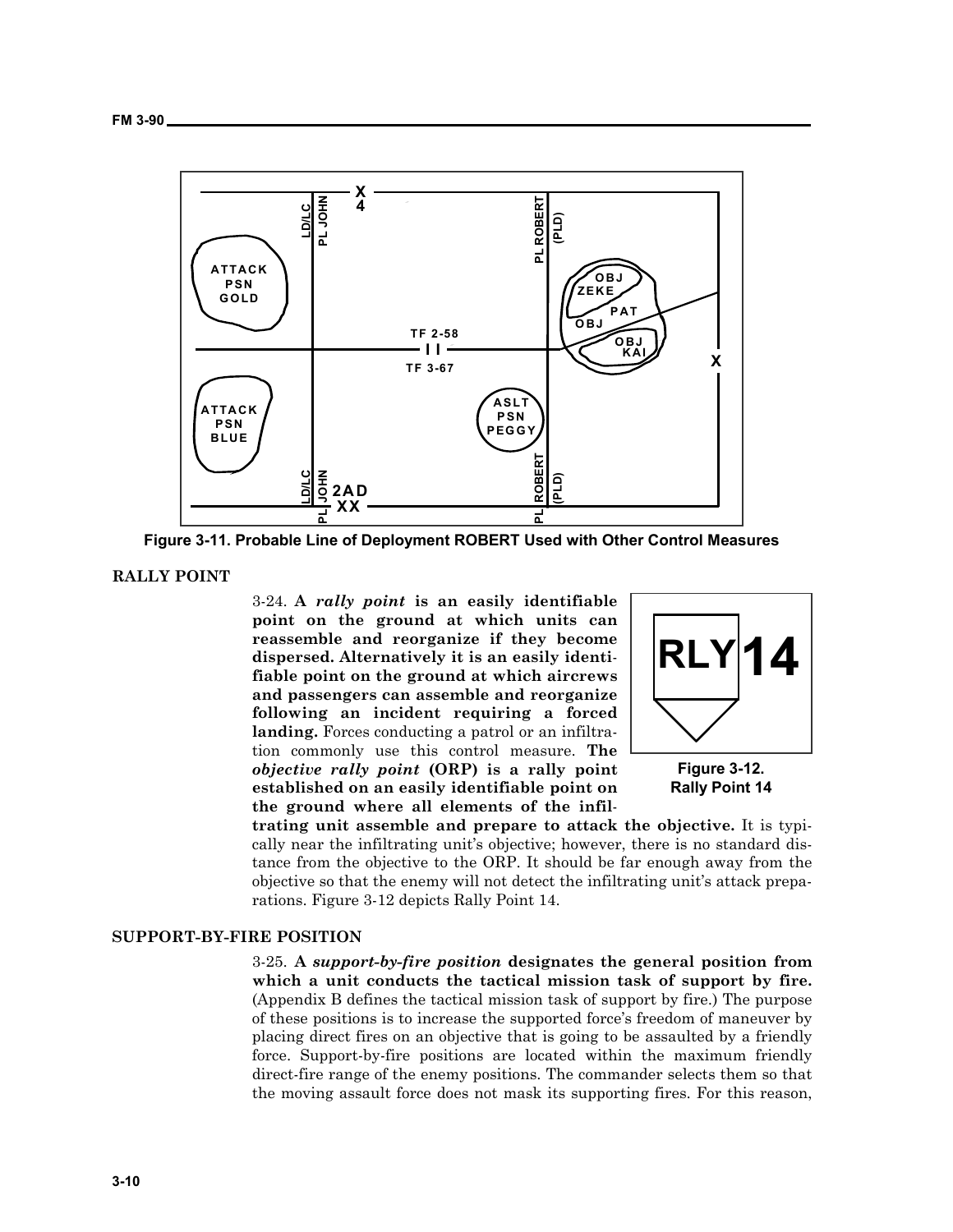support-by-fire positions are normally located on the flank of the assault force, elevated above the objective if possible. Support-by-fire positions are rarely applicable to units larger than company size. The support-by-fire position graphic depicted in Figure 3-13 indicates the general location and direction from which the unit provides fires; it does not indicate a specific site.



**Figure 3-13. Supportby-Fire Position SCOTT**

## <span id="page-11-0"></span>**TIME OF ATTACK**

#### <span id="page-11-2"></span>3-26. **The** *time of attack* **is the moment the**

**leading elements of the main body cross the LD, or in a night attack, the PD.** A commander uses it when conducting simultaneous operation where a shaping operation must accomplish its mission to set the conditions for the success of the decisive operation. When determining the time of attack, the commander considers the time required for his subordinate to—

- Conduct necessary reconnaissance, prepare plans, and issue orders.
- Synchronize plans between all subordinate units.
- Complete attack preparations, such as precombat inspections.
- Move to the LD or PD.

3-27. Orders normally designate the time of attack as H-hour. This is normally when the main body crosses the LD. However, H-hour can also designate the time to implement a phase of an operation, such as an airborne or air assault. The headquarters planning the offensive operation specifies the term's exact meaning. This is usually a part of the unit's standing operating procedures (SOP).

## <span id="page-11-1"></span>**FORMS OF MANEUVER**

3-28. The forms of maneuver are envelopment, turning movement, frontal attack, penetration, and infiltration. Combined arms organizations seeking to accomplish their assigned mission synchronize the contributions of all battlefield operating systems (BOS) to execute these forms of maneuver. The commander generally chooses one form on which he builds a course of action

#### **Forms of Maneuver**

- Envelopment
- Turning movement
- Frontal attack
- **Penetration** 
	- Infiltration

(COA). The higher commander rarely specifies the specific form of offensive maneuver. However, his guidance and intent, along with the mission that includes implied tasks, may impose constraints such as time, security, and direction of attack that narrow the forms of offensive maneuver to one alternative. Additionally, the AO's characteristics and the enemy's dispositions also help determine the form of offensive maneuver selected. A single operation may contain several forms of offensive maneuver, such as a frontal attack to clear a security area followed by a penetration to create a gap in enemy defenses. An envelopment would follow to destroy the enemy's first line of defense.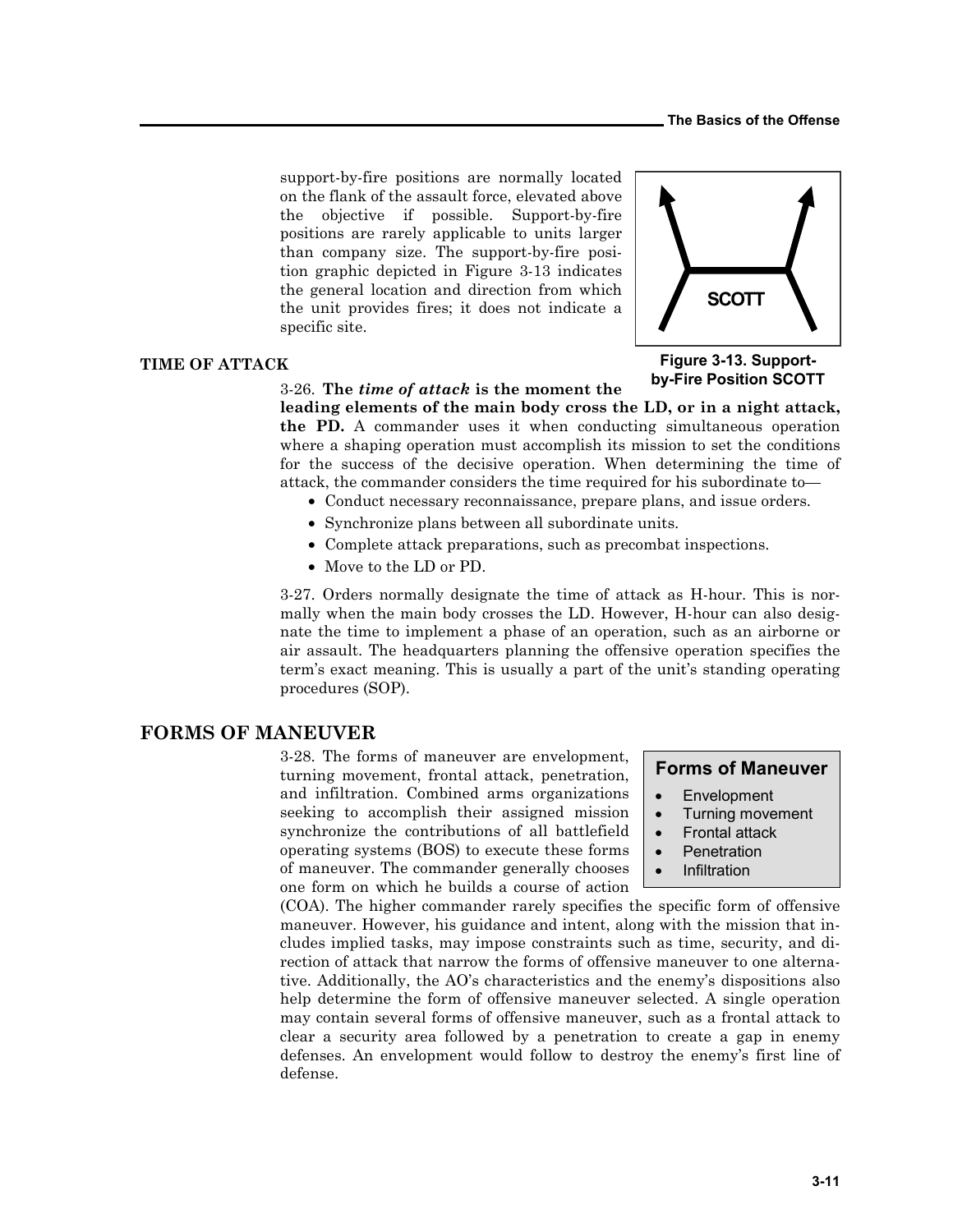#### <span id="page-12-0"></span>**ENVELOPMENT**

3-29. An *envelopment* is a form of maneuver in which an attacking force seeks to avoid the principal enemy defenses by seizing objectives to the enemy rear to destroy the enemy in his current positions. At the tactical level, envelopments focus on seizing terrain, destroying specific enemy forces, and interdicting enemy withdrawal routes (FM 3-0). Also, at the tactical level, airborne and air assault operations are vertical envelopments. (See Appendix C.) The commander's decisive operation focuses on attacking an assailable flank. It avoids the enemy's strength—his front—where the effects of his fires and obstacles are the greatest. Generally, a commander prefers to conduct an envelopment instead of a penetration or a frontal attack because the attacking force tends to suffer fewer casualties while having the most opportunities to destroy the enemy. An envelopment also produces great psychological shock on the enemy. If no assailable flank is available, the attacking force creates one. The four varieties of envelopment are single envelopment, double envelopment, encirclement, and vertical envelopment. (See Figures 3-14 and [3-15.\)](#page-13-0) For a discussion of the use of vertical envelopments, see [Appen](#page-0-0)[dix C.](#page-0-0) For a discussion of encirclement operations, see [Appendix D.](#page-0-0)



**Figure 3-14. Single Envelopment**

3-30. Single and double envelopments force the enemy to fight in two or more directions simultaneously to meet the converging efforts of the attack. A double envelopment generally requires a preponderance of force and can be difficult to control. A force seeking to execute a double envelopment must also have a substantial mobility advantage over the defender. A unit performs a double envelopment by conducting a frontal attack as a shaping operation in the center to fix the enemy in place while enveloping both hostile flanks. Because of the forces required, normally only divisions and larger organizations have the resources to execute a double envelopment.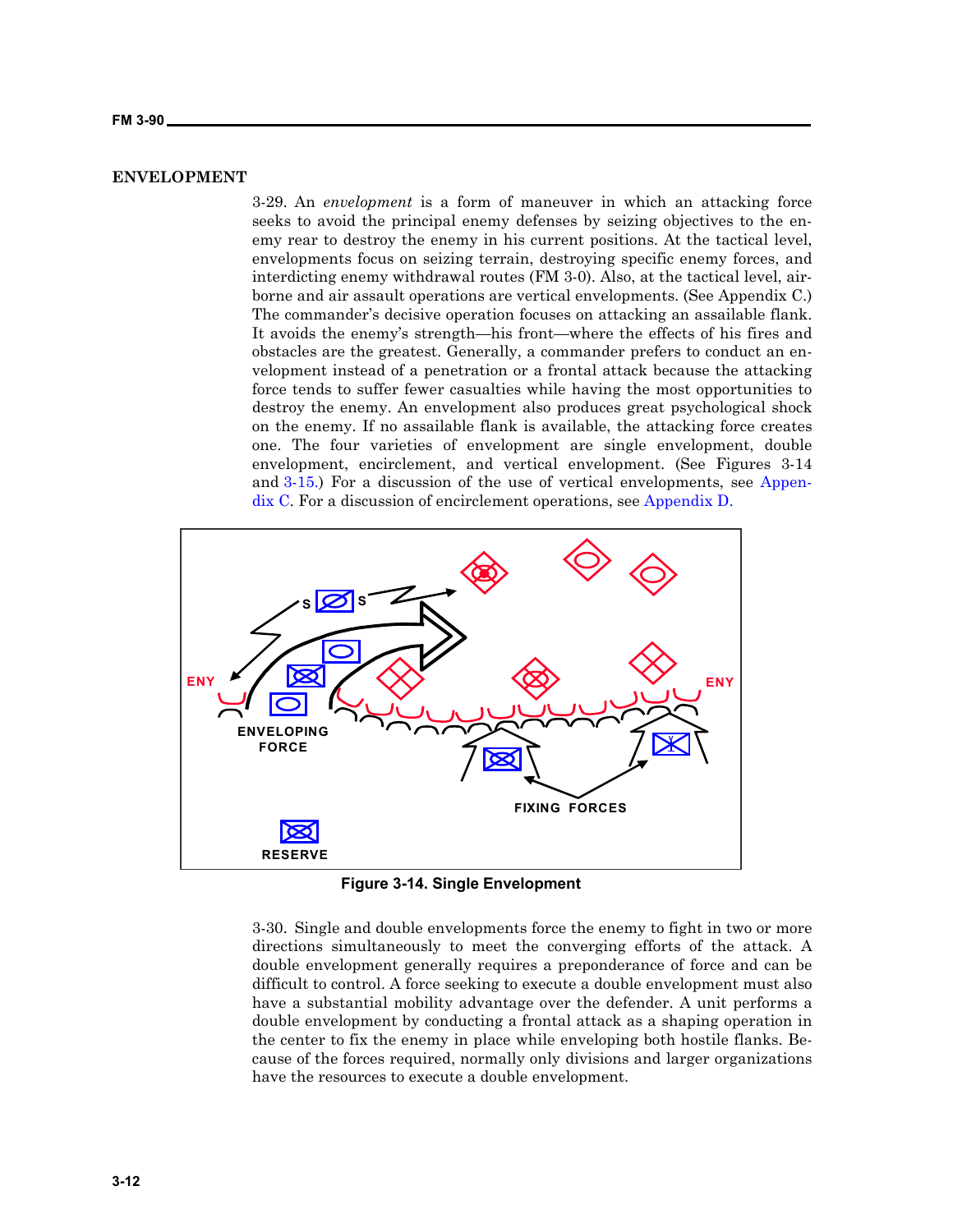<span id="page-13-0"></span>

**Figure 3-15. Double Envelopment**

#### **Organization of Forces**

3-31. The commander envisioning a single envelopment organizes his forces into the enveloping force and the fixing force. He also allocates forces to conduct reconnaissance, security, reserve, and sustaining operations. The enveloping force, conducting the decisive operation, attacks an assailable enemy flank and avoids his main strength en route to the objective. The fixing force conducts a frontal attack as a shaping operation to fix the enemy in his current positions to prevent his escape and reduce his capability to react against the enveloping force. A commander executing a double envelopment organizes his forces into two enveloping forces and a fixing force in addition to reconnaissance, security, reserve, and sustaining forces. The commander typically designates the more important of the two enveloping forces as the main effort for resources. That enveloping force will also be the commander's decisive operation if its action accomplishes the mission.

#### **Control Measures**

3-32. The commander, at a minimum, designates AOs for each unit participating in the envelopment by using boundaries. He also designates PLs, support-by-fire and attack-by-fire positions, contact points, and appropriate fire coordination measures, such as a restricted fire line or boundary between converging forces, and any other control measures he feels are necessary to control the envelopment. [Figure](#page-14-0) 3-16 on page 3-14 is an example of control measures used when conducting a single envelopment.

#### **Planning an Envelopment**

3-33. Successful planning for an envelopment depends on knowing and understanding the enemy and his capabilities. The commander wants to maneuver his enveloping force around or over the enemy's main defenses to secure objectives on the enemy's flank or rear. From those objectives the enveloping force can use its positional advantage to employ superior combat power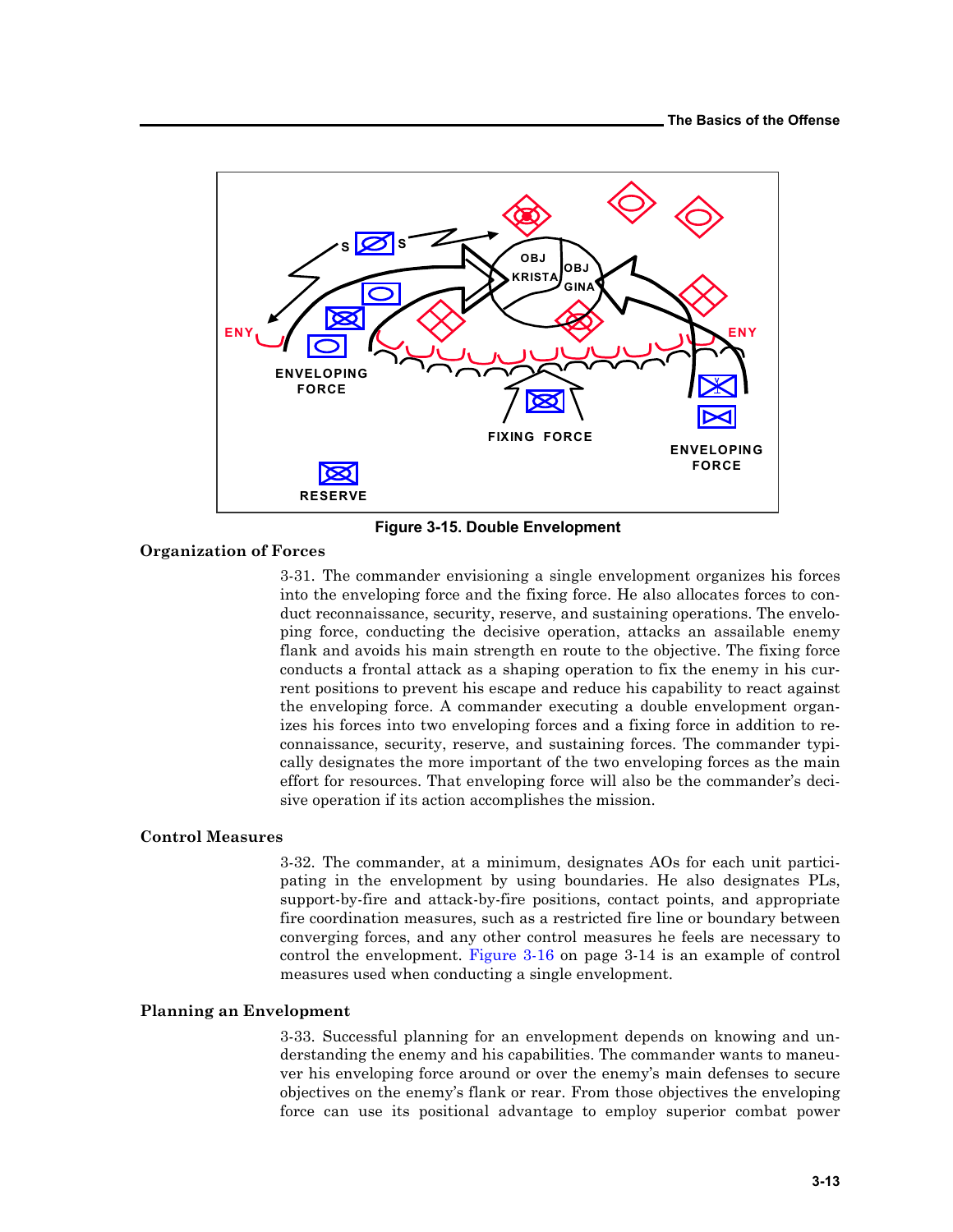<span id="page-14-0"></span>

against a defending enemy oriented in the wrong direction. The commander uses his intelligence assets and personnel to determine the disposition and capabilities of enemy forces to detect and react to their operations.

**Figure 3-16. Control Measures for Conducting an Envelopment**

3-34. The commander plans for the force conducting the envelopment to remain within supporting distance of the fixing force. (If the enveloping force is going outside of supporting distance, it is probably conducting a turning movement, not an envelopment.)

3-35. Sustaining the enveloping force requires deliberate planning because only intermittent ground lines of communication (LOCs) between the rear area and the enveloping force may exist. A *line of communication* is a route, either land, water, and/or air that connects an operating military force with a base of operations and along which supplies and military forces move (JP 1-02).

3-36. The commander plans how he will exploit the success of his envelopment as he encircles the enemy or transitions to a pursuit to complete the destruction of the enemy force. These plans are developed as branches and sequels to the envelopment operation.

#### **Executing an Envelopment**

3-37. A successful envelopment depends largely on the degree of surprise the commander achieves against his opponent or the presence of overwhelming combat power. The envelopment's probability of success also increases when the commander's forces have superior tactical mobility, possess air and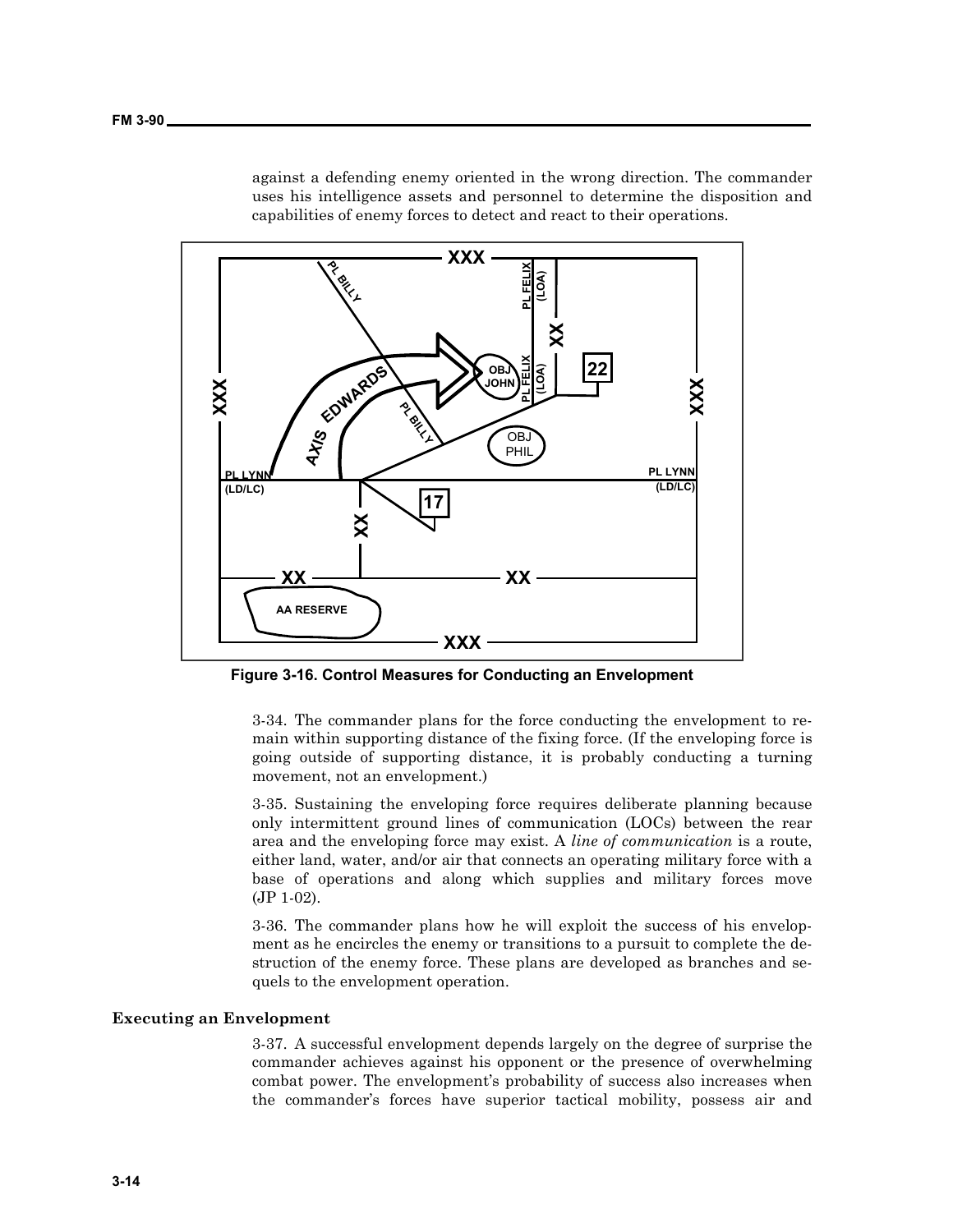information superiority, and his shaping operations fix the bulk of the enemy's forces in their current positions. The commander uses his intelligence, surveillance, and reconnaissance (ISR) systems to provide continuous intelligence and combat information to identify changes in enemy COAs throughout the execution of the envelopment.

3-38. Normally, a unit orients the majority of its combat power toward where it expects to engage enemy forces, while placing less combat power on its own flanks. Thus the flanks of most units are more vulnerable to attack. The commander creates an assailable flank using whatever means necessary. The enveloping force then moves rapidly to exploit the situation before the enemy strengthens an assailable flank by preparing positions in depth and by holding mobile forces in reserve. When faced with the threat of envelopment, the enemy commander might move his reserves to meet the enveloping force. Thus, rapid movement around the enemy's flank is essential to prevent him from occupying previously prepared positions. Vigorous shaping operations conducted by ground and air assets aim to prevent him from reconstituting reserves from other portions of his front.

3-39. The enemy may attempt to cut off the enveloping force and extend his flank beyond the area that the enveloping force is attempting to attack through. If the encircling force attempts to outflank such hostile extension, it may become overextended by moving outside of supporting distance from the fixing force. Therefore, it is usually better for the encircling force to take advantage of the enemy's extension and subsequent weakness by penetrating a thinly held area of the enemy's front rather than overextending itself in an attempt to completely outflank the enemy's position.

3-40. The enemy may attempt a frontal counterattack in response to an attempted envelopment. In this case, the fixing force defends itself or conducts a delay while the enveloping force continues the envelopment.

3-41. After the initial envelopment of one flank—which places the enemy at a disadvantage—the commander has many options. He may choose to establish favorable conditions for passing to a double envelopment by using reserves or exploit success by generating additional combat power along the same axis. Alternatively, he can destroy or defeat the enveloped enemy force in place, or transition to another type of operation, such as exploitation or pursuit.

#### <span id="page-15-0"></span>**TURNING MOVEMENT**

3-42. A *turning movement* is a form of maneuver in which the attacking force seeks to avoid the enemy's principle defensive positions by seizing objectives to the enemy rear and causing the enemy to move out of his current positions or divert major forces to meet the threat (FM 3-0). However, a commander can employ a vertical envelopment using airborne or air assault forces to effect a turning movement. (Appendix C discusses airborne and air assault operations.) A commander uses this form of offensive maneuver to seize vital areas in the enemy's rear before the main enemy force can withdraw or receive support or reinforcements. See [Figure](#page-16-0) 3-17 on page 3-16 for a graphic depiction of a turning movement. This form of offensive maneuver frequently transitions from the attack into an exploitation or pursuit. A turning movement differs from an envelopment because the force conducting a turning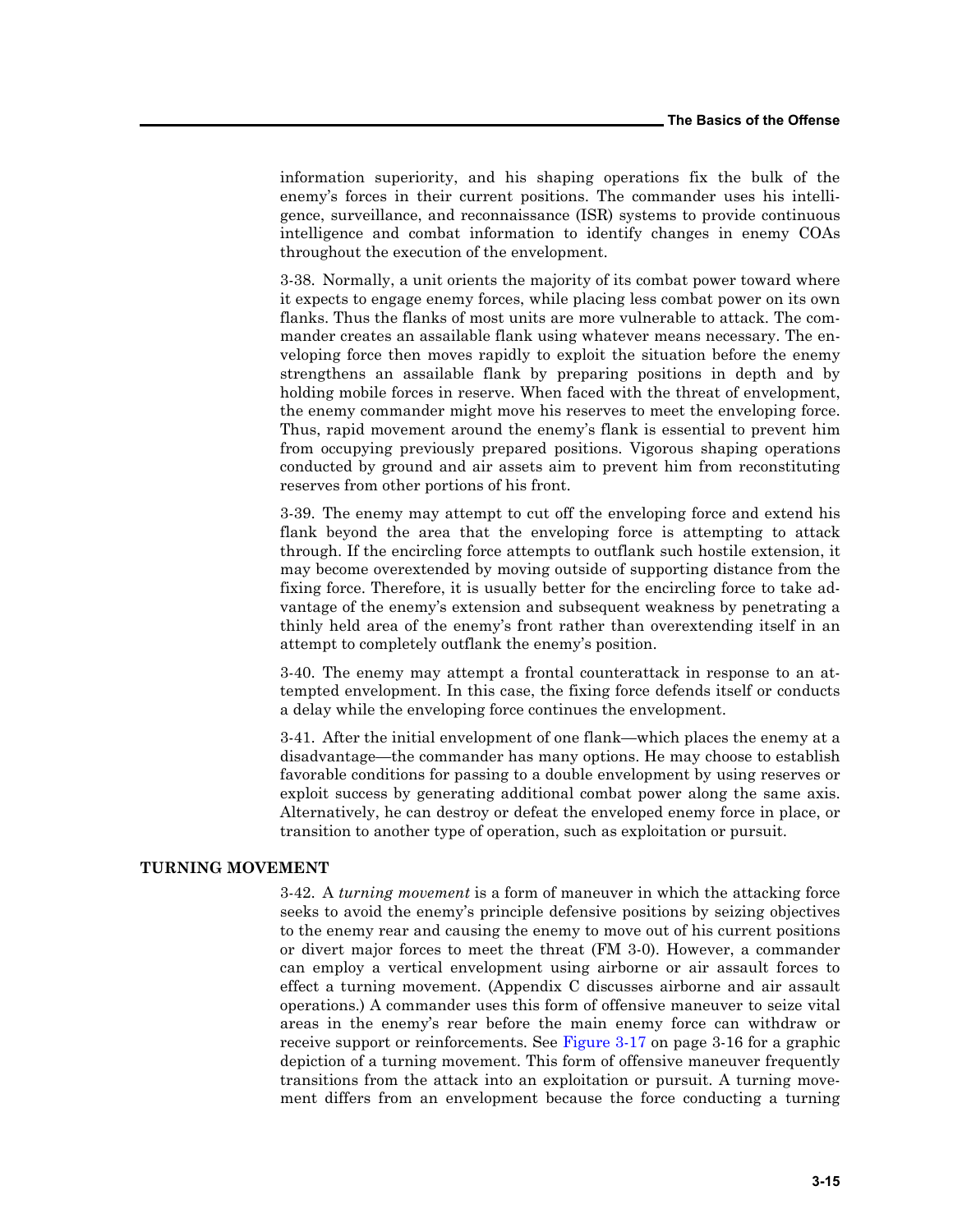<span id="page-16-0"></span>

movement seeks to make the enemy displace from his current locations, whereas an enveloping force seeks to engage the enemy in his current location from an unexpected direction.

**Figure 3-17. Turning Movement—Turning Force Conducting the Decisive Operation**

**Organization of Forces**

3-43. The commander directing a turning movement task organizes his resources into a turning force, a main body, and a reserve. Each of these forces conducts security and reconnaissance operations. Either the turning force or the main body can conduct the echelon's decisive operation given the appropriate factors of METT-TC. A turning movement is particularly suited for division-size or larger forces possessing a high degree of tactical mobility. It is not until a commander has access to the resources of these echelons that he has the combat power to resource a turning force that can operate outside supporting range of his main body to allow the turning force to force enemy units out of their current positions. He bases the exact task organization of these forces on the factors of METT-TC and his concept of operations for the turning movement.

3-44. The maneuver of the turning force is what causes the enemy to leave his position. A turning force normally conducts the majority of its operations outside of the supporting range of the main body and possibly outside its supporting distance. Thus, the turning force must contain sufficient combat, combat support (CS), and combat service support (CSS) capabilities to operate independently of the main body for a specific period of time. This normally requires at least a division-size element.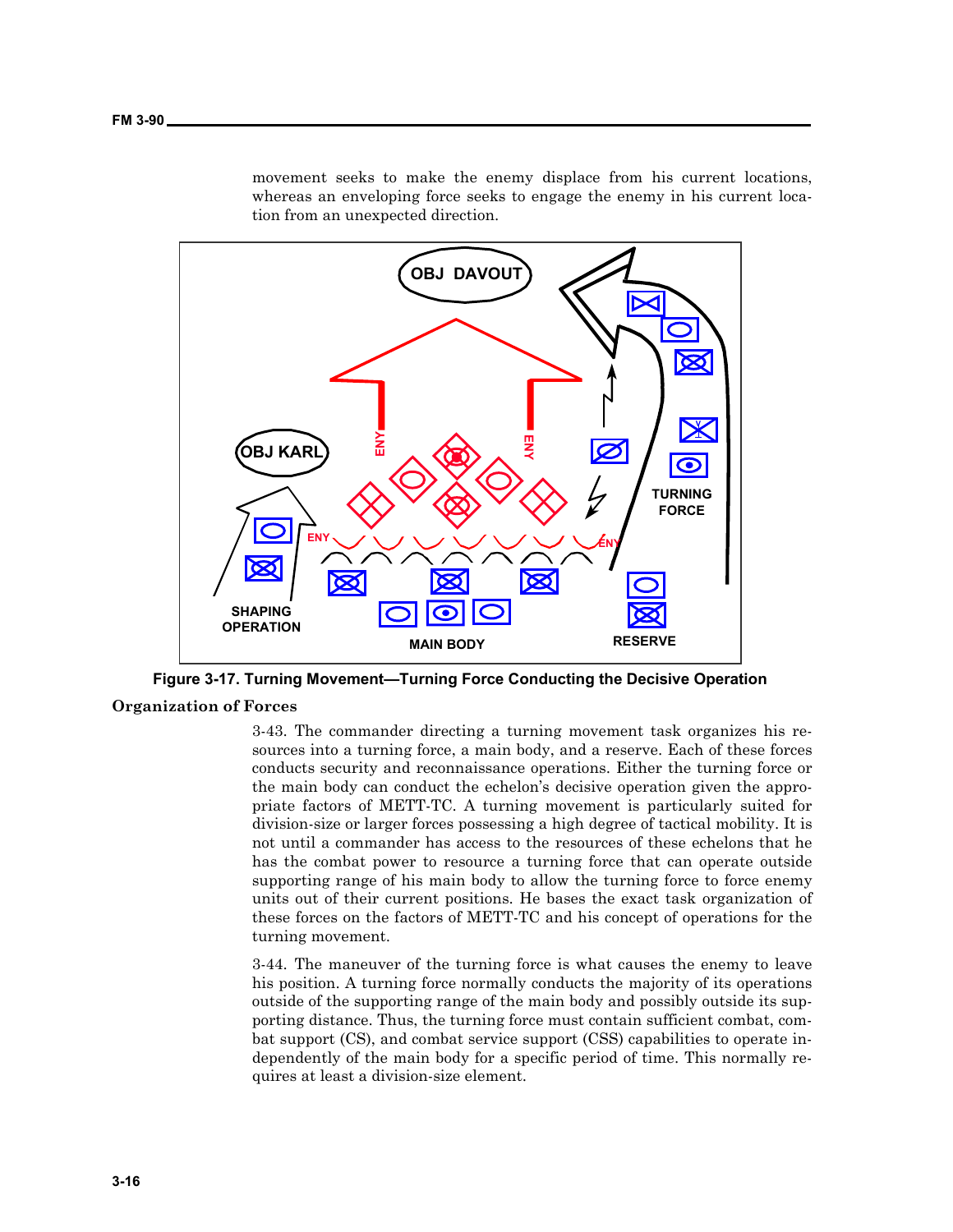3-45. The commander task organizes his main body to ensure the success of the turning force. The main body conducts operations, such as attacks designed to divert the enemy's attention away from the area where the turning force conducts its operations. The operations of the main body can be either the echelon's decisive or shaping operations. The commander organizes his reserve to exploit success by either the turning force or the main body. The reserve also provides the commander insurance against unexpected enemy actions.

#### **Control Measures**

3-46. The commander designates the AOs for each unit participating in the turning movement by establishing boundaries. He also designates additional control measures as necessary to synchronize the operations of his subordinates. These additional control measures include: phase lines (PLs), contact points, objectives, LOA, and appropriate fire coordination measures. Figure 3-18 depicts these control measures used to synchronize a turning movement that employs an airborne division as the turning force. [\(Appendix](#page-0-0) C discusses control measures associated with airborne and air assault operations.)



**Figure 3-18. Control Measures for a Turning Movement**

## **Planning a Turning Movement**

3-47. Selecting the geographic objective of the turning movement is of major importance to the success of the operation. The commander's scheme of maneuver in a turning movement may vary, depending on the specific situation and the factors of METT-TC. In addition to common offensive planning considerations addressed on pages [3-33](#page-33-2) throug[h 3-50](#page-50-1), the commander conducting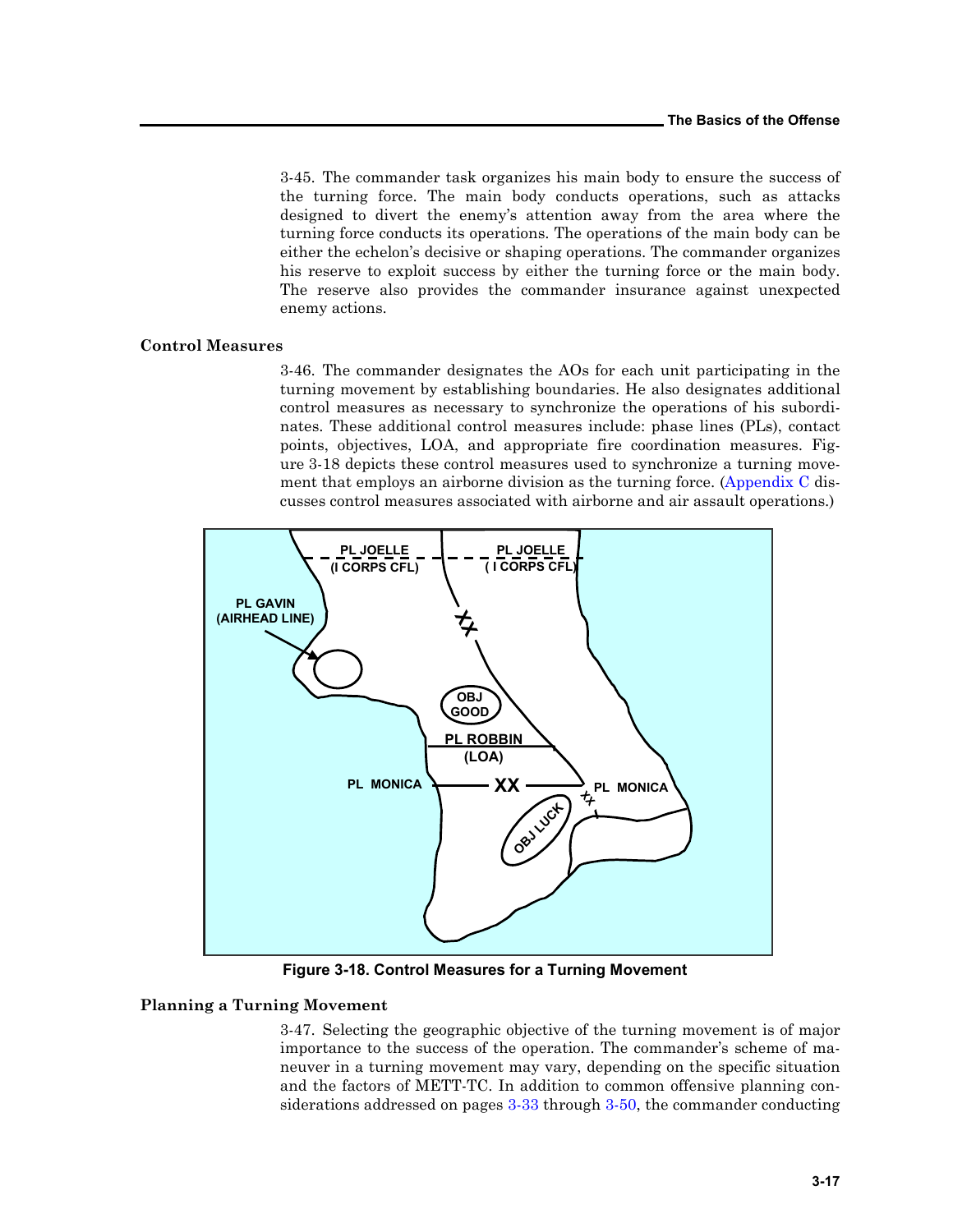a turning movement pays special attention to planning branches and sequels to the turning movement, including—

- Defensive operations by the turning force.
- Link-up operations between the turning force and the main body.
- Retrograde operations for the turning force.

Essential to the planning of the branches and sequels is the linkage between the branch or sequel and specific decision points supported by situation development.

3-48. After developing his tactical plan, the commander plans how the turning force maneuvers to its objective. The commander develops his movement, loading, and staging plans if outside transportation assets are required. He can plan to occupy key terrain that will threaten the enemy's survival or remain mobile and seek ways to exploit the turning force's success. Before initiating the operation, the commander plans how the turning force can exploit success.

3-49. In a turning movement that envisions an early linkup with the main body, the turning force normally plans to defend only that terrain required to protect itself. Once reinforcement or linkup with the main body occurs, the commander plans how to use the turning force to continue the attack or relieve it so it can prepare for subsequent missions.

3-50. The distances between forces and the existence of intermittent LOCs magnify the problems inherent in providing CSS to a combat force during a turning movement. Therefore, in the planning of a turning movement, the commander emphasizes resupply, equipment maintenance, casualty evacuation, graves registration, and prisoner of war handling to deal with these likely problems. Prepackaging company- and battalion-size resupply sets can ease the execution of sustaining operations during periods when CSS units must push supplies to the combat units.

3-51. Planners must consider the provision of all supplies and equipment required for mission accomplishment as an integral part of tactical planning. The commander plans and organizes his CSS operations to support a rapid tempo of highly mobile and widely dispersed operations. Traditional doctrinal supporting distances and responsibilities do not always apply to turning movements. CSS planners recognize this and adjust their plans using available resources. Only supplies required to meet the force's immediate needs are carried into the operation. Excess supplies and equipment can burden the force. Staffs establish and maintain required supply levels in the objective area by phasing supplies into the objective area on an accompanying, followup (automatic and on-call), and routine basis. Medical evacuation, resupply, and reinforcement airlifts may be necessary to sustain the force's combat operations. Ammunition and petroleum, oils, and lubricants (POL) normally constitute the major tonnage items. Lift restrictions affect what can be supplied using helicopters and fixed-wing aircraft.

#### **Executing a Turning Movement**

3-52. The primary prerequisites of a successful turning movement are moving the turning force to the objective area without incurring unacceptable losses and providing the force with the required combat power and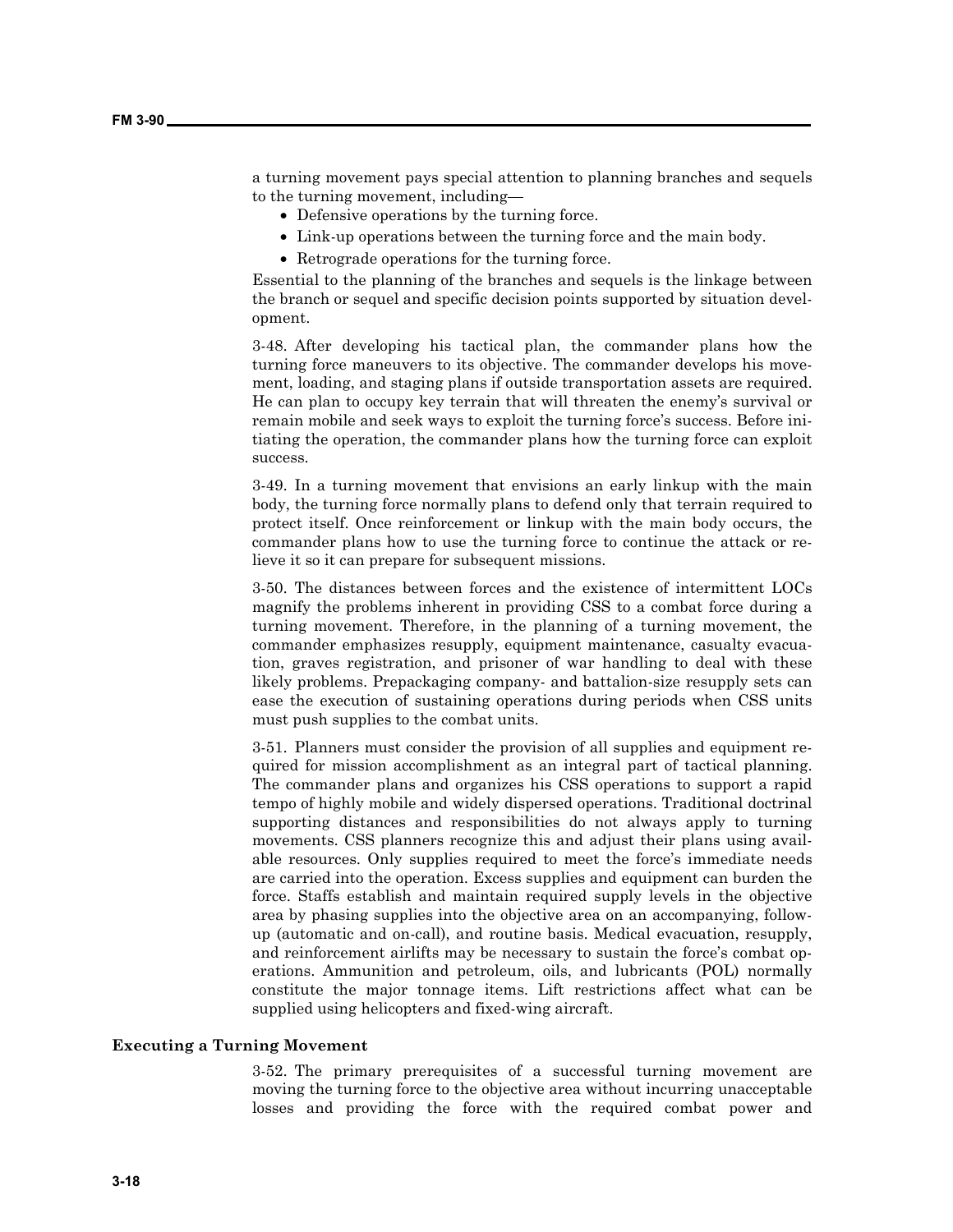sustainment. A commander can reduce his losses by operating under conditions of friendly air and information superiority, suppressing enemy fires, and having a mobility advantage over the enemy.

3-53. Major sources of firepower to suppress enemy fires are fixed-wing aircraft, attack helicopters, jammers, and Multiple Launch Rocket Systems that cover the entire route taken by the turning force. Other sources include naval surface fire support and artillery units accompanying the turning force.

3-54. When threatened with a turning movement, the enemy commander is in a dilemma. His original defense is misplaced. He must move forces from their original position in meeting the new threat. Often he must commit his available reserves against the new threat. He exposes those forces to friendly fires as he weakens his defense and moves his forces. He must now engage friendly forces on ground he has not chosen or prepared. Whenever possible, the commander tries to reach the decisive location without encountering the enemy. Techniques to accomplish this include outflanking the enemy or using airborne, air assault, and amphibious means to avoid his prepared positions. Once friendly forces find a way deep into the enemy's rear area, the turning force moves rapidly to exploit the situation. It seeks to achieve its mission before the enemy can reposition his committed or uncommitted forces to react. Rapid movement is essential to prevent the enemy from occupying previously prepared positions in his rear. Vigorous shaping operations prevent the enemy from reconstituting reserves from other portions of the enemy front.

3-55. The enemy may counterattack in an attempt to cut off and destroy the turning force and prevent the successful completion of the turning movement. In this case, the turning force's security elements conduct an area or mobile defense or engage in delaying actions while the rest of the turning force continues its mission. Alternatively, the enemy may try to withdraw his forces to a position where his LOCs are not threatened.

#### <span id="page-19-0"></span>**INFILTRATION**

3-56. An *infiltration* is a form of maneuver in which an attacking force conducts undetected movement through or into an area occupied by enemy forces to occupy a position of advantage in the enemy rear while exposing only small elements to enemy defensive fires (FM 3-0). Infiltration is also a march technique used within friendly territory to move forces in small groups at extended or irregular intervals. (See [Chapter 14 fo](#page-0-0)r a discussion of infiltration as a movement technique.)

3-57. Infiltration occurs by land, water, air, or a combination of means. Moving and assembling forces covertly through enemy positions takes a considerable amount of time. To successfully infiltrate, the force must avoid detection and engagement. Since this requirement limits the size and strength of the infiltrating force—and infiltrated forces alone can rarely defeat an enemy force—infiltration is normally used in conjunction with and in support of the other forms of offensive maneuver. Historically, the scope of the mission for the infiltrating force has been limited.

3-58. The commander orders an infiltration to move all or a portion of a unit through gaps in the enemy's defenses to—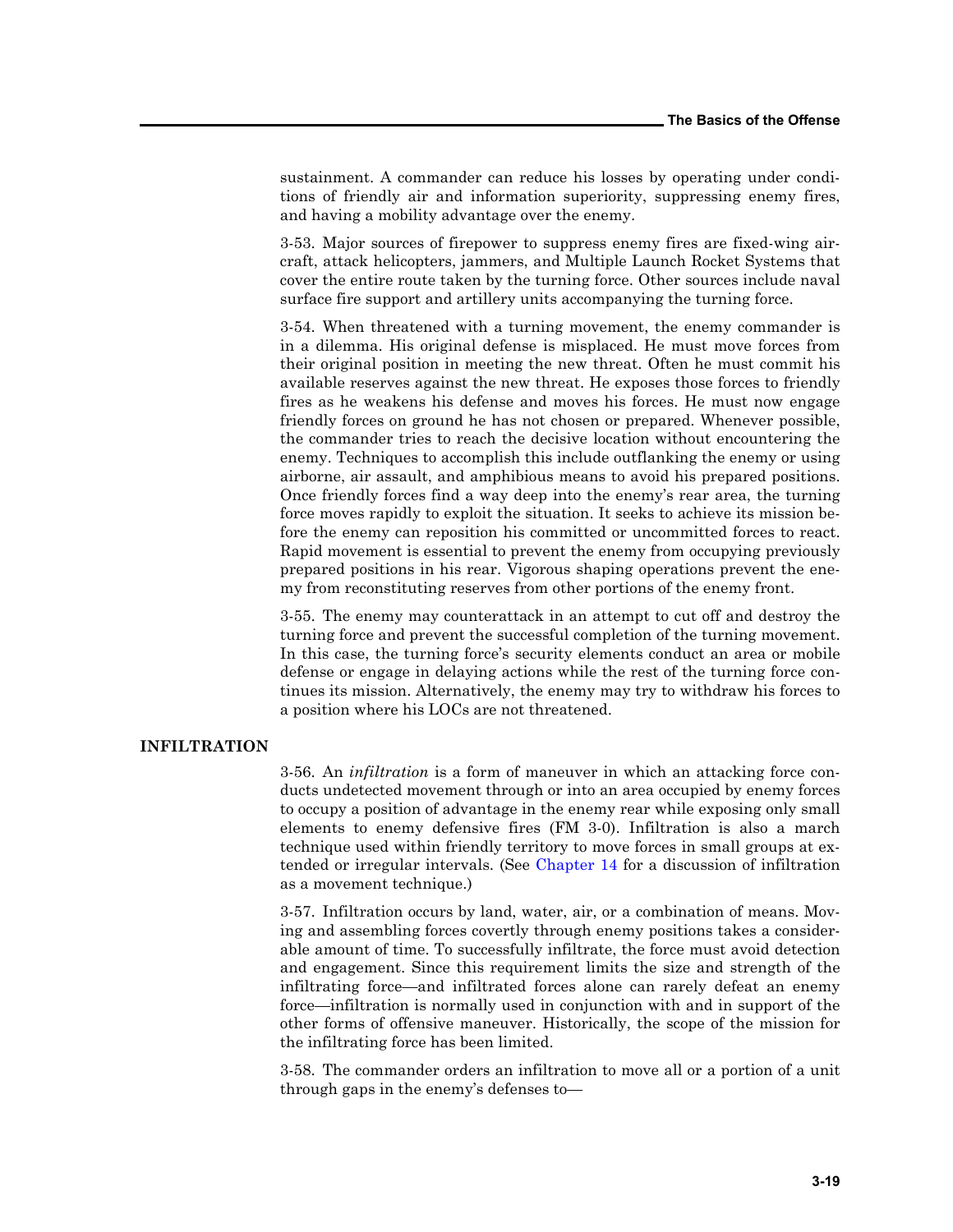- Reconnoiter known or templated enemy positions and conduct surveillance of named areas of interest and targeted areas of interest.
- Attack enemy-held positions from an unexpected direction.
- Occupy a support-by-fire position to support the decisive operation.
- Secure key terrain.
- Conduct ambushes and raids to destroy vital facilities and disrupt the enemy's defensive structure by attacking his reserves, fire support and air defense systems, communication nodes, and logistic support.
- Conduct a covert breach of an obstacle or obstacle complex.

3-59. Special operations forces and light infantry units up to brigade size are best suited to conduct an infiltration. In some circumstances, heavy forces operating in small units can conduct an infiltration. However, as the proliferation of technology leads to increased situational understanding, this should increase the ability of heavy forces to avoid enemy contact and move undetected through enemy positions. In the future a commander may conduct an infiltration with heavy forces in coordination with precision fires as a prelude to an attack.

#### **Organization of Forces**

3-60. Normally, to be successful, the infiltrating force must avoid detection at least until it reaches its ORP. Thus, the infiltrating force's size, strength, and composition is usually limited. The infiltrating unit commander organizes his main body into one or more infiltrating elements. The largest size element possible, compatible with the requirement for stealth and ease of movement, conducts the infiltration. This increases the commander's control, speeds the execution of the infiltration, and provides responsive combat power. The exact size and number of infiltrating elements are situationally dependent.

3-61. The commander considers the following factors when determining how to organize his forces. Smaller infiltrating elements are not as easy to detect and can get through smaller defensive gaps. Even the detection of one or two small elements by the enemy will not prevent the unit from accomplishing its mission in most cases. Larger infiltrating elements are easier to detect and their discovery is more apt to endanger the success of the mission. Also, they require larger gaps to move through. A unit with many smaller infiltrating elements requires more time to complete the infiltration and needs more linkup points than a similar size unit with only a few infiltrating elements. Many infiltrating elements are also harder to control than fewer, larger elements.

3-62. The commander resources a security force that moves ahead of, to the flanks of, and to the rear of each infiltrating element's main body. These security forces can be given either a screen or a guard mission. [\(Chapter 12](#page-0-0) discusses screen and guard missions.) The sizes and orientations of security elements are also situationally dependent. Each infiltrating element is responsible for its own reconnaissance effort.

3-63. Sustainment of an infiltrating force normally depends on the force's basic load of supplies and those medical and maintenance assets accompanying the infiltrating force. After completing the mission, the commander reopens LOCs to conduct normal sustaining operations.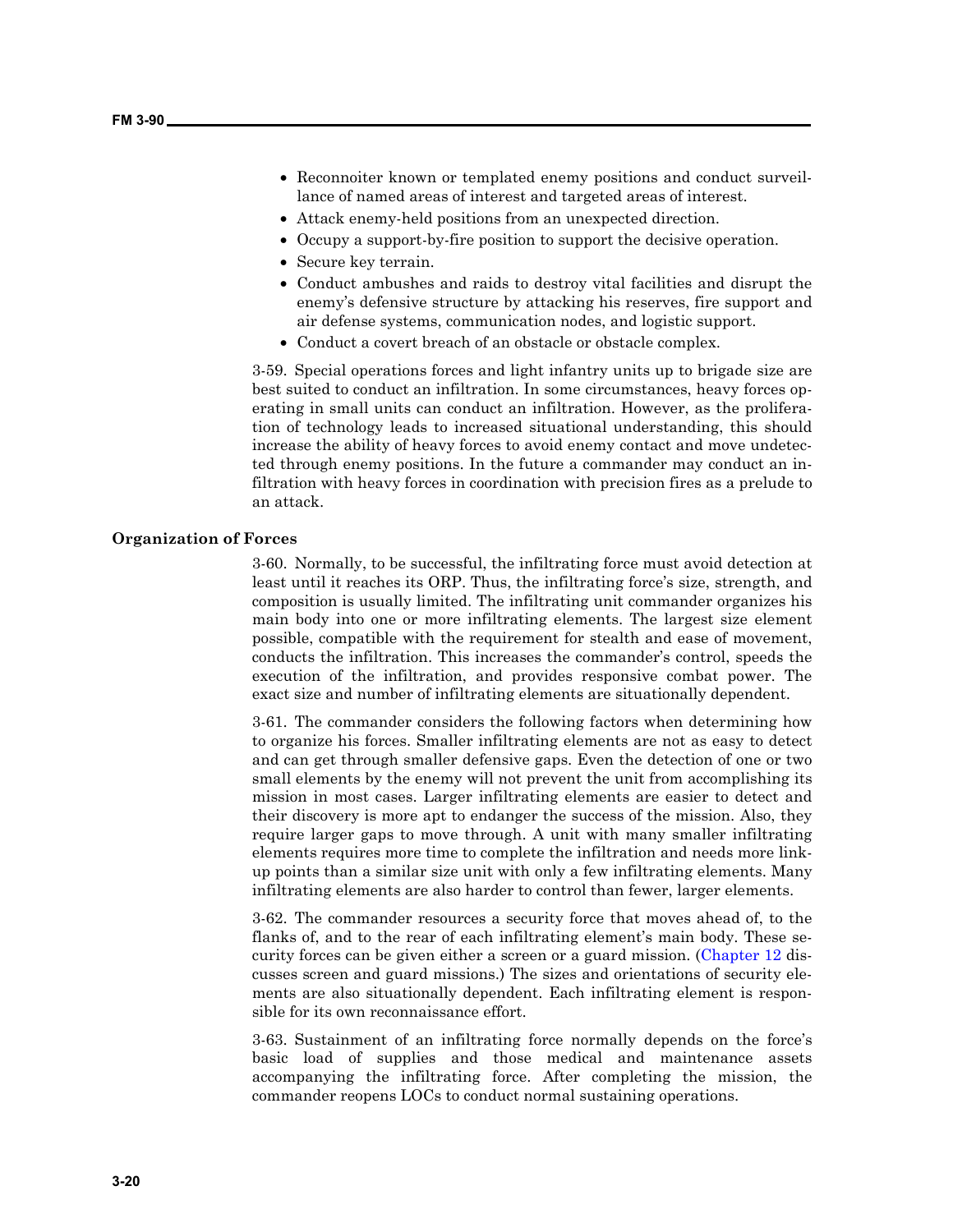#### **Control Measures**

3-64. Control measures for an infiltration include, as a minimum—

- An AO for the infiltrating unit.
- One or more infiltration lanes.
- A LD or point of departure.
- Movement routes with their associated start and release points, or a direction or axis of attack.
- Linkup or rally points, including ORPs.
- Assault positions.
- One or more objectives.
- A LOA.

The commander can impose other measures to control the infiltration including checkpoints, PLs, and assault positions on the flank or rear of enemy positions. If it is not necessary for the entire infiltrating unit to reassemble to accomplish its mission, the objective may be broken into smaller objectives. Each infiltrating element would then move directly to its objective to conduct operations. (Most of these control measures have been previously described.) The following paragraphs describe using an infiltration lane and a linkup point.

3-65. **An** *infiltration lane* **is a control measure that coordinates forward and lateral movement of infiltrating units and fixes fire planning responsibilities.** The commander selects infiltration lanes that avoid the enemy, provide cover and concealment, and facilitate navigation. Figure 3-19 depicts the graphic for an infiltration lane. Each unit assigned an infiltration lane picks its own routes within the lane and switches routes as necessary. The left and right limits of the infiltration lane act as lateral boundaries for the unit conducting the infiltration. Attacks by rotary- or fixed-wing aircraft,



**Figure 3-19. Infiltration Lane**

indirect fires, or munitions effects that impact the lane must be coordinated with the infiltrating unit. Units leaving their assigned lane run the risk of being hit by friendly fires. Company-size units are normally assigned a single infiltration lane, although they can use more than one lane. Larger organizations, battalion and above, are always assigned more than one infiltration lane.

3-66. **A** *linkup point* **is where two infiltrating elements in the same or different infiltration lanes are scheduled to meet to consolidate before proceeding on with their missions.** Figure 3-20 depicts Linkup Point 8. A linkup point is normally positioned in the enemy's rear or along one of his flanks. It should be large enough for all infiltrating elements to assemble and should offer cover and concealment for these elements. It should be an easily identifiable point on the ground. The commander should position his linkup points on defensible terrain located away from normal enemy troop movement routes.



**Figure 3-20. Linkup Point 8**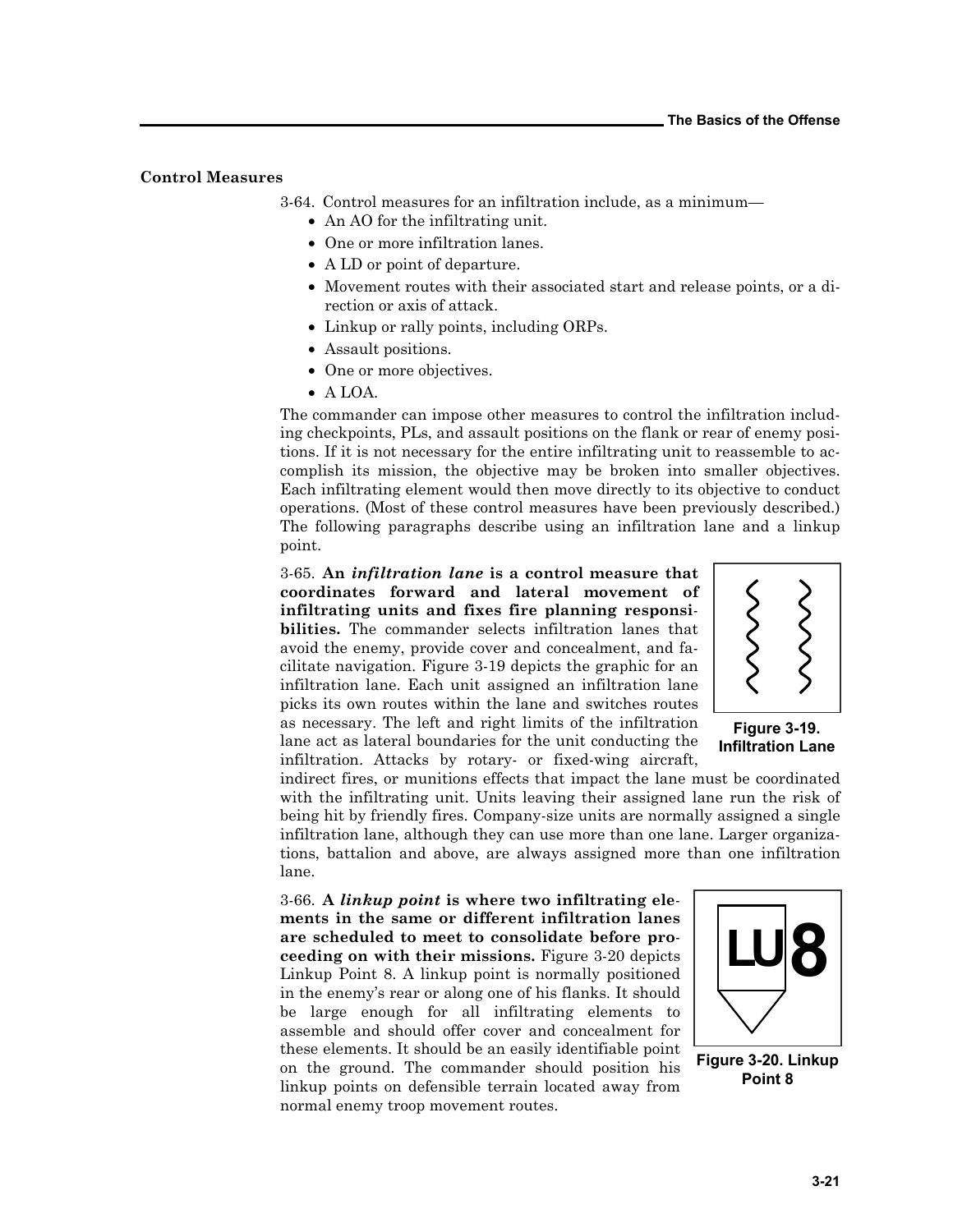## **Planning an Infiltration**

3-67. The activities and functions associated with the process of planning an infiltration are the same as with any other combat operation. That planning takes advantage of that unit's stealth capabilities to surprise the enemy. The planning process synchronizes the BOS that support the infiltrating unit, especially precise, high-resolution intelligence. Without precise, detailed intelligence, infiltration maneuvers become high-risk probing operations, that can be costly and time-consuming. Careful planning, full ISR integration, detailed analysis, and aggressive operations security can permit an infiltrating force to avoid an enemy force, minimize direct contact, and maximize surprise according to the commander's intent.

3-68. After identifying gaps or weaknesses in the enemy's defensive positions, the commander assigns infiltration lanes, contact points, and objectives to subordinate units. These objectives afford the infiltrating force positions of greatest advantage over the enemy and are not required to be to the geographic rear of the targeted enemy force. Each subordinate unit commander picks one or more routes within his assigned lane and establishes additional contact points, rally points, assault points, and other control measures as required. The commander wants each of the routes within an infiltration lane to be far enough apart to prevent an infiltrating element on one route from seeing other infiltrating elements, but close enough so that an infiltrating element could switch quickly to another route if required by the situation. The commander wants each route to provide his infiltrating elements cover and concealment while avoiding known enemy and civilian locations and movement routes to the maximum extent possible. If possible, the subordinate unit commander selects his exact routes during the preparation phase after reconnoitering each infiltration lane. He decides whether his unit will infiltrate as a unit, in smaller elements, or even as two-man buddy teams, depending on the density and strength of the enemy.

3-69. The commander may use single or multiple infiltration lanes depending on the infiltrating force's size, the amount of detailed information on enemy dispositions and terrain accessible, time allowed, and number of lanes available. A single infiltration lane—

- Facilitates navigation, control, and reassembly.
- Requires the existence or creation of only one gap in the enemy's position.
- Reduces the area for which detailed intelligence is required.

3-70. Multiple infiltration lanes—

- Require the existence or creation of more gaps in the enemy's security area.
- Reduce the possibility of compromising the entire force.
- Increase difficulty with maintaining control.

3-71. The sizes and numbers of infiltrating elements are major considerations for the commander when he is deciding whether to use a single lane or multiple infiltration lanes. If the infiltration takes place using multiple elements, contingency plans must address the following situations: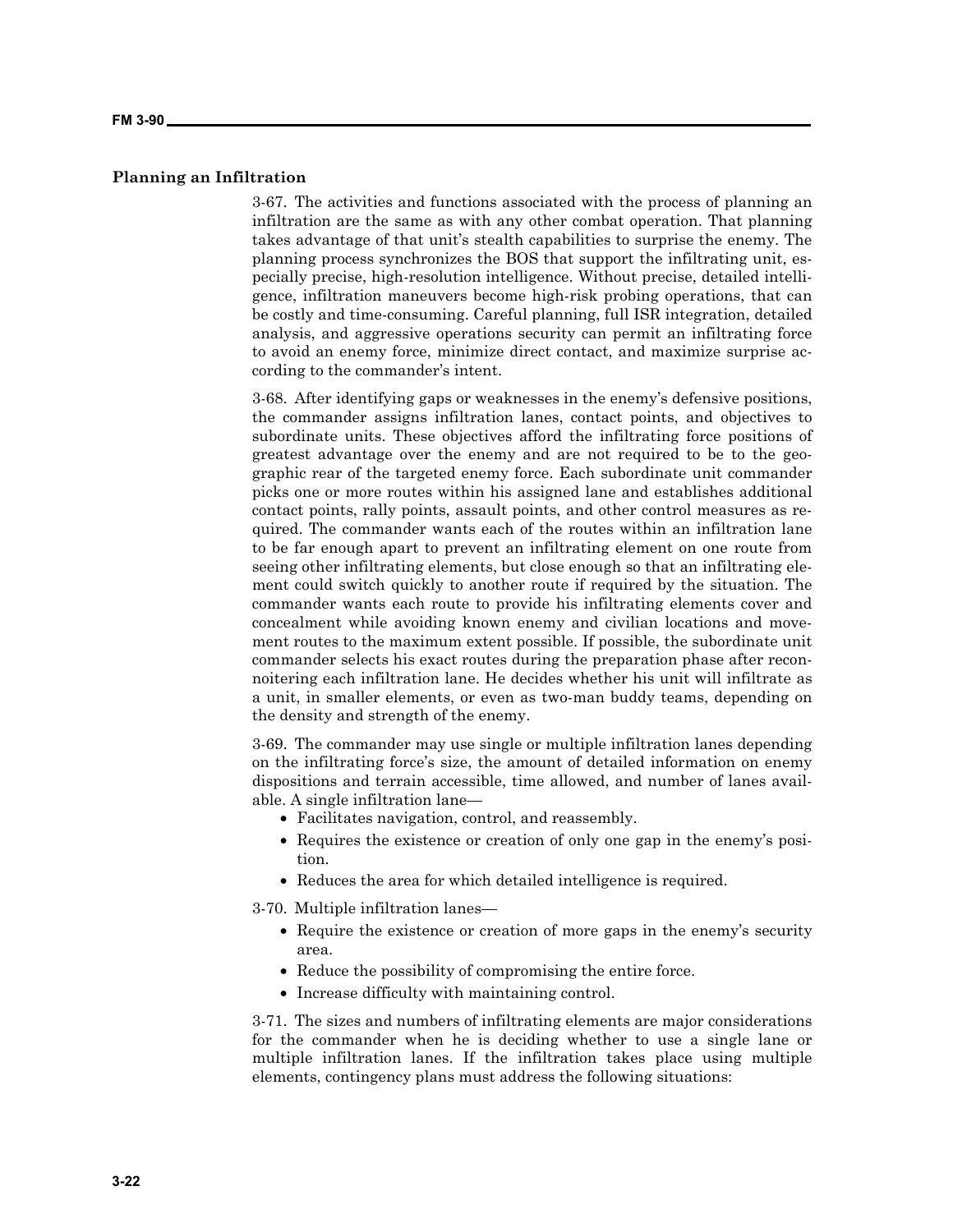- A lead element, possibly the advance guard, makes contact, but the trail elements have not started infiltrating.
- A lead element infiltrates successfully, but compromises one or more trailing elements.
- A compromised linkup point.

3-72. The commander uses available technology to assist in planning the infiltration and avoiding unintended enemy and civilian contact during the infiltration. This can be as simple as all units using the same infiltrating lane being on the same frequency to facilitate the avoidance of enemy contact. An accurate depiction of enemy systems and locations, tied to rapid terrain analysis, can graphically depict dead spots in the enemy's battlefield surveillance. The commander can then plan how to expand those existing dead spots into infiltration lanes through a precision attack of selected enemy elements and systems.

3-73. The plan also addresses the following considerations:

- Availability of supporting fires, including rotary- and fixed-wing aircraft and offensive information operations—especially electronic attack, throughout the operation, during infiltration and the attack on the objective.
- Linkup or extraction of the infiltrating unit after mission completion.
- Sustainment of the infiltrating force during the operation, to include casualty evacuation.
- Deception operations, such as actions by other units designed to divert enemy attention from the area selected for the infiltration.
- Linkup of the various infiltrating elements.
- Command and control  $(C2)$ , to include recognition signals.
- Positioning of combat vehicles to support the infiltrating elements.
- Using limited visibility and rough terrain to mask movement and reduce the chance of detection.
- Infiltration of the largest elements possible to maintain control.
- Rehearsals.
- Specially required preparations, such as modifying the unit's SOP regarding the soldier's combat load for the mission. When infiltrating on foot, units carry only required equipment. For example, in close terrain and in the absence of an armor threat, heavy antiarmor missile systems may be a liability.
- Abort criteria.
- Critical friendly zones.

3-74. Planned recognition signals and linkup procedures for the infiltration should be simple and quick. If there has not been any firing or any other noises, signals should not violate noise and light discipline. However, if there have already been assaults, artillery, and small-arms fire, signals, such as whistles and flares, can be used as linkup aids. A lack of time and the short distance involved in many infiltration operations may make conducting formal linkup procedures unnecessary.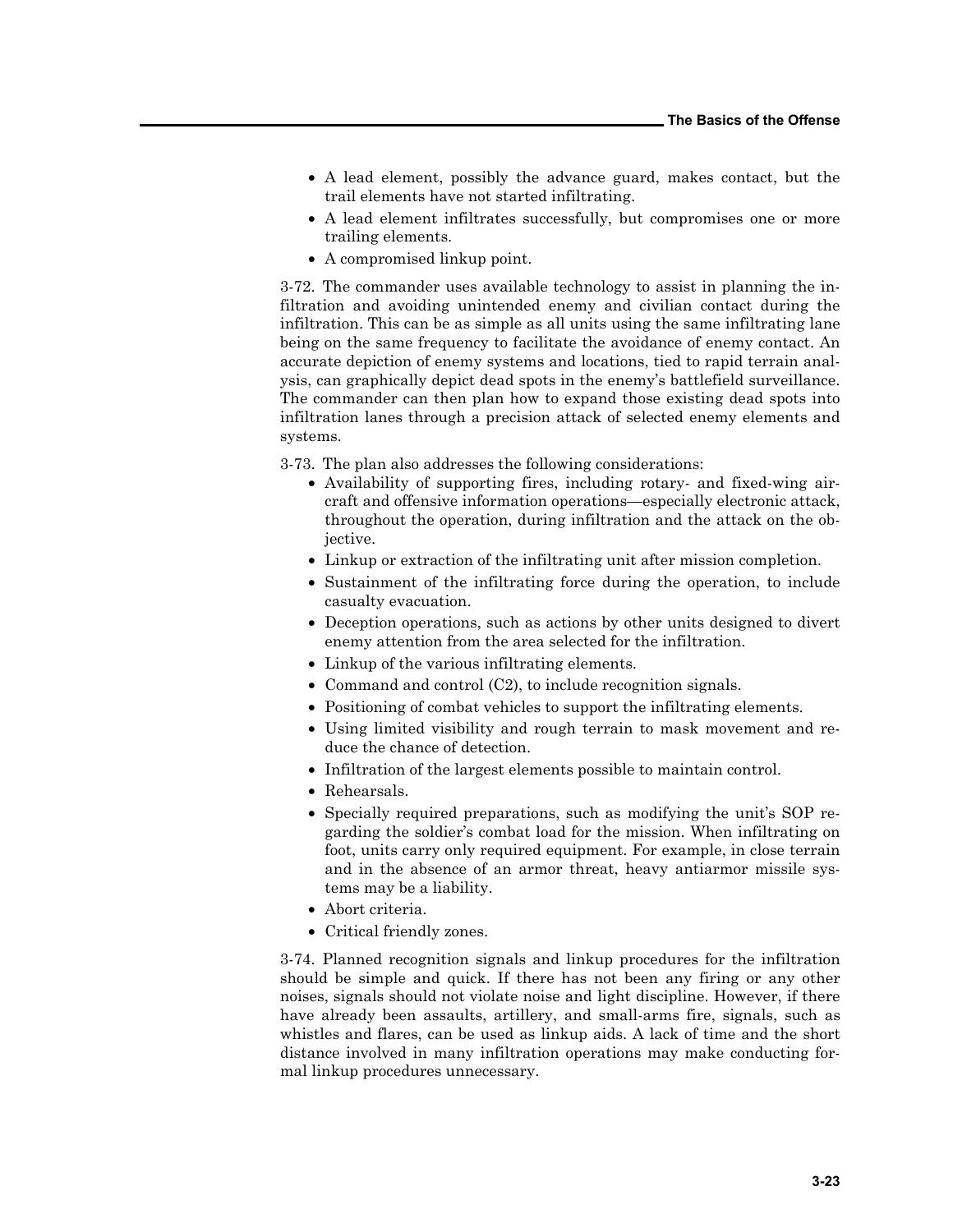## **Preparing an Infiltration**

3-75. Once the commander selects the objective, infiltration lanes, and linkup or rally points, he directs ISR operations to update and confirm the details on which he bases his plan. He identifies enemy sensors and surveillance systems. He then revises the plan to reflect current conditions within the AO.

#### **Executing an Infiltration**

3-76. Moving undetected during an infiltration requires a considerable amount of time. The infiltrating unit moves from its AA or current position through the start point and then continues moving along the infiltration route to a release point. If buddy teams or small elements are conducting the infiltration, the unit uses a series of linkup points to reassemble into a coherent unit. Units can use a variety of navigation aids, such as GPS, to remain within the planned infiltration lane, which minimizes their chances of detection by the enemy. At the same time, they report their progress and status using communication systems that provide this information automatically to all command nodes which require this information.

3-77. If the complete unit is conducting the infiltration, the forward security force begins its movement first, followed by the main body. The distance between the forward security force and the main body depends on the factors of METT-TC. The advance guard must be far enough ahead of the main body so that it can either deploy or move to another route if the forward security force discovers the enemy. The forward security force in an infiltration must have enough time to move in a stealthy and secure manner. Enemy units should not be able to move undetected in the gap between the forward security force and the main body.

3-78. As the infiltrating unit moves, the advance guard reports to the commander regarding the cover and concealment of each route, enemy activity, location of danger areas and linkup points, enemy activity on the objective, and other combat information. The unit attempts to avoid enemy and civilian contact; however, contact does not always mean the mission is compromised. The infiltrating unit engages targets first with indirect fires to avoid revealing its presence and exact location. These fires include the conduct of offensive information operations designed to blind enemy ISR assets and prevent the enemy from coordinating an effective response to the infiltration.

3-79. If necessary, the forward security force conducts actions on contact while the main body moves to another route, reconstitutes a forward security force, and continues the mission. If the main body makes contact unexpectedly, it either overruns the enemy force, if the enemy has little combat power, or bypasses him and continues the mission. During the infiltration, the unit ignores ineffective enemy fire and continues to move. The commander may use suppressive fires against the enemy to cover the sounds of the infiltration or to divert the enemy's attention to areas other than where the infiltration lanes are located.

3-80. The infiltrating unit's elements move to an AA or an ORP to consolidate its combat power, refine the plan, and conduct any last-minute coordination prior to continuing the mission. The unit then conducts those tasks needed to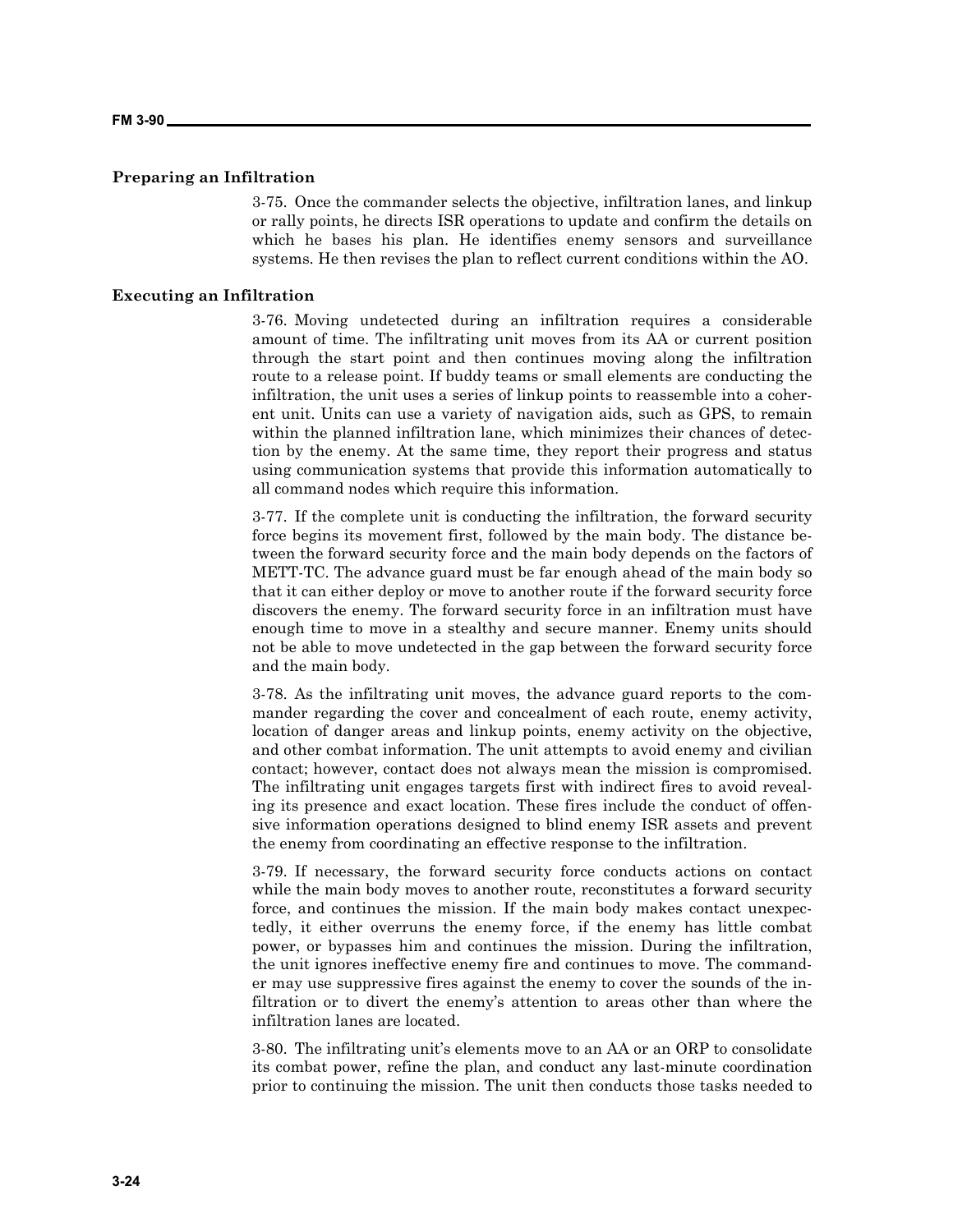accomplish its assigned mission, which could be an attack, raid, ambush, seizing key terrain, capturing prisoners, or collecting specific combat information.

3-81. A commander may need to abort an infiltration operation if the factors of METT-TC change so drastically during the infiltration that the infiltrating force is no longer capable of accomplishing its mission. Examples of changes that might trigger such an action include—

- Significant portions of the infiltrating force's combat power are lost through navigation errors, enemy action, accidents, or maintenance failures.
- Movement or significant reinforcement of a force-oriented objective.
- Detection of the infiltration by the enemy.
- Changes in the tactical situation that make the mission no longer appropriate, such as the initiation of an enemy attack.

The criteria for aborting the operation are developed in the planning process. The decision to abort the infiltration is transmitted to all appropriate headquarters for their action and information.

#### <span id="page-25-0"></span>**PENETRATION**

3-82. A *penetration* a form of maneuver in which an attacking force seeks to rupture enemy defenses on a narrow front to disrupt the defensive system (FM 3-0). Destroying the continuity of that defense allows the enemy's subsequent isolation and defeat in detail by exploiting friendly forces. The penetration extends from the enemy's security area through his main defensive positions into his rear area. A commander employs a penetration when there is no assailable flank, enemy defenses are overextended and weak spots are detected in the enemy's positions, or time pressures do not permit an envelopment.

#### **Organization of Forces**

3-83. Penetrating a well-organized position requires overwhelming combat power in the area of penetration and combat superiority to continue the momentum of the attack. (See [Figure](#page-26-0) 3-21, page 3-26.) The commander designates a breach, support, and assault force. He can designate these elements for each defensive position that he is required to penetrate. He should not withhold combat power from the initial penetration to conduct additional penetration unless he has so much combat power that the success of the initial penetration is assured.

3-84. The commander resources a reserve to deal with expected or unexpected contingencies, such as an enemy counterattack, to avoid diverting the assault element from attacking the final objective of the penetration. He designates additional units follow-and-support or follow-and-assume missions to ensure rapid exploitation of initial success. He designates forces to fix enemy reserves in their current locations and isolate enemy forces within the area selected for penetration.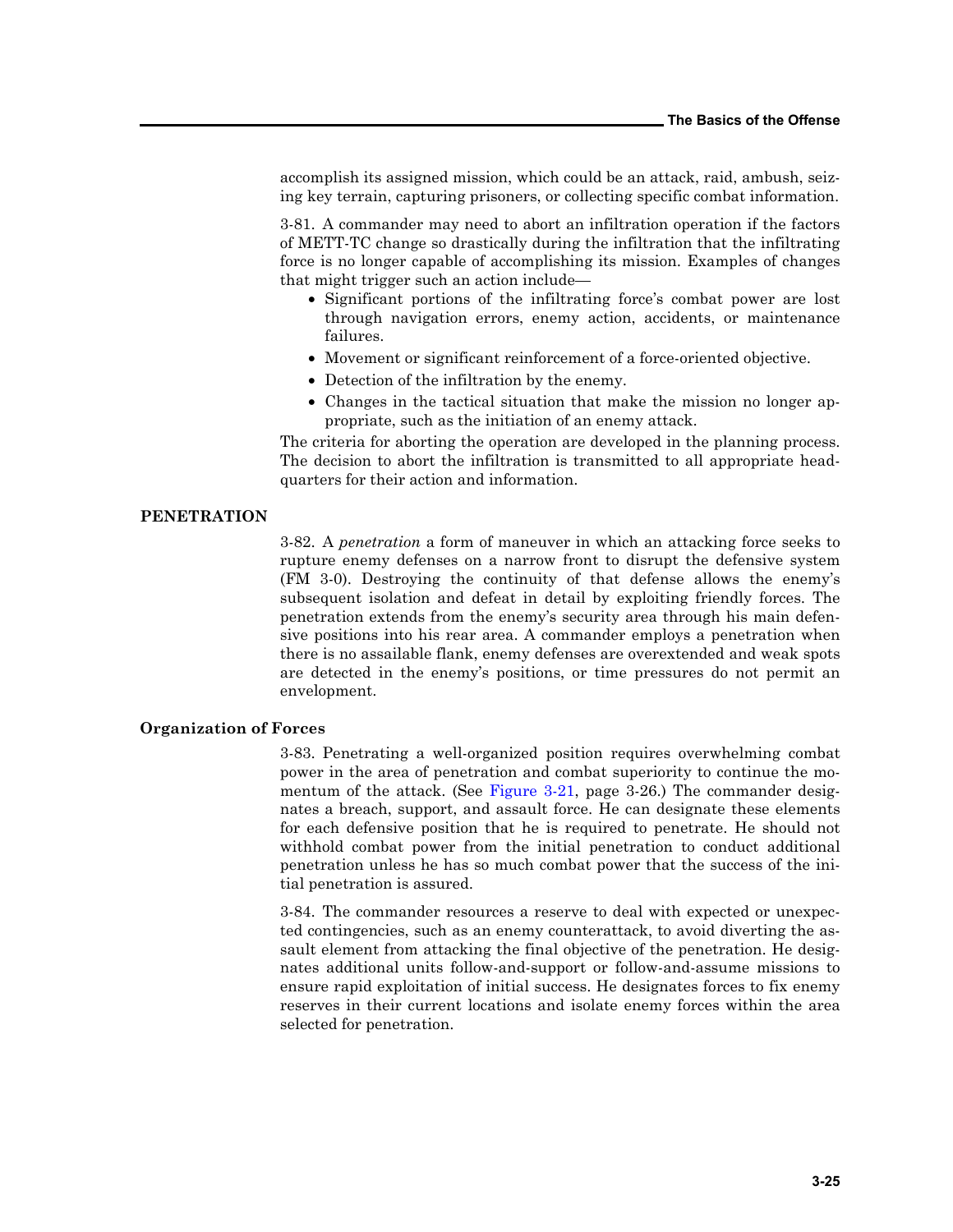<span id="page-26-0"></span>

**Figure 3-21. Penetration: Relative Combat Power**

#### **Control Measures**

3-85. A commander assigns, as a minimum, an AO to every maneuver unit, a LD or LC; time of the attack or time of assault; phase lines; objective; and a LOA to control and synchronize the attack. (A commander can use a battle handover line instead of a LOA if he knows where he would like to commit a follow-and-assume force.) The lateral boundaries of the unit making the decisive operation are narrowly drawn to help establish the overwhelming combat power necessary at the area of penetration. The commander locates the LOA beyond the enemy's main defensive position to ensure completing the breach. If the operation results in opportunities to exploit success and pursue a beaten enemy, the commander adjusts existing boundaries to accommodate the new situation. (See [Figure](#page-27-0) 3-22.)

3-86. A commander uses the graphics associated with a breach site, such as gaps and lanes, on the small-scale maps used to control the maneuver of his forces at each point where he penetrates the enemy's defenses. FM 3-34.2 defines the graphics.

3-87. Other control measures available to the commander include checkpoints, support-by-fire and attack-by-fire positions, probable line of deployment, fire support coordinating measures, attack position, assault position, and time of assault. Within the unit's AO, a commander can use either an axis of advance or a direction of attack to further control maneuver.

#### **Planning a Penetration**

3-88. The success of the penetration depends primarily on a coordinated and synchronized plan—violently executed at a high tempo to achieve surprise—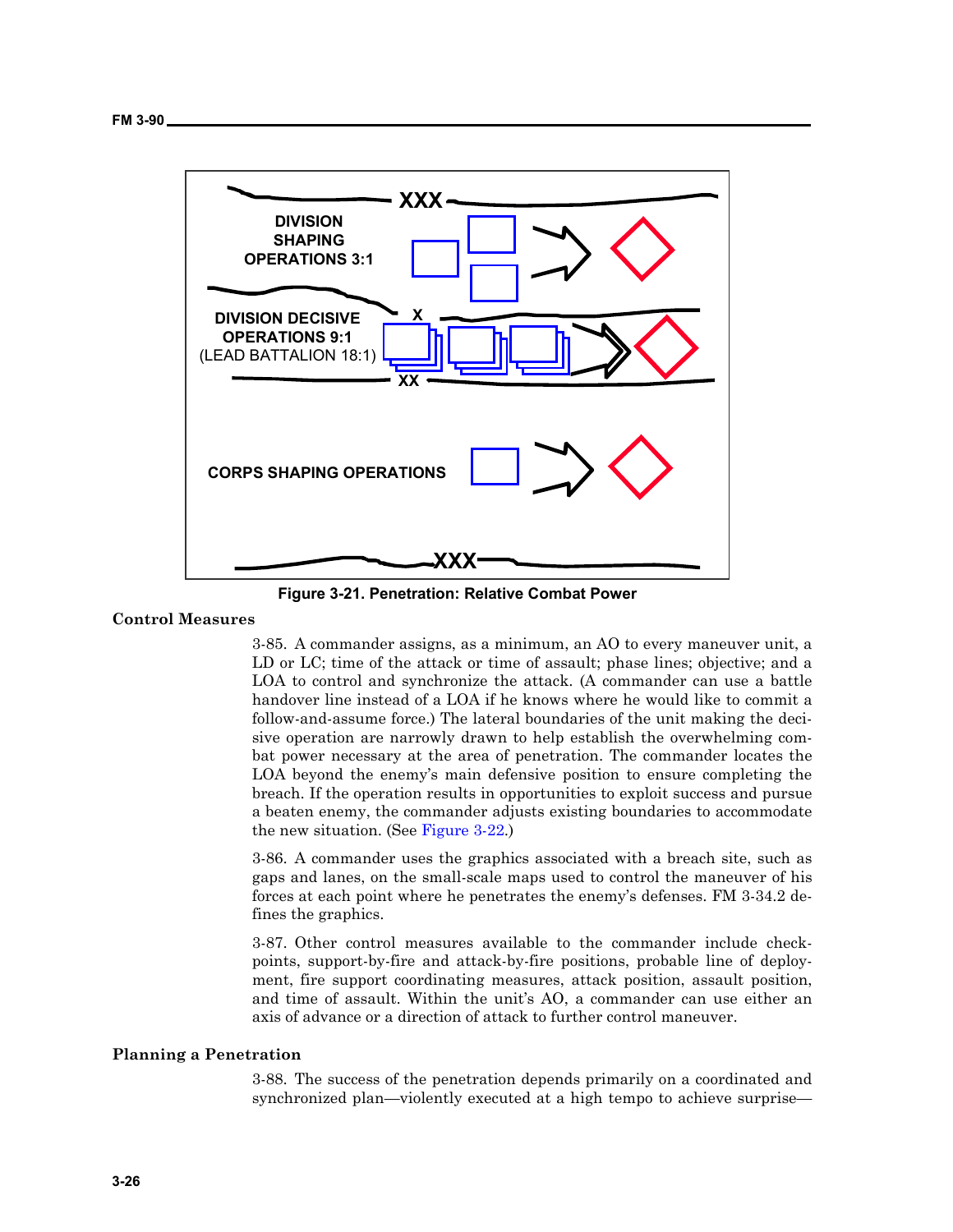<span id="page-27-0"></span>

against comparatively weak enemy defenses. However, the terrain behind the area selected to penetrate must allow the penetration to proceed from the breach to a decisive objective.

**Figure 3-22. Penetration Graphic Control Measures**

3-89. The depth of the enemy position and the relative strength of attacking echelons determine the width of the penetration. The availability of artillery, air support, and other combat multipliers for the attacking force helps the commander determine relative combat power. A wider gap allows friendly forces to drive deeper, making it more difficult for the enemy to close the gap. The deeper the penetration, the easier it is for a unit to seize its objective and roll up the enemy's flanks exposed by the breach and the less likely it is that the enemy will be in a position to restore his front by falling back.

3-90. Plans for penetrating a defensive position include isolating, suppressing, and destroying by fire—to include offensive information operations enemy forces in the area selected for the penetration. These plans should also address how to isolate the area of penetration from support or reinforcement by enemy forces located outside the area. This consideration includes how to fix enemy reserves and long-range weapons in their current locations. Positioning friendly assets so that the commander can mass the effects of their combat power to accomplish these results without giving away the location of the penetration is also a critical part of the plan.

3-91. The commander plans to place the majority of his forces and assets in positions where the effects of their combat power can be felt in the area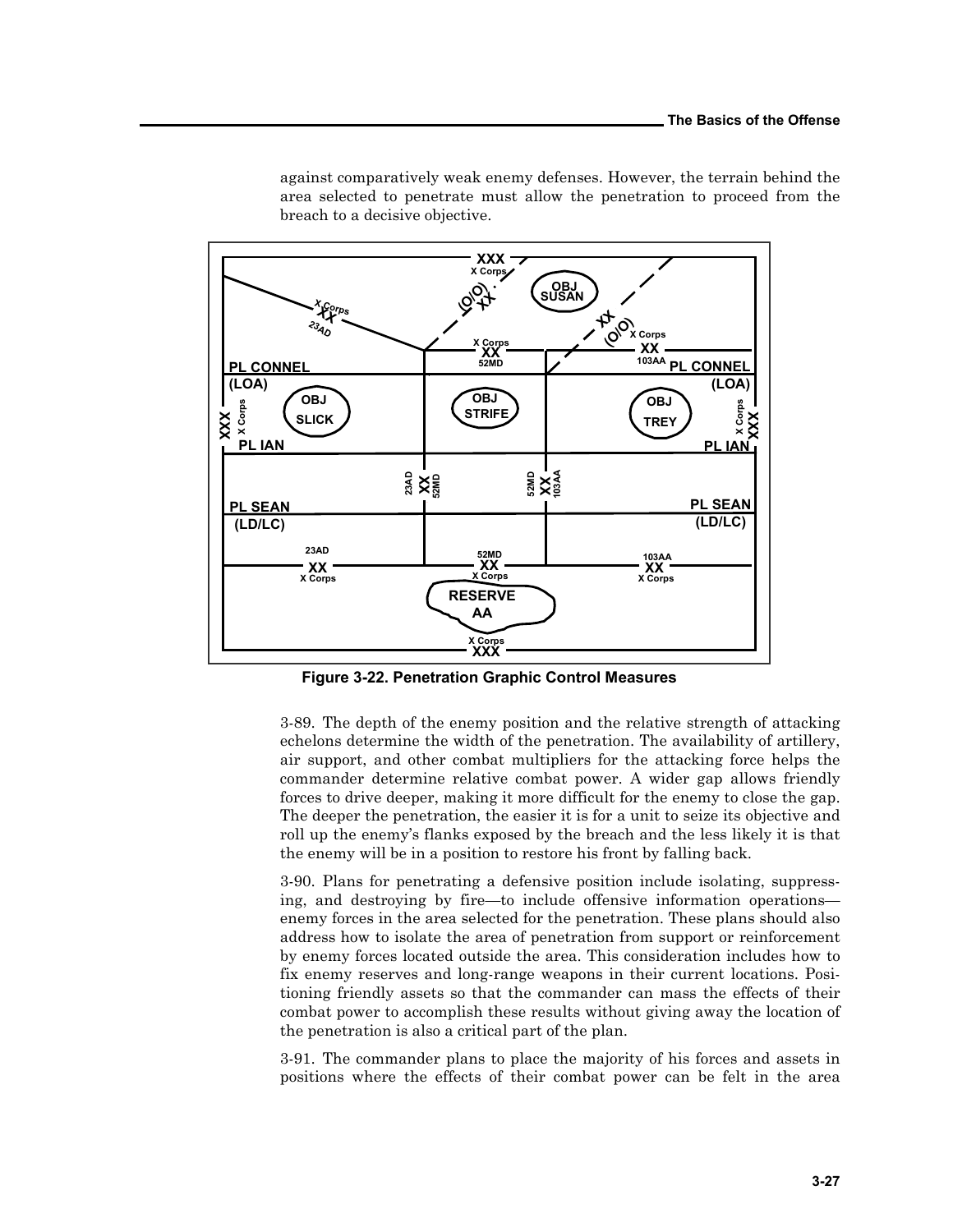selected for penetration. The commander's plan for the penetration normally has three phases:

- Breaching the enemy's main defensive positions.
- Widening the gap created to secure the flanks by enveloping one or both of the newly exposed flanks.
- Seizing the objective with its associated subsequent exploitation.

3-92. Planning the sequence of these phases depends on the specific situation. In some situations, if there are weaknesses or gaps in the enemy's front, it is possible for heavy forces to breach the enemy's defenses and proceed straight to the objective. Simultaneously, light units could conduct local envelopment and exploitation operations. In other situations, the commander uses his light forces to create the breach, holding his heavy forces initially in reserve to exploit gaps in the enemy's defenses created by light forces.

3-93. The commander plans shaping operations outside the area of penetration to contain the enemy on the flanks of the penetration and fix his reserves in their current locations. Synchronizing the effects of rotary- and fixed-wing aircraft, artillery fires, and obscuration smoke to delay or disrupt repositioning forces is an example of such shaping operations. These shaping operations will involve the maintenance of operations security and the conduct of deception operations. The commander usually attempts to penetrate the enemy's defensive positions along unit boundaries because defenses tend to be less effective along a boundary.

3-94. The commander plans for the penetration to break through the enemy's defenses so he is unable to reestablish his defense on more rearward positions. Until this event takes place, the commander does not want to divert the strength of his attacking units to widening the gap to secure the flanks of the penetration. However, he must develop plans that address contingencies, such as hostile counterattacks against the flanks of the penetration. The plan should provide assistance to attacking elements as they close with the enemy and support the attack until the enemy's power of resistance is broken.

#### **Executing a Penetration**

3-95. After the initial breach of the enemy's main line of resistance, the sequence of the remaining two phases is determined by the factors of METT-TC. If the enemy is in a weak defensive position, it may be possible for the lead attacking force to seize the penetration's final objective while simultaneously widening the initial breach. In other situations, the commander must wait to seize the final objective until the breach is wide enough for other forces, such as reserves and follow-and-assume forces, to be committed. Commanders at all levels must take advantage of success within the commander's intent throughout the penetration.

3-96. **Breaching the Enemy's Main Defensive Positions.** The commander launches the actual penetration on a relatively narrow front. (See [Fig](#page-29-0)[ure 3-23.\)](#page-29-0) He narrows the AO of the unit or units conducting his decisive operation—the penetration—by adjusting unit lateral boundaries to the exact point or points where he wants to penetrate the enemy's defenses. This allows the force conducting the penetration to focus overwhelming combat power. The commander assigns his assault force a close-in objective. His support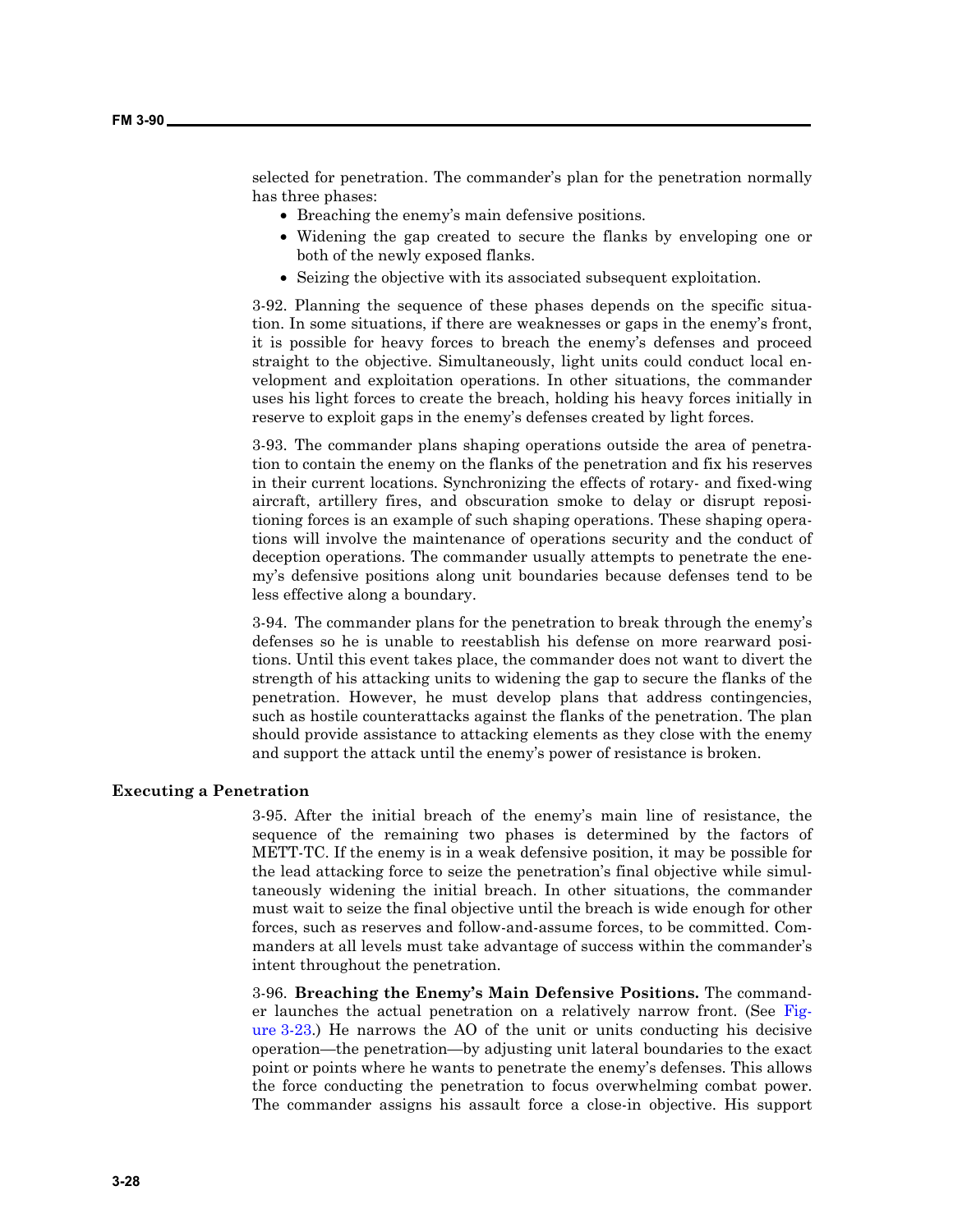<span id="page-29-0"></span>

force locates where it can support by fire both the breach and the assault forces. Local reserves are held in readiness to conduct a forward passage through or around units whose attacks have slowed or stopped.

**Figure 3-23. Penetration: The Breach**

3-97. Shaping operations on the remainder of the hostile front fix the enemy in his current positions and prevent him from disengaging to reinforce enemy units opposing the decisive operation. The commander tracks the battle's progress to ensure that his forces penetrate entirely through the enemy's main defensive positions and not just the enemy's security area.

3-98. The enemy normally tries to slow down or stop the breach to gain time to react to the changing situation. Therefore, the attacking commander rapidly exploits and reinforces success. He piles on resources and additional units as necessary to ensure completing the penetration through the enemy's defensive positions. He also conducts offensive information operations to desynchronize the enemy's reaction.

3-99. **Widening the Breach to Secure the Flanks.** Once the attacking force penetrates the main defenses, it begins to widen the penetration of the enemy's defensive positions by conducting a series of shallow envelopments to roll back its shoulders. (See [Figure](#page-30-1) 3-24, page 3-30.) The task of widening the initial gap of the penetration is normally assigned to a follow-and-support force. That task can also be assigned to the reserve as a contingency mission. If the commander commits his reserve to accomplish that task, he must reconstitute his reserve from another part of his force. Alternatively, he may assume the risk of not having a reserve for the time necessary to accomplish this task. The commander makes plans to meet enemy counterattacks by shifting fires or committing his reserves or follow-and-assume forces. Units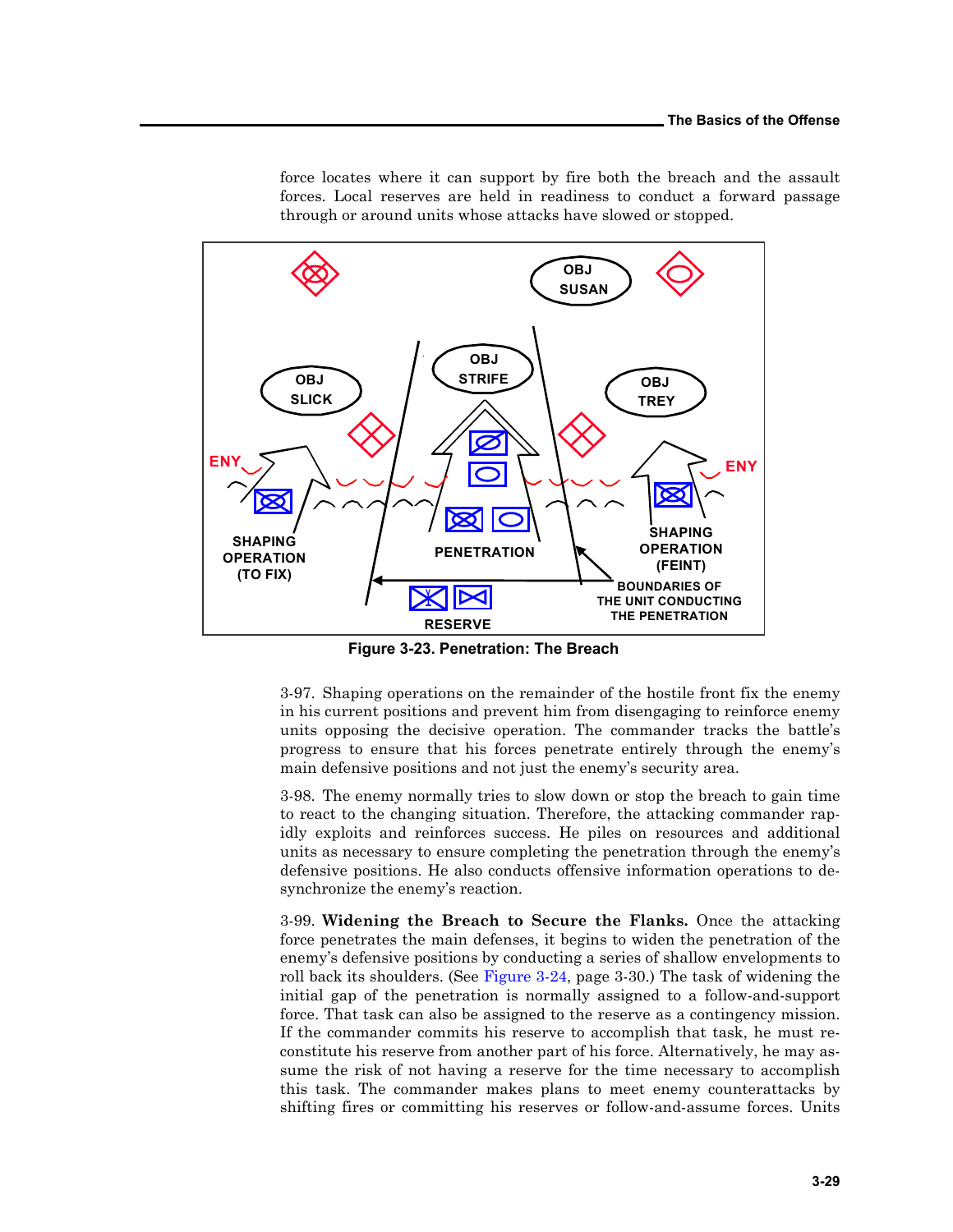can use obstacles on the flanks of the penetration as a combat multiplier to assist in defeating any local enemy counterattack and to provide additional security for the force.

<span id="page-30-1"></span>

**Figure 3-24. Expanding the Penetration**

3-100. **Seizing the Objective and Subsequent Exploitation.** The mission of seizing the objective—which may be a specific enemy force—to destroy the continuity of the enemy's defensive position is normally the decisive operation after completing the penetration. Frequently that objective is so far from the area of penetration that the unit or units initially conducting the penetration cannot seize it without a pause. In that case, the commander plans to pass his reserve or follow and assume forces through the initial attacking force early, leaving exploitation beyond the objective to higher echelons. While the exact force mix is METT-TC-dependent, armored, mechanized, and aviation forces are generally suited for subsequent exploitation.

3-101. In large commands, forces may initiate an attack by simultaneously launching two or more convergent penetrations against weak localities on the hostile front. Often this method of attack helps isolate an extremely strong, hostile defense. The commander assigns shaping operations to initially contain any strong localities. When the multiple attacks have advanced sufficiently, the force reduces bypassed enemy forces and unites the penetrating attacks into a single decisive operation.

## <span id="page-30-0"></span>**FRONTAL ATTACK**

3-102. A *frontal attack* is a form of maneuver in which an attacking force seeks to destroy a weaker enemy force or fix a larger enemy force in place over a broad front (FM 3-0). At the tactical level, an attacking force can use a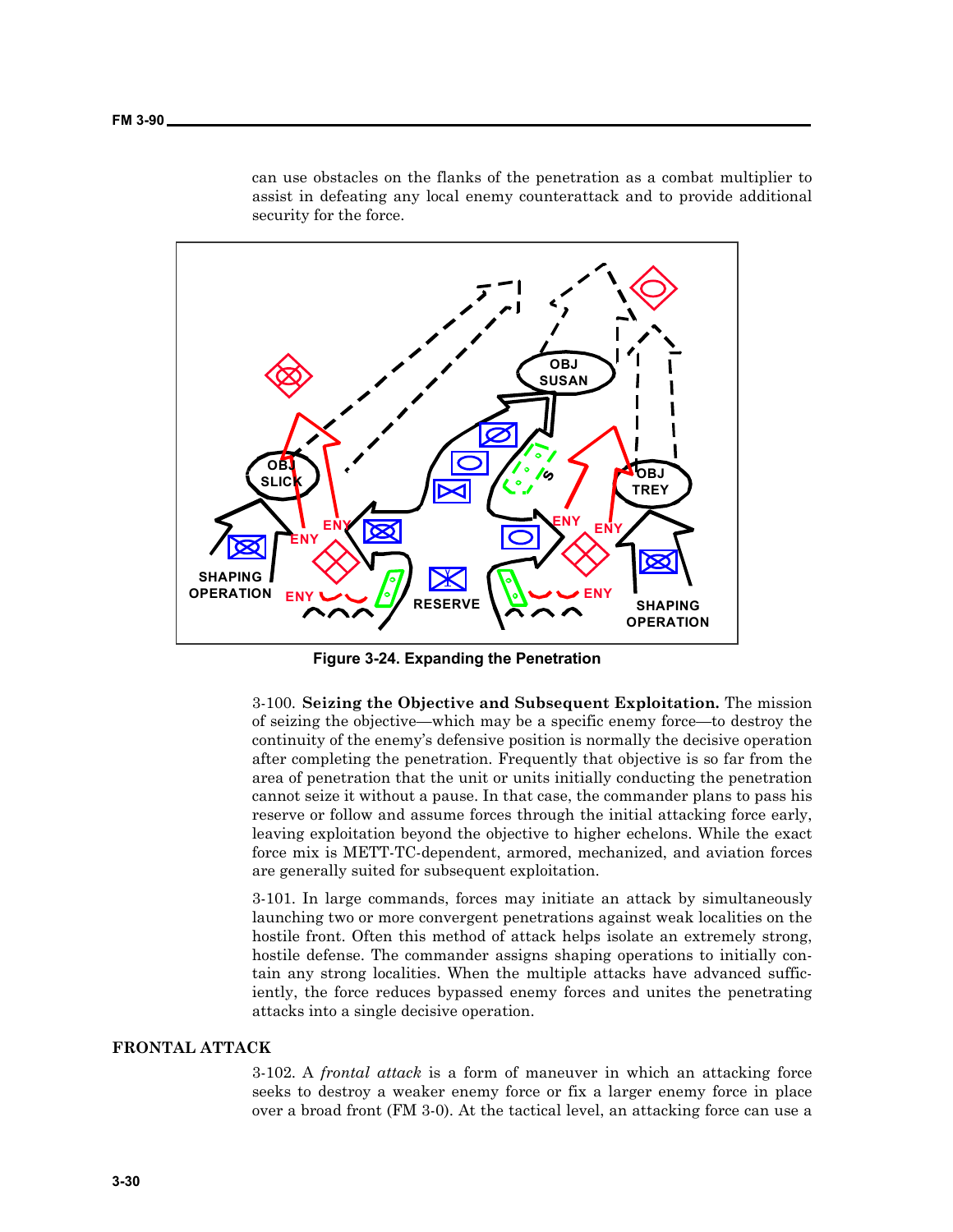frontal attack to rapidly overrun a weak enemy force. A commander commonly uses a frontal attack as a shaping operation in conjunction with other forms of maneuver. He normally employs a frontal attack to—

- Clear enemy security forces.
- Overwhelm a shattered enemy during an exploitation or pursuit.
- Fix enemy forces in place as part of a shaping operation.
- Conduct a reconnaissance in force.

Figure 3-25 depicts a frontal attack.



**Figure 3-25. Frontal Attack**

3-103. It is also necessary to conduct a frontal attack when assailable flanks do not exist. Where a penetration is a sharp attack designed to rupture the enemy position, the commander designs a frontal attack to maintain continuous pressure along the entire front until either a breach occurs or the attacking forces succeed in pushing the enemy back. Frontal attacks conducted without overwhelming combat power are seldom decisive. Consequently, the commander's choice to conduct a frontal attack in situations where he does not have overwhelming combat power is rarely justified unless the time gained is vital to the operation's success.

#### **Organization of Forces**

3-104. There is no unique organization of forces associated with this form of maneuver. A commander conducting a frontal attack organizes his unit into an element to conduct reconnaissance and security operations, a main body, and a reserve. The factors of METT-TC dictate the specific task organization of the unit.

#### **Control Measures**

3-105. A commander conducting a frontal attack may not require any additional control measures beyond those established to control the overall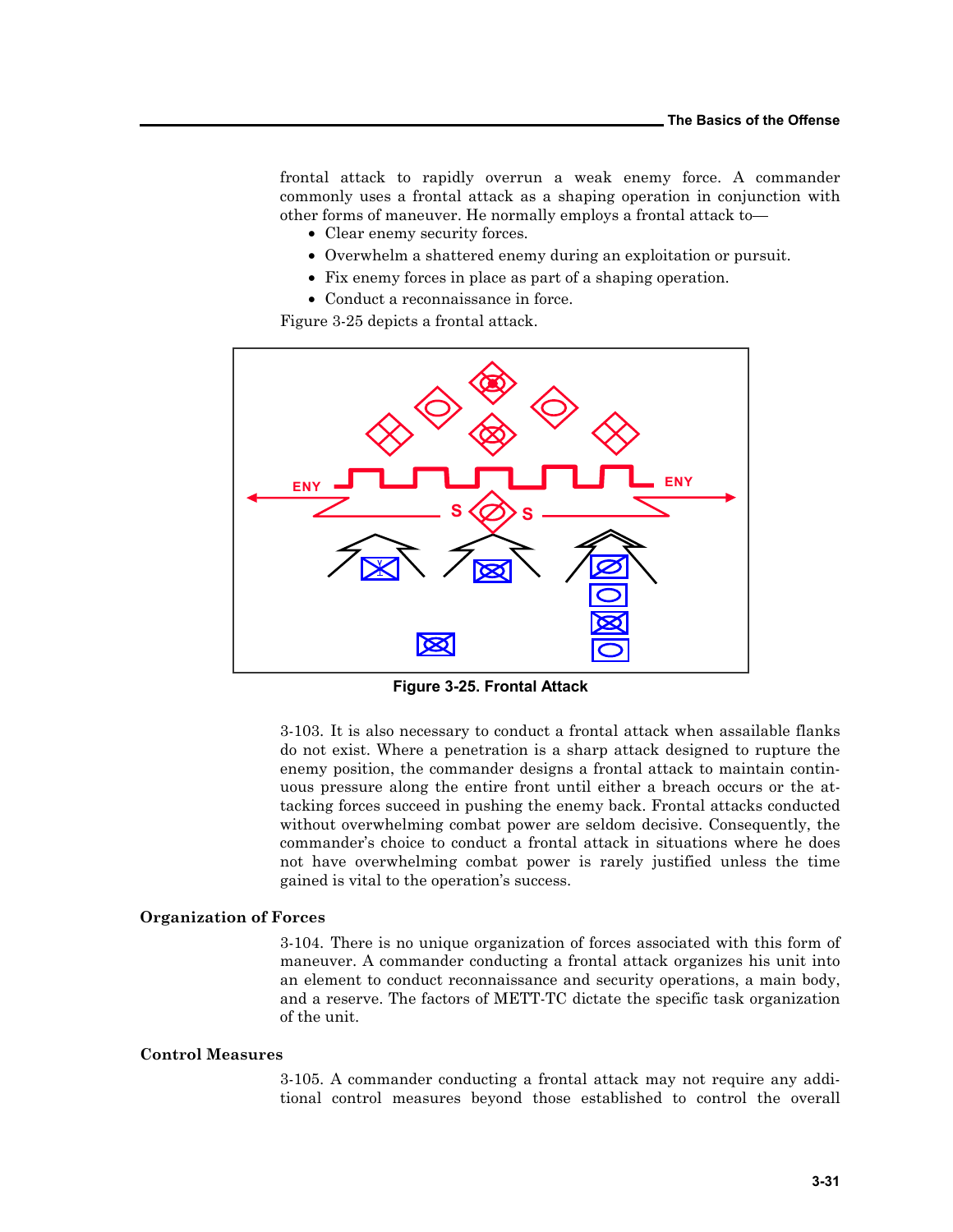mission. This includes an AO, defined by unit boundaries, and an objective at a minimum. The commander can also use any other control measure he feels is necessary to control the attack, including—

- Attack positions.
- Line of departure.
- Phase lines.
- Assault positions.
- Limit of advance.
- Direction of attack or axis of advance for every maneuver unit.

A unit conducting a frontal attack normally has a wider AO than a unit conducting a penetration.

#### **Planning a Frontal Attack**

3-106. It is seldom possible for a commander to exert sufficient pressure to overwhelm an enemy using a frontal attack, since it strikes the enemy along a significant portion of his front. The force's primary objective is to maintain pressure and help fix the enemy force. The commander's planning effort should reflect these two considerations. When considering employing a frontal attack in a shaping operation, the commander should also consider other means for holding the enemy in position, such as feints and demonstrations employing indirect fires to preclude excessive losses.

#### **Executing a Frontal Attack**

3-107. The unit conducting a frontal attack advances on a broad front, normally with its subordinate ground maneuver elements abreast (except for the reserve). This clears the enemy's security area of his security forces and reconnaissance, intelligence, surveillance, and target acquisition assets while advancing the friendly force into the enemy's main defenses. Once the unit makes contact with the enemy, the attacking force's subordinate elements rapidly develop the situation and report enemy dispositions immediately to the commander so he can exploit enemy weaknesses. The attacking force fixes enemy forces in their current locations and seeks to gain a position of advantage to destroy them using fire and movement.

3-108. If the attacking unit discovers a gap in the enemy's defenses, the commander seeks to exploit that weakness and disrupt the integrity of the enemy's defense. After assessing the situation to make sure that it is not a trap, the commander can employ his reserve to exploit the opportunity. He synchronizes the exploitation with the actions of his other combat, CS, and CSS units to prevent counterattacking enemy forces from isolating and destroying successful subordinate elements of his force.

3-109. When the unit conducting the frontal attack can no longer advance, it adopts a defensive posture. The commander may require it to assist the forward passage of lines of other units. It continues to perform reconnaissance of enemy positions to locate gaps or assailable flanks.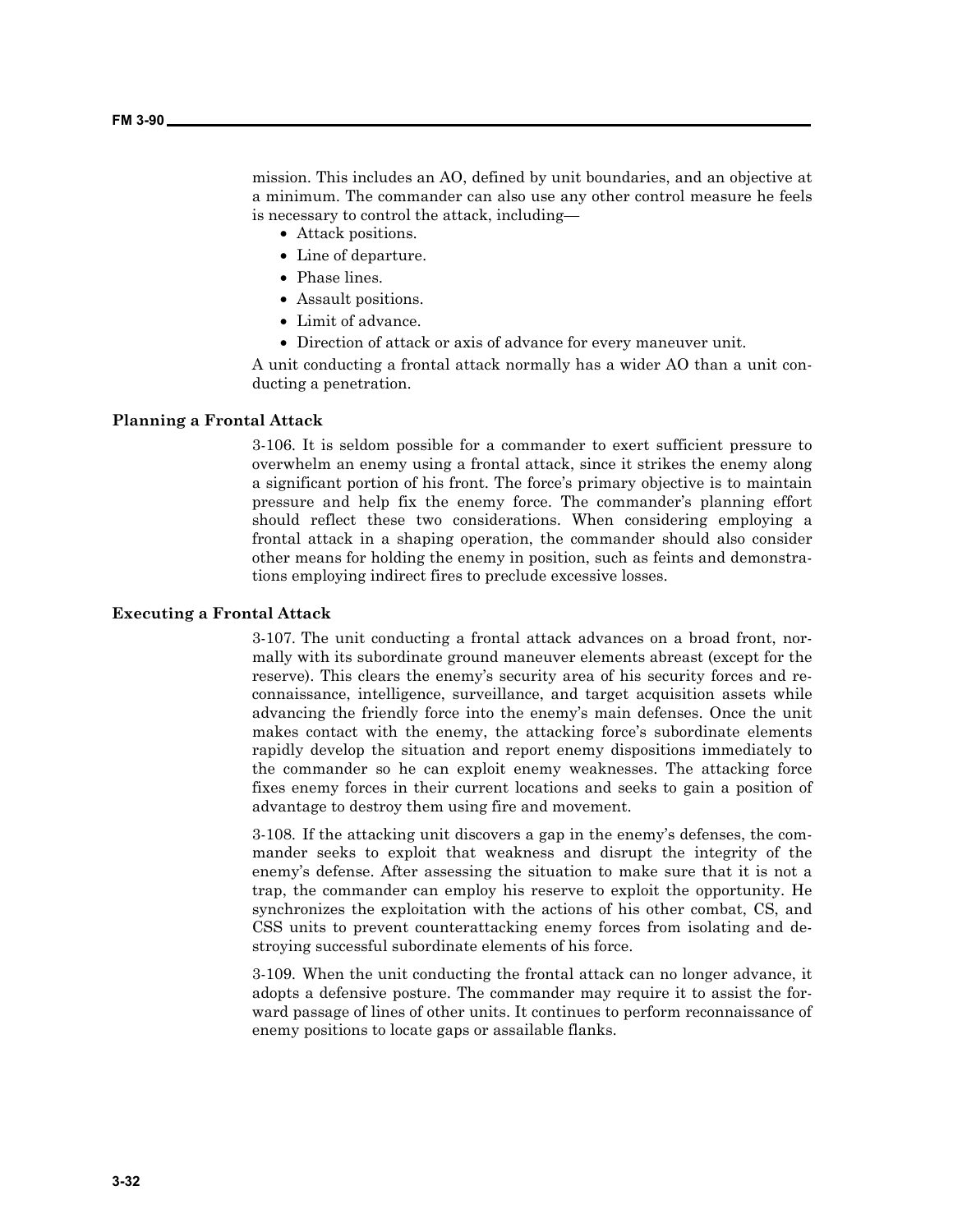# <span id="page-33-0"></span>**COMMON OFFENSIVE PLANNING CONSIDERATIONS**

<span id="page-33-2"></span>3-110. Visualizing, describing, and directing are aspects of leadership common to all commanders. The tactical commander begins with a designated AO, identified mission, and assigned forces. The commander develops and issues planning guidance based on his visualization in terms of the physical means to accomplish the mission.

3-111. The offense is basic to combat operations. Only by a resolute offense, conducted at a high tempo and to great depth, is total destruction of the enemy attained. The offense has a number of indisputable advantages. The principal advantage enjoyed is its possession of the initiative. Having the initiative allows a commander to select the time, place, and specific tactics, techniques, and procedures used by the attacking force. The attacker has the time and opportunity to develop a plan and to concentrate the effects of his forces and thoroughly prepare conditions for success when he has the initiative. The commander strikes the enemy in unexpected ways at unexpected times and places. He focuses on attacking the right combination of targets, not necessarily the biggest or the closest. These attacks are rapidly executed, violently executed, unpredictable in nature, and disorient the enemy. They enhance the commander's capability to impose his will on his enemy and thus to achieve decisive victory.

3-112. The commander maintains momentum by rapidly following up his attacks to prevent enemy recovery. He denies his enemy any opportunity to adjust to his action in spite of the enemy's desperate attempts to do so. He changes his means and methods before the enemy can adapt to those in current use. The tempo of his operations must be fast enough to prevent effective counteraction. He orchestrates unrelenting pressure by adjusting combinations to meet the offensive's ever-changing demands. He maintains relentless pressure and exploits his gains to make permanent any temporary battlefield success.

3-113. Each battle or engagement, even those occurring simultaneously as a part of the same campaign, has its own unique peculiarities, determined by the actual conditions of the situation. The widespread application of highly accurate and lethal weapons, high degree of tactical mobility, dynamic nature, rapid situational changes, and the noncontiguous and large spatial scope of unit AOs all characterize contemporary combined arms warfare. The commander first able to see the battlefield, understand the implications of existing friendly and enemy operational picture, and take effective action to impose his will on the situation will enjoy tactical success.

3-114. The following discussion uses those physical means—soldiers, organizations, and equipment—that constitute the seven BOS defined in FM 7-15 as the framework for discussing planning considerations that apply to all types and forms of tactical offensive operations. The commander synchronizes the effects of all BOS as part of the visualize, describe, direct, and assess process.

## <span id="page-33-1"></span>**INTELLIGENCE**

3-115. A commander uses the products of the intelligence preparation of the battlefield (IPB) process to identify any aspect within his AO or area of interest that will affect how he accomplishes his mission. An *area of interest* is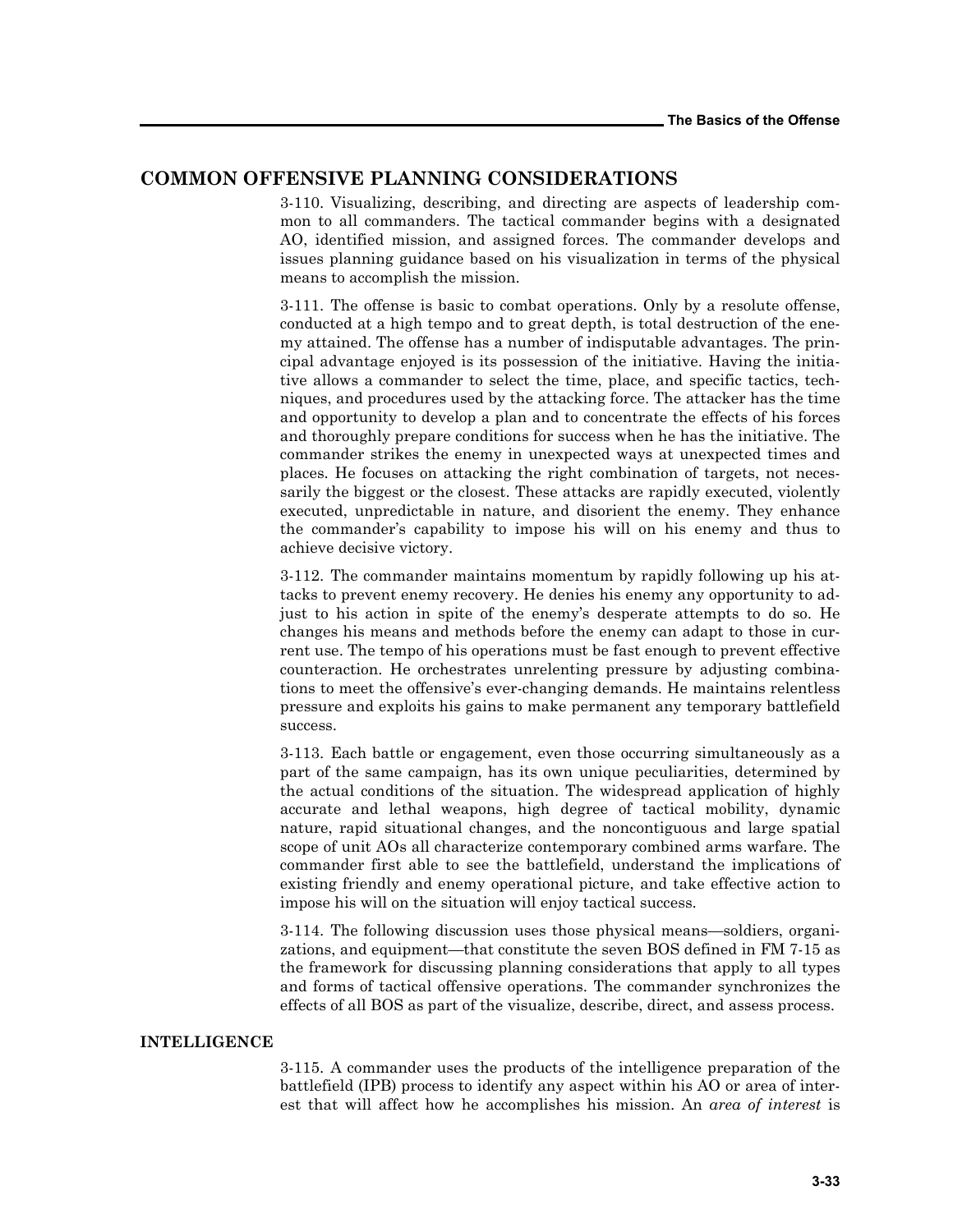that area of concern to the commander, including the area of influence, areas adjacent thereto, and extending into enemy territory to the objectives of current or planned operations. This area also includes areas occupied by enemy forces who could jeopardize the accomplishment of the mission (JP 2-03).

3-116. The entire staff, led by the echelon intelligence staff, uses the IPB process to identify any aspects of the area of operations or area of interest that will affect enemy, friendly, and third party operations. The IPB process is collaborative in nature and requires information from all staff elements and some subordinate units. All staff and subordinate elements use the results and products of the IPB process for planning. FM 2-01.3 describes the IPB process.

3-117. The commander uses his ISR assets to study the terrain and confirm or deny the enemy's strengths, dispositions, and likely intentions, especially where and in what strength the enemy will defend. These assets also gather information concerning the civilian population within the AO to confirm or deny their numbers, locations, and likely intentions, especially with regard to staying put in shelters or fleeing from combat operations.

3-118. By studying the terrain, the commander tries to determine the principal heavy and light avenues of approach to his objective. He also tries to determine the most advantageous area for the enemy's main defense to occupy, routes that the enemy may use to conduct counterattacks, and other factors, such as observation and fields of fire, avenues of approach, key terrain, obstacles, and cover and concealment (OAKOC). (See FM 6-0 for a discussion of the components of OAKOC.) It is unlikely that the commander has complete knowledge of the enemy's intentions; therefore, he must conduct ISR collection continuously during the battle.

3-119. The echelon intelligence and operations officers, in coordination with the rest of the staff, develop an integrated ISR plan that satisfies the commander's maneuver, targeting, and information requirements. A commander's information requirements are dictated by the factors of METT-TC, but commonly include—

- Locations, composition, equipment, strengths, and weaknesses of the defending enemy force, to include high-priority targets and enemy ISR capabilities.
- Locations of possible enemy assembly areas.
- Location of enemy indirect-fire weapon systems and units.
- Location of gaps and assailable flanks.
- Location of areas for friendly and enemy air assaults.
- Location of enemy air defense gun and missile units.
- Location of enemy electronic warfare units.
- Effects of weather and terrain on current and projected operations.
- Numbers, routes, and direction of movement of dislocated civilians.
- Withdrawal routes for enemy forces.
- Anticipated timetable schedules for the enemy's most likely COA and other probable COAs.
- Locations of enemy C2 and ISR systems and the frequencies used by the information systems linking these systems.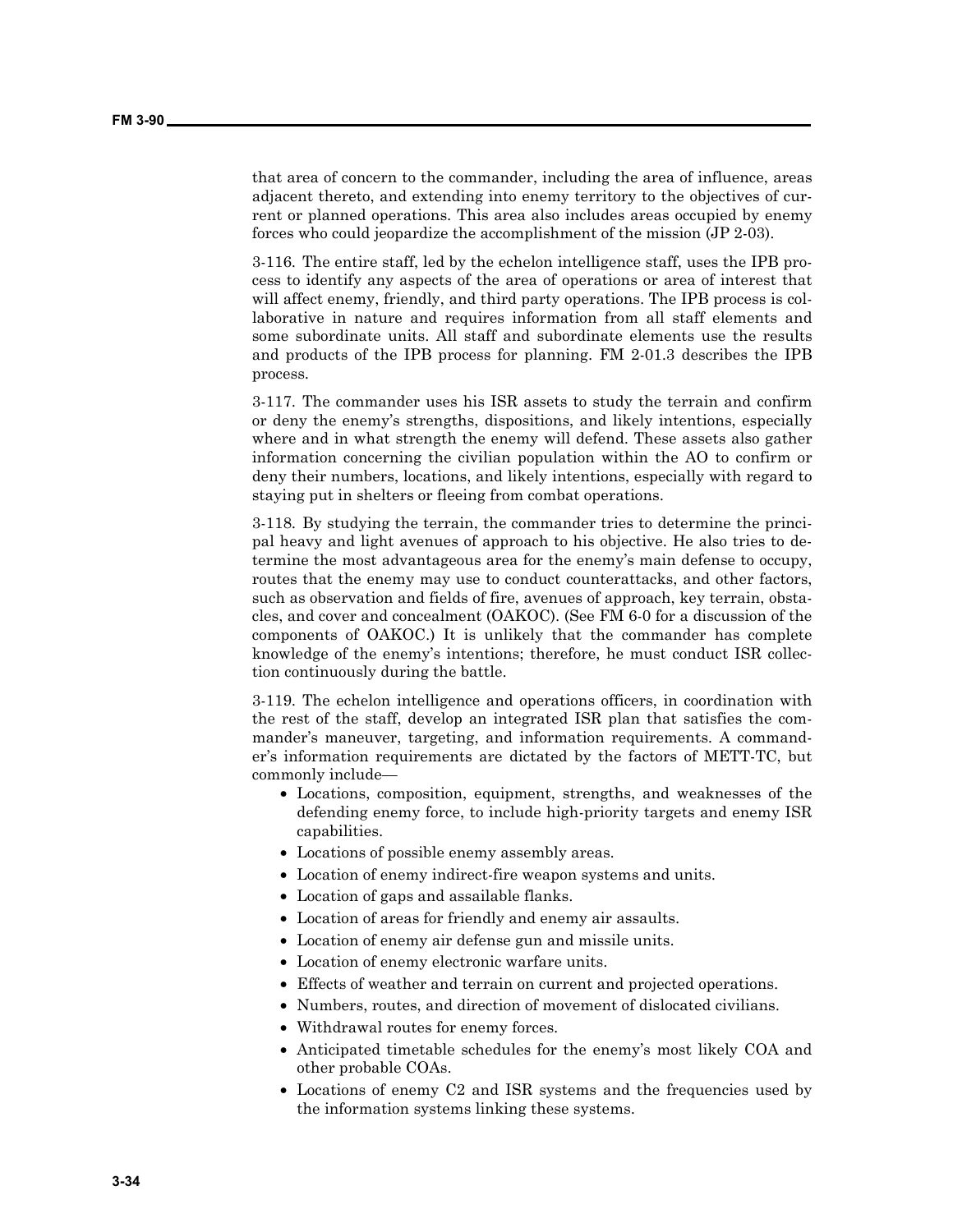If friendly ISR systems cannot answer the commander's information requirements, his intelligence staff can send a request for information to higher and adjacent units, he can commit additional resources, or he can decide to execute his offensive operation with the current information.

#### <span id="page-35-0"></span>**MANEUVER**

3-120. The commander conducts maneuver to avoid enemy strengths and to create opportunities to increase the effects his fires. He secures surprise by making unexpected maneuvers, rapidly changing the tempo of ongoing operations, avoiding observation, and using deceptive techniques and procedures. He seeks to overwhelm the enemy with one or more unexpected blows before the enemy has time to react in an organized fashion. This occurs when he is able to engage the defending enemy force from positions that place the attacking force in a position of advantage with respect to the defending enemy force, such as engaging the enemy from a flanking position. His security forces prevent the enemy from discovering friendly dispositions, capabilities, and intentions, or interfering with the preparations for the attack. Finally, he maneuvers to close with and destroy the enemy by close combat and shock effect. *Close combat* is combat carried out with direct fire weapons, supported by indirect fire, air-delivered fires, and nonlethal engagement means. Close combat defeats or destroys enemy forces, or seizes and retains ground (FM 3-0). Close combat encompasses all actions that place friendly forces in immediate contact with the enemy where the commander uses direct fire and movement in combination to defeat or destroy enemy forces or seize and retain ground.

3-121. A commander can overwhelm an enemy by the early seizing and retaining of key and decisive terrain that provides dominating observation, cover and concealment, and better fields of fire to facilitate the maneuver of his forces. If decisive terrain is present, the commander designates it to communicate its importance in his concept of operations, first to his staff and later to subordinate commanders. The friendly force must control decisive terrain to successfully accomplish its mission.

#### **Combat Formations**

3-122. **A** *combat formation* **is an ordered arrangement of forces for a specific purpose and describes the general configuration of a unit on the ground.** A commander can use seven different combat formations depending on the factors of METT-TC:

- Column.
- Line.
- Echelon (left or right).
- $\bullet$  Box.
- Diamond.
- Wedge.
- Vee.

Terrain characteristics and visibility determine the actual arrangement and location of the unit's personnel and vehicles within a given formation.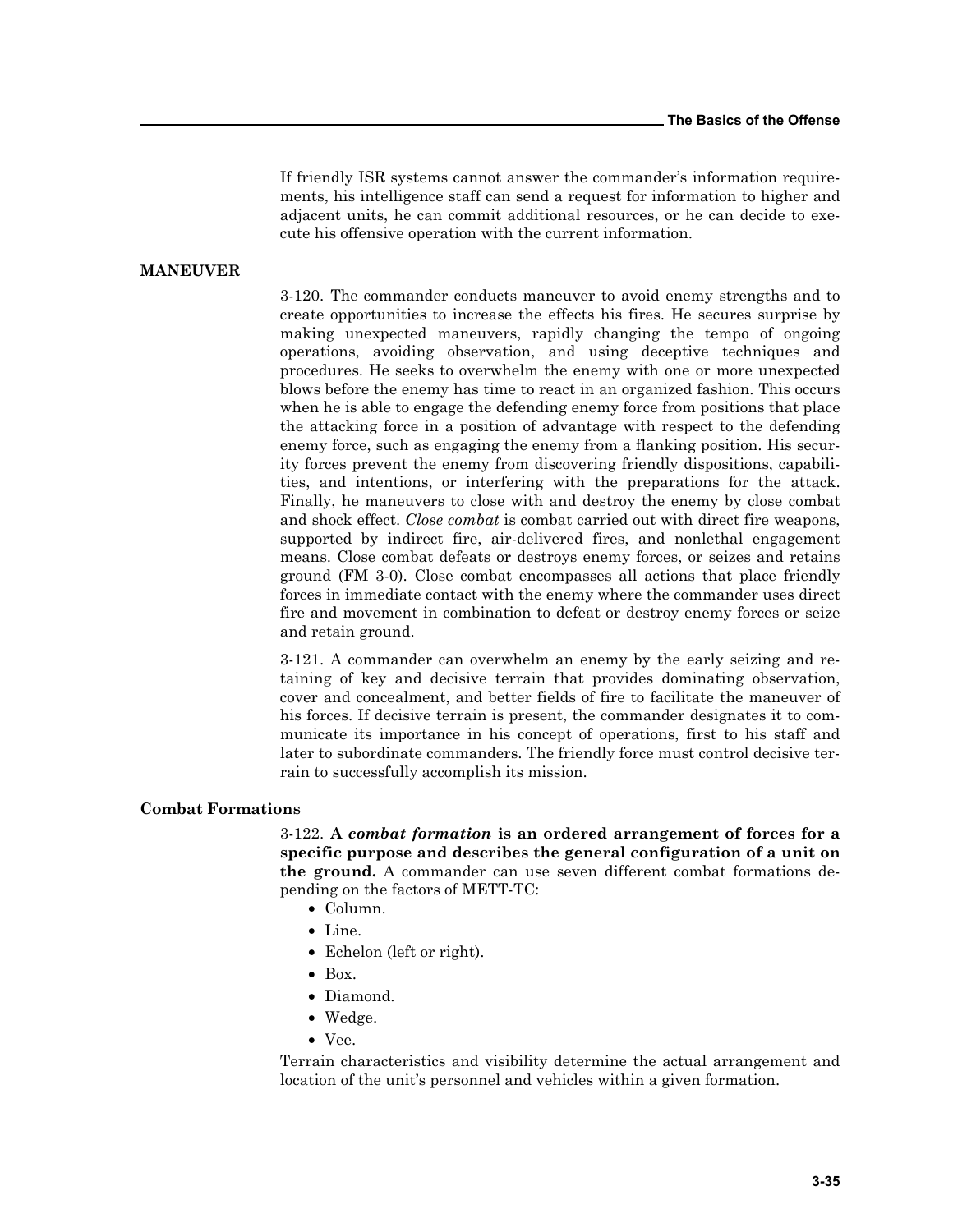3-123. Combat formations allow a unit to move on the battlefield in a posture suited to the senior commander's intent and mission. A unit may employ a series of combat formations during the course of an attack; each has its advantages and disadvantages. Subordinate units within a combat formation can also employ their own combat formations, consistent with their particular situation. The commander considers the advantages and disadvantages of each formation in the areas of C2 maintenance, firepower orientation, ability to mass fires, and flexibility when determining the appropriate formation for a given situation. All combat formations use one or more of the three movement techniques: traveling, traveling overwatch, and bounding overwatch. (Chapter 13 describes these three movement techniques.)

3-124. The commander's use of standard formations allows him to rapidly shift his unit from one formation to another, giving him additional flexibility when adjusting to changes in the factors of METT-TC. (This results from a commander rehearsing his unit so that it can change formations using standard responses to changing situations, such as actions on contact.) By designating the combat formation he plans to use, the commander—

- Establishes the geographic relationship between units.
- Indicates how he plans to react once the enemy makes contact with the formation.
- Indicates the level of security desired.
- Establishes the preponderant orientation of his weapon systems.
- Postures his forces for the attack.

The number of maneuver units available makes some formations, such as the box and the diamond, impractical for modernized organizations, including the initial brigade combat team and the limited conversion division, which only have three subordinate maneuver units at the brigade and battalion echelons unless task organization occurs.

3-125. **Column Formation.** The unit moves in column formation when the commander does not anticipate early contact, the objective is distant, and speed and control are critical. (See Figure 3-26.) The location of fire support units within the column reflects the column's length and the range fans of those fire support systems. Normally, the lead element uses a traveling overwatch technique while the following units are in traveling formation. Employing a column formation—



 Provides the best formation to move large forces

quickly, especially with limited routes and limited visibility.

 Makes enemy contact with a small part of the total force while facilitating control and allowing the commander to quickly generate mass.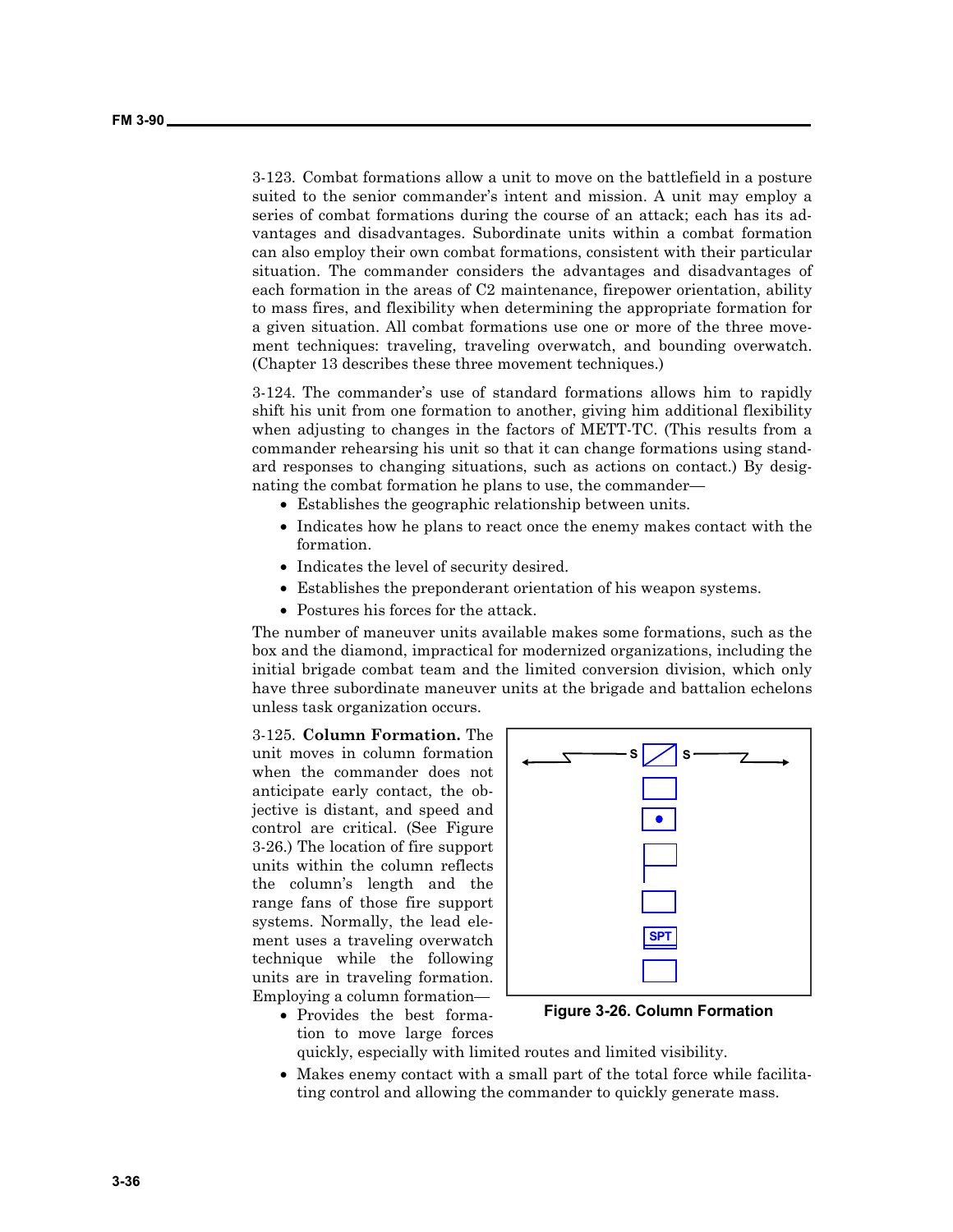- Provides a base for easy transition to other formations.
- Works in restricted terrain.

3-126. A disadvantage of using the column formation is that the majority of the column's firepower can only be immediately applied on the column's flanks. The length of the column impacts movement and terrain management. Additionally, there are the possibilities of inadvertently bypassing enemy units or positions and exposing the unit's flanks or running head on into an enemy deployed perpendicular to the column's direction of movement.

3-127. **Line Formation.** In a line formation, the unit's subordinate ground maneuver elements move abreast of each other. (See Figure 3-27.) A commander employs this formation when he assaults an objective because it concentrates firepower to the front in the direction of movement. A line formation also—

- Facilitates speed and shock in closing with an enemy.
- Allows the coverage of wide frontages.





 Facilitates the occupation of attack-by-fire or support-by-fire positions.

3-128. There are also disadvantages of a line formation:

- Provides less flexibility of maneuver than other formations since it does not distribute units in depth.
- Linear deployment allows a unit deployed on line to bring only limited firepower to bear on either flank.
- Provides limited or no reserve.
- Limits overwatch forces.
- Limits control of a unit using a line formation in restricted terrain or under conditions of limited visibility.

3-129. **Echelon Formation.** A commander who has knowledge of potential enemy locations can use an echelon formation to deploy his subordinate ground maneuver units diagonally left or right. (See Figures 3-28 and [3-29,](#page-38-0) page 3-38.) Units operating on the flank of a larger formation commonly use this formation. Using an echelon formation—

- Facilitates control in open terrain.
- Allows the concentration of



**Figure 3-28. Echelon Left Formation**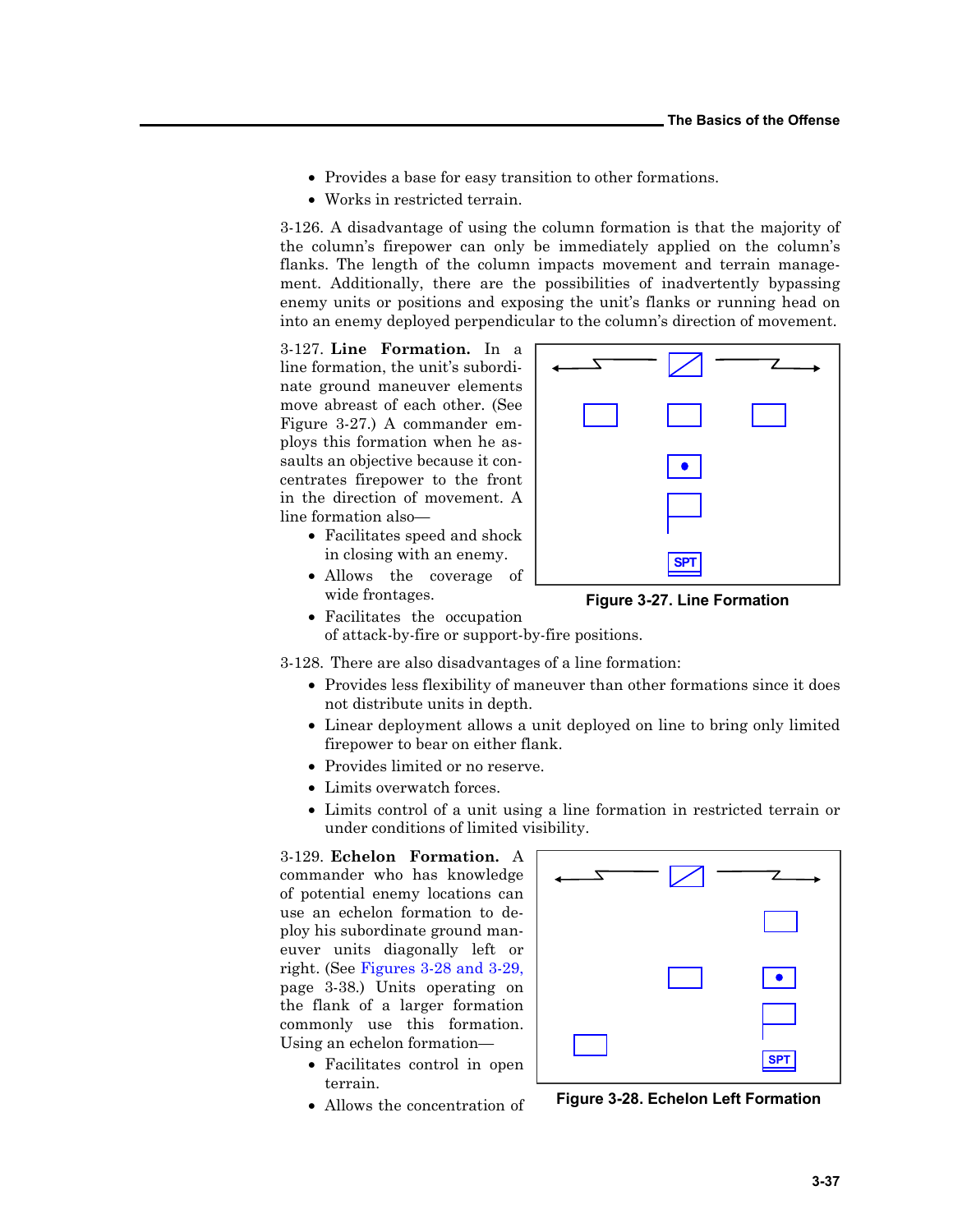<span id="page-38-0"></span>the unit's firepower forward and to the flank in the direction of echelon.

 Allows forces not in contact to maneuver against a known enemy, because all elements probably will not come into contact at the same time.

3-130. The primary disadvantages of the echelon formation are that it is more difficult to maintain control over the unit in restricted terrain than a column formation and the lack of security or firepower available on the opposite side of the echelon.

3-131. **Box Formation.** The box formation arranges the unit with two forward and two trail maneuver elements. (See Figure 3-30.) A unit with only three maneuver elements cannot adopt the box formation. The subordinate elements of the box usually move in a column formation with flank security. It is often used when executing an approach march, an exploitation, or a pursuit when the commander has only general knowledge about the enemy. Employing a box formation—

- Allows the unit to change quickly and easily to any other formation.
- Facilitates rapid movement, yet still provides allaround security.
- Provides firepower to the front and flanks.



**Figure 3-29. Echelon Right Formation**



**Figure 3-30. Box Formation**



 Maintains control more easily when compared to a line formation.

**Figure 3-31. Diamond Formation**

The primary disadvantages of a box formation are that it requires sufficient maneuver space for dispersion and the availability of multiple routes.

3-132. **Diamond Formation.** The diamond formation arranges the unit with one forward and one trail unit and a unit on each flank. (See Figure 3-31.)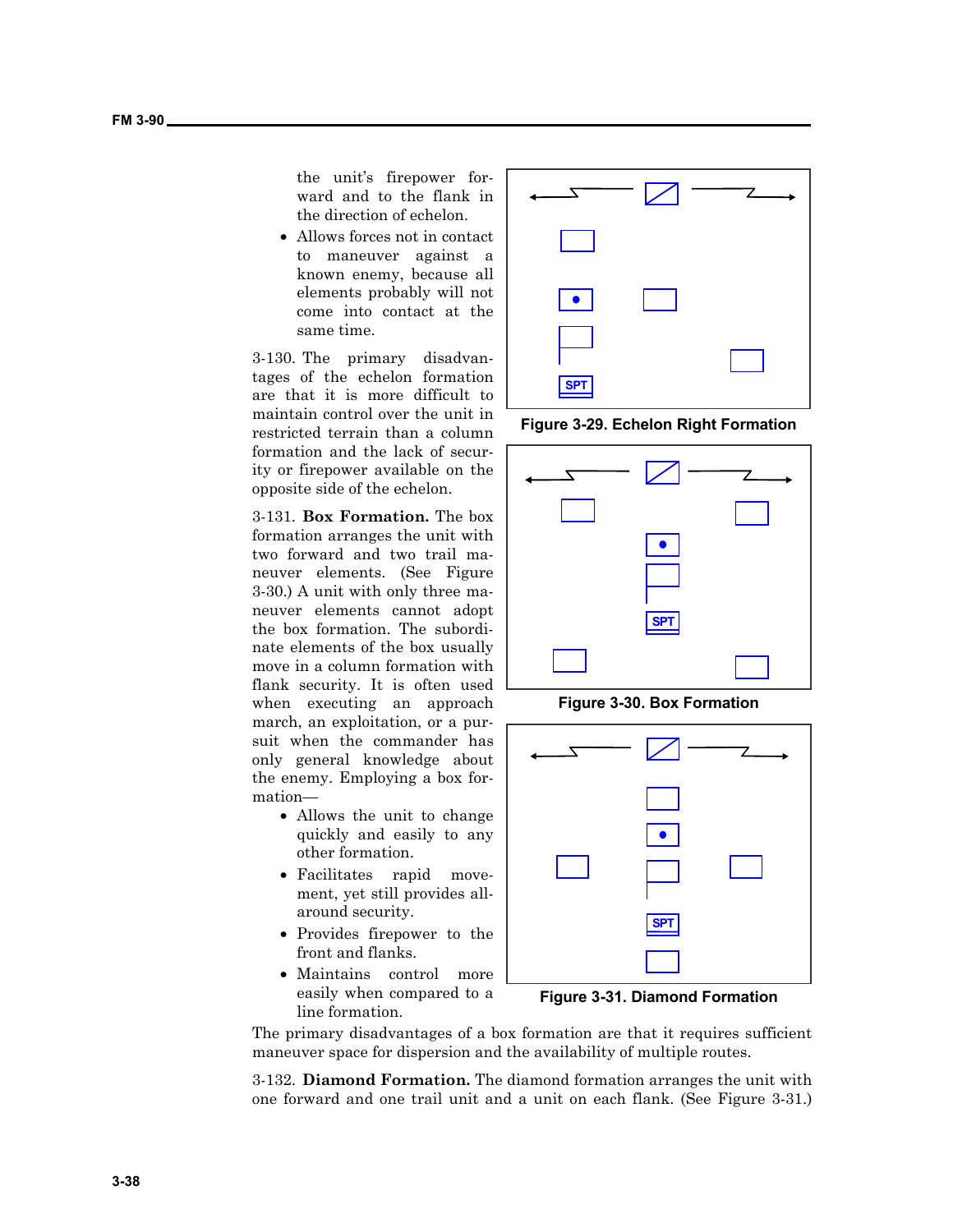The subordinate elements of the diamond usually move in a column formation with flank security. It is most effective during approach marches, exploitations, or pursuits when the commander has only general knowledge about the enemy. Employing a diamond formation—

- Allows the commander to maneuver either left or right immediately, without first repositioning, regardless of which subordinate element makes contact with the enemy. (This is the chief advantage of and the difference between a diamond and a box formation.)
- Facilitates making enemy contact with the smallest possible force, yet provides all-around security.
- Provides firepower to the front and flanks.
- Changes easily and quickly to another formation.
- Facilitates speed of movement while remaining easy to control.
- Provides an uncommitted force for use as a reserve.

3-133. The primary disadvantages of this formation are that it—

- Requires sufficient space for dispersion laterally and in depth.
- Requires four subordinate maneuver elements.
- Requires the availability of multiple routes.

3-134. **Wedge Formation.** The wedge formation arranges forces to attack an enemy appearing to the front and flanks. (See Figure 3-32.) A unit with only three subordinate maneuver elements can adopt the wedge formation. The commander uses the wedge when contact with the enemy is possible or expected, but his location and dispositions are vague. It is the preferred formation for a movement to contact in an organization with three subordinate



**Figure 3-32. Wedge Formation**

maneuver units because it initiates contact with one unit while retaining two other subordinate uncommitted units positioned to maneuver and further develop the situation. Within the wedge, subordinate units employ the formation best suited to the terrain, visibility, and likelihood of contact. Employing a wedge formation—

- Provides maximum firepower forward and allows a large portion of the unit's firepower to be used on the flanks.
- Allows rapid crossing of open terrain when enemy contact is not expected.
- Facilitates control.
- Allows for rapid changes in the orientation of the force.
- Facilitates the rapid change to a line, vee, echelon, or column formation.

3-135. The primary disadvantages to the wedge formation are that it—

• Requires sufficient space for dispersion laterally and in depth.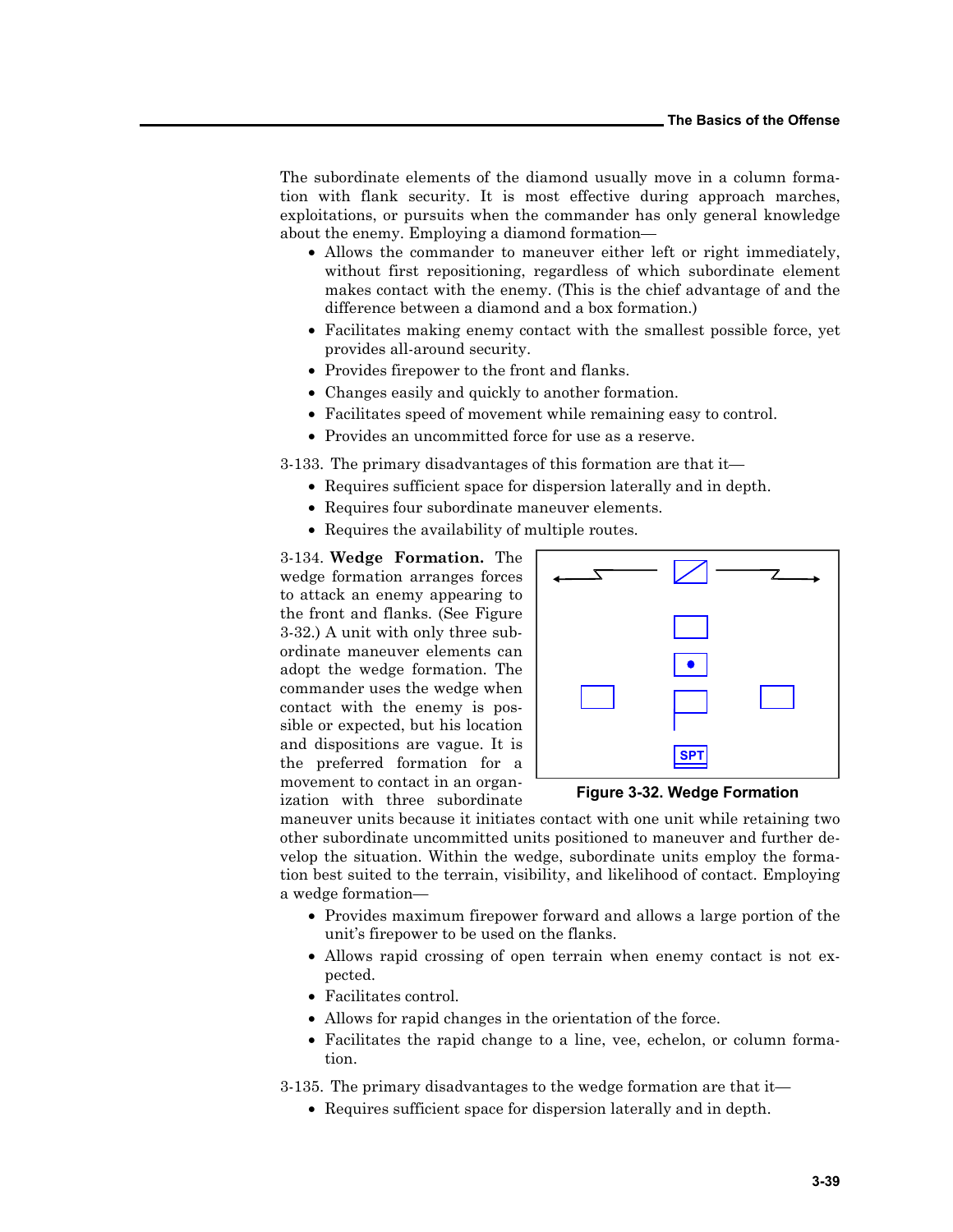- Requires the availability of multiple routes.
- Lacks ease of control in restricted terrain or poor visibility.

3-136. **Vee Formation.** The vee formation disposes the unit with two maneuver elements abreast and one or more units trailing. (See Figure 3-33.) This arrangement is well suited for an advance against a known threat to the front. The commander may use this formation when he expects enemy contact and knows the location and disposition of the enemy. Employing a vee formation—

> Provides maximum firepower forward and good firepower to the flanks, but the firepower on the flanks

| $\overline{\phantom{a}}$     |  |
|------------------------------|--|
|                              |  |
| $\vert \hspace{.06cm} \vert$ |  |
| $\boxed{\bullet}$            |  |
|                              |  |
| <b>SPT</b>                   |  |

**Figure 3-33. Vee Formation**

is less than that provided by the wedge.

- Facilitates a continued maneuver after contact is made and a rapid transition to the assault.
- Allows the unit to change quickly to a line, wedge, or column formation.

3-137. The primary disadvantages to this formation are that it—

- Makes reorientation of the direction of movement, such as a 90-degree turn, more difficult than using a wedge.
- Makes control in restricted terrain and under limited-visibility conditions difficult.
- Requires sufficient space for dispersion laterally and in depth.

## **Limited-Visibility Conditions**

3-138. The capability to fight at night and under limited-visibility conditions is an important aspect of conducting maneuver. The commander conducts field training exercises under limited-visibility conditions to ensure that his unit has this capability as part of his standard training program. A commander conducts offensive operations at night or under limited-visibility conditions when a daylight operation continues into the night or when an operation could result in heavy losses if conducted in daylight. Offensive operations conducted in these conditions can achieve surprise, gain terrain required for further operations, and negate enemy visual target acquisition capabilities while taking advantage of the friendly force's night-fighting capabilities.

3-139. All operations conducted in limited visibility or adverse weather require more planning and preparation time than normal. They require designating reference points and establishing navigation aids, such as GPS waypoints. The commander ensures that the night-vision and navigation systems required to maneuver under these conditions are available and functional. The commander rehearses these operations before execution to ensure complete integration and synchronization of the plan. Rehearsals also ensure that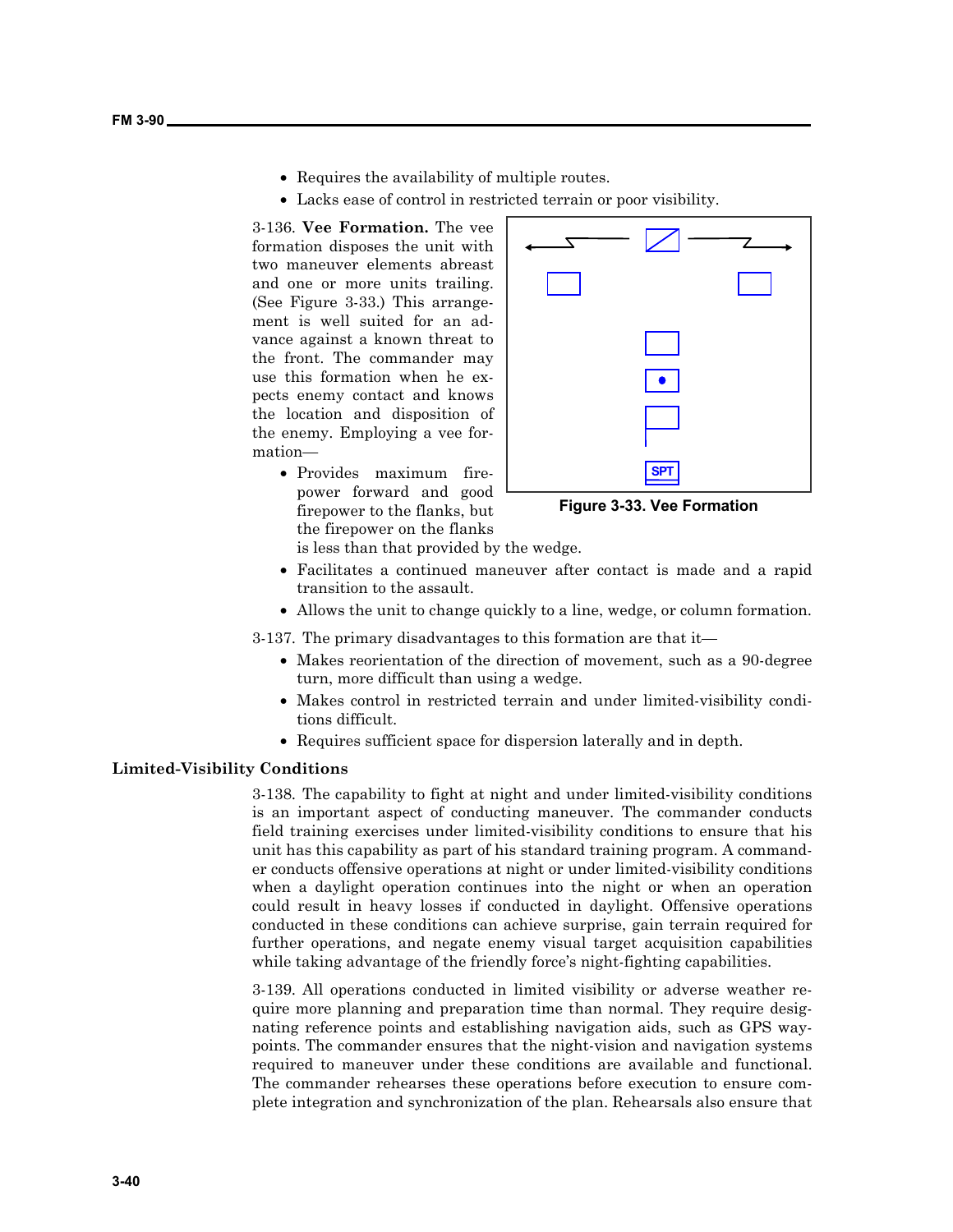his soldiers have the necessary skills to accomplish the mission. Any problem areas require resolution before beginning the operation.

3-140. Night operations degrade the capabilities of soldiers and units. Cognitive abilities degrade more rapidly than physical strength and endurance. Night-vision devices degrade the user's depth perception. This degradation in performance occurs after as little as 18 hours of sustained work. (Additional information concerning the impact of extended operations on soldiers and unit can be found in FM 6-22.5.) The plan should allow time for both soldiers and units to recuperate after conducting a night attack before being committed to other operations. The weight that soldiers must carry also directly affects their endurance. The commander carefully determines the fighting load of his soldiers, taking into account the factors of METT-TC and limits the fighting load of his soldiers conducting night operations. The equipment carried by a soldier for an extended period should never exceed one-third of his body weight.

#### <span id="page-41-0"></span>**FIRE SUPPORT**

3-141. Fire superiority must be gained and maintained throughout all offensive operations. Fire support uses a variety of methods and assets that attrit, delay, and disrupt enemy forces and enable friendly maneuver. Using preparatory, counterfire, suppression, and nonlethal fires provides the commander with numerous options for gaining and maintaining fire superiority. The commander uses his long-range artillery systems and air support to engage the enemy throughout the depth of his positions.

3-142. Along with the reserve, attacks by indirect-fire systems and close air support are some of the commander's principal means for influencing ongoing actions. Such support helps establish the conditions required for successful mission accomplishment and is key to the commander's ability to react to unexpected situations. Decentralized execution characterizes the employment of fires when conducting offensive operations. Subordinates must have direct access to sufficient firepower to adequately support their maneuvering elements. Simultaneously, the commander retains control over sufficient fire support assets to enable him to mass their effects at critical times and places to support his decisive operation or to respond to the enemy's counteraction.

3-143. Fire support planning is the continuing process of analyzing, allocating, and scheduling fires. It determines how fires are used, what types of targets to attack, what collection assets are used to acquire and track those targets, what assets are used to attack the target, and what assets verify effects on the target. This planning does not stop at the objective or LOA. The commander gives attention to flanks and potential enemy hide positions. Coordination among echelon fire support elements (FSEs) and the proper use of fire support coordinating measures are critical to prevent fratricide.

3-144. The fire support coordinator (FSCOORD) integrates fire support into the unit's maneuver scheme for the commander. The FSCOORD supports the unit's maneuver by planning preparatory fires, harassing fires, interdiction fires, suppressive fires, and deception fires. These fires can be time- or eventdriven. The FSCOORD plans fires on known and likely enemy positions, which may include templated enemy positions. Successful massing of indirect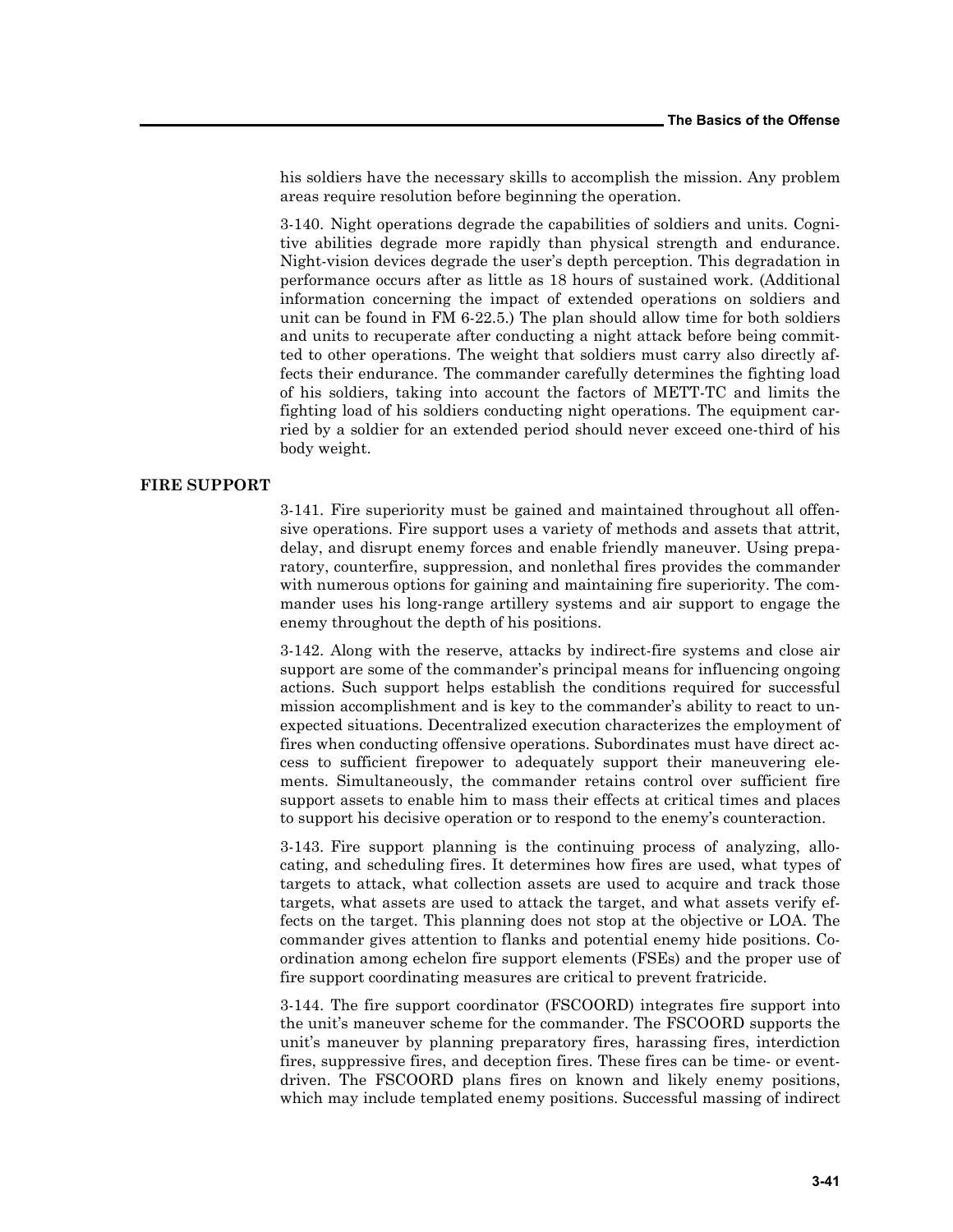fires and fixed-wing attacks requires a FSE that is proficient in the tracking of all battery positions and movements and knows the maximum ordinate requirements. It also requires a tactical air control party proficient in the timely execution of close air support. Fire planning reconciles top-down planning and bottom-up refinement.

3-145. As the attacking force moves forward, preparatory fires sequentially neutralize, suppress, or destroy enemy positions. The commander must weigh its probable effects against achieving a greater degree of surprise against the enemy, especially under conditions of limited visibility, in determining whether to fire an artillery preparation. He may decide to employ smart or brilliant munitions to destroy select high-payoff targets or use these munitions in mass against part of the enemy defense to facilitate a breach and negate the requirement for long-duration preparation fires using conventional munitions.

3-146. The commander may choose to make his initial assault without using preparatory fires to achieve tactical surprise. However, fires are always planned to support each unit's operations so that they are available if needed. Preparatory fires are normally high-volume fires delivered over a short period of time to maximize surprise and shock effect. These preparatory fires also include the conduct of offensive information operations. They can continue while ground combat elements are maneuvering. This consideration applies to all types and forms of offensive operations.

3-147. Artillery and mortars must occupy positions that are well forward and still within supporting range of the flanks or maneuver forces to provide responsive indirect fires. The commander considers the effect that movement by echelon or battery has on the amount of fire support provided. The commander should support his unit's decisive operation with priority of fires. His main effort prior to the initiation of the decisive operation will have priority of fires if the operation contains phases. He places coordinated fire lines (CFLs) as close as possible to friendly maneuver forces and plans on-order CFLs on phase lines so that they can be quickly shifted as the force moves. This allows the expeditious engagement of targets beyond the CFL by the maximum number of available systems.

3-148. The effective assignment of forward observers and target acquisition assets to quick-fire or exclusive nets also provides responsive fires. Quick-fire nets allow the lead observers to associate directly with specific field artillery or mortar fire units. These kinds of communication arrangements enhance fire support responsiveness through streamlined net structures and focused priorities. Communications planning should also include the need for communication nets for the clearing of targets for rotary- and fixed-wing attacks.

3-149. Offensive information operations perform several functions to support the offense. As the friendly force moves through the enemy's security area and closes into his main defensive positions, jamming resources concentrate on neutralizing enemy fire control, target acquisition, and intelligence-gathering systems. The commander uses deception to prevent the enemy from determining the location and objective of his decisive operation. In addition, electronic warfare resources continue to provide intelligence and guidance to both friendly jammers and lethal indirect fire weapon systems so attacking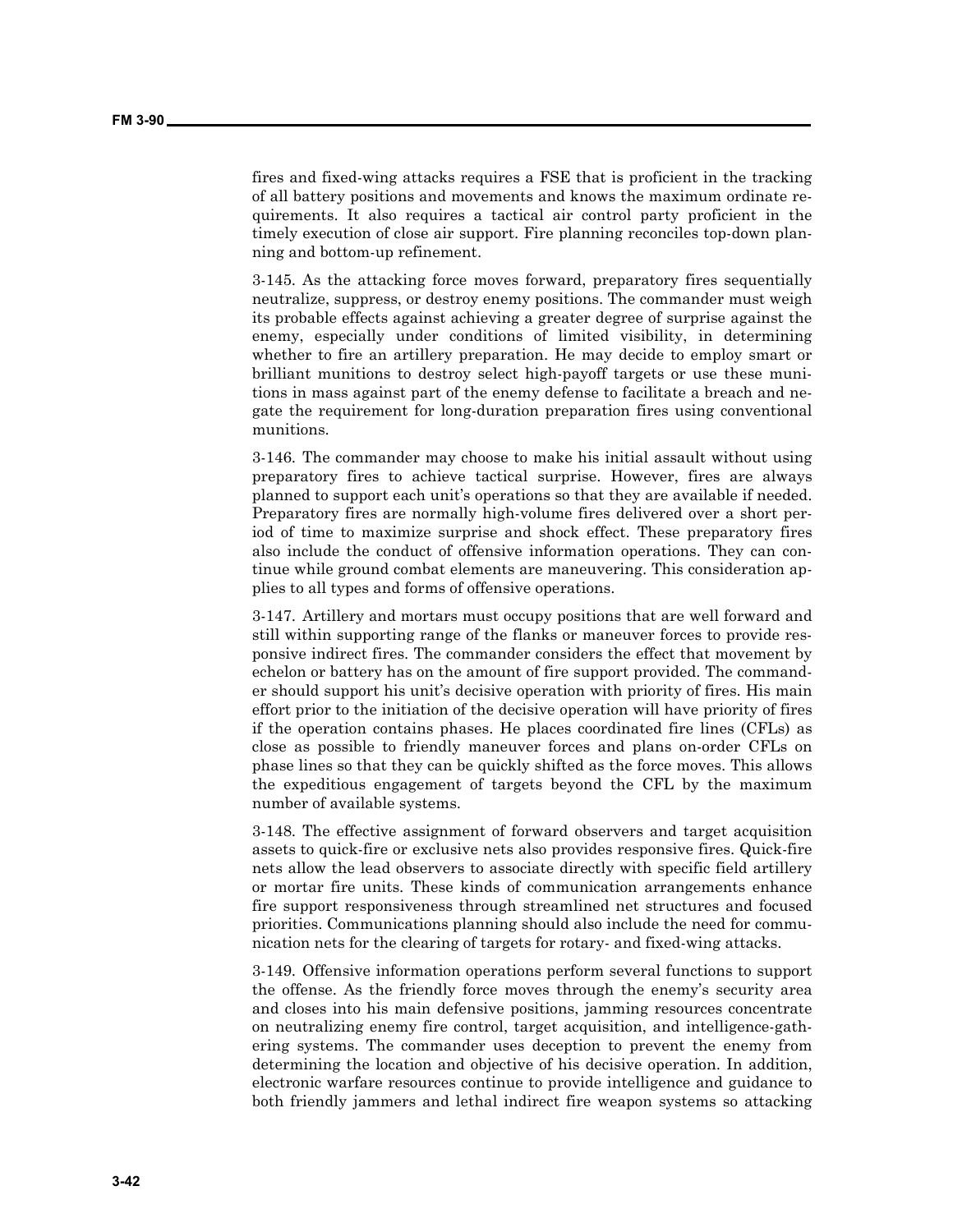units can destroy enemy C2, ISR, fire support, and other high-value targets. The commander synchronizes the timing and conduct of his offensive operations so they achieve maximum effectiveness.

#### <span id="page-43-0"></span>**AIR DEFENSE**

3-150. Air defense operations are performed by all members of the combined arms team; however, ground-based air defense artillery units execute the bulk of the Army's air defense tasks. Allocation of air defense artillery assets within a unit depends on the factors of METT-TC. The commander at each echelon establishes his air defense priorities based on his concept of operations, scheme of maneuver, air situation, and the air defense priorities established by higher headquarters. He generally will weight his air defense coverage toward his decisive operation and establish a protective corridor over the terrain traversed by the unit conducting that decisive operation. The commander has the option of retaining all assets under his direct control or allocating assets to subordinate units. Command and control of all air defense assets requires complete and timely communications to ensure proper weapon status for the protection of friendly air support assets.

3-151. Passive air defense measures are an essential part of air and missile defense planning at all levels. All units conduct passive actions in conjunction with their assigned missions. Passive actions reduce the effectiveness of the enemy air threat.

3-152. Targets selected to support echelon tactical air defense efforts include the following—

- Unmanned aerial vehicles with their launchers and control nodes.
- Rotary- and fixed-wing aircraft.
- Facilities supporting enemy air operations, such as airfields, launch sites, logistics support facilities, technical support facilities, forward arming and refueling points, navigation aids, and C2 sites.

These facilities are normally engaged by maneuver and fire support elements and not air defense artillery units. (See FM 3-01 for additional information on using active and passive air defense measures in the offense.)

## <span id="page-43-1"></span>**MOBILITY/COUNTERMOBILITY/SURVIVABILITY**

3-153. This BOS has three basic purposes. It preserves the freedom of maneuver of friendly forces. It obstructs the maneuver of the enemy in areas where fire and movement can destroy him. Finally, it enhances the survivability of friendly forces. Time, equipment, and materials may restrict the amount of work accomplished before, during, and after conducting an offensive operation. The commander's plan must realistically reflect these limitations. The plan must provide the desired balance among these three basic purposes and assign support priorities among subordinate units. Normally, priority of support should be concentrated on the unit or units conducting the decisive operation rather than distributed evenly throughout the force. That support will focus on maintaining the mobility of the force conducting the decisive operation while ensuring the survivability of the C2 system.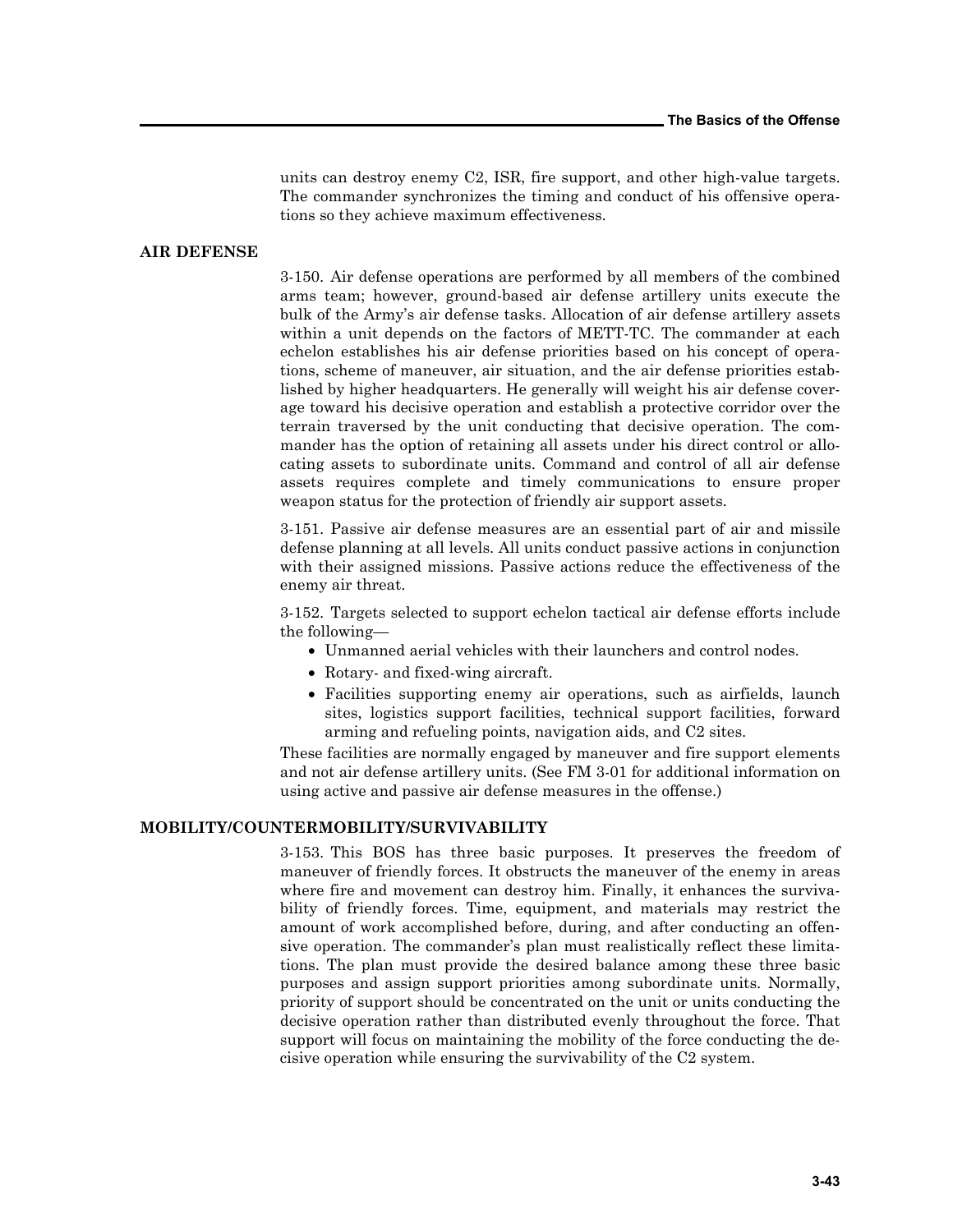#### **Mobility**

3-154. Mobility is key to successful offensive operations. Its major focus is to enable friendly forces to maneuver freely on the battlefield. The commander wants the capability to move, exploit, and pursue the enemy across a wide front. When attacking, he wants to concentrate the effects of combat power at selected locations. This may require him to improve or construct combat trails through areas where routes do not exist. The surprise achieved by attacking through an area believed to be impassable may justify the effort expended in constructing these trails. The force bypasses existing obstacles and minefields identified before starting the offensive operation instead of breaching them whenever possible. Units mark bypassed minefields whenever the factors of METT-TC allow.

3-155. Maintaining the momentum of an offensive operation requires the force to quickly pass through obstacles as it encounters them. This translates to a deliberate effort to capture bridges and other enemy reserved obstacles intact. Using air assault and airborne forces is an effective technique to accomplish this goal. The preferred method of fighting through a defended obstacle is employing an in-stride breach, because it avoids the loss of time and momentum associated with conducting a deliberate breach. The commander plans how and where his forces conduct breaching operations. He plans his breaching operations using a reverse planning sequence from the objective back to the assembly area. FM 3-34.2 addresses breaching operations in more detail.

3-156. Rivers remain major obstacles despite advances in high-mobility weapon systems and extensive aviation support. River crossings are among the most critical, complex, and vulnerable combined arms operations. Rivers are crossed in-stride as a continuation of the attack whenever possible. The size of the river, as well as the enemy and friendly situations, will dictate the specific tactics, techniques, and procedures used in conducting the crossing. Corps engineer brigades contain the majority of tactical bridging assets. (See FM 3-97.13 for additional information on conducting hasty and deliberate river crossings.)

#### **Countermobility**

3-157. Countermobility operations are vital to help isolate the battlefield and protect the attacking force from enemy counterattack, even though force mobility in offensive operations normally has first priority. Obstacles provide security for friendly forces as the fight progresses into the depth of the enemy's defenses. They provide flank protection and deny the enemy counterattack routes. They assist friendly forces in defeating the enemy in detail and can be vital in reducing the amount of forces required to secure a given area. Further, they can permit the concentration of forces for offensive operations in the first place by allowing a relatively small force to defend a large AO. The commander ensures the use of obstacles is fully synchronized with his concept of operations and does not hinder the mobility of the attacking force.

3-158. During visualization, the commander identifies avenues of approach that offer natural flank protection to an attacking force, such as rivers or ridgelines. Staff estimates support this process. Flanks are protected by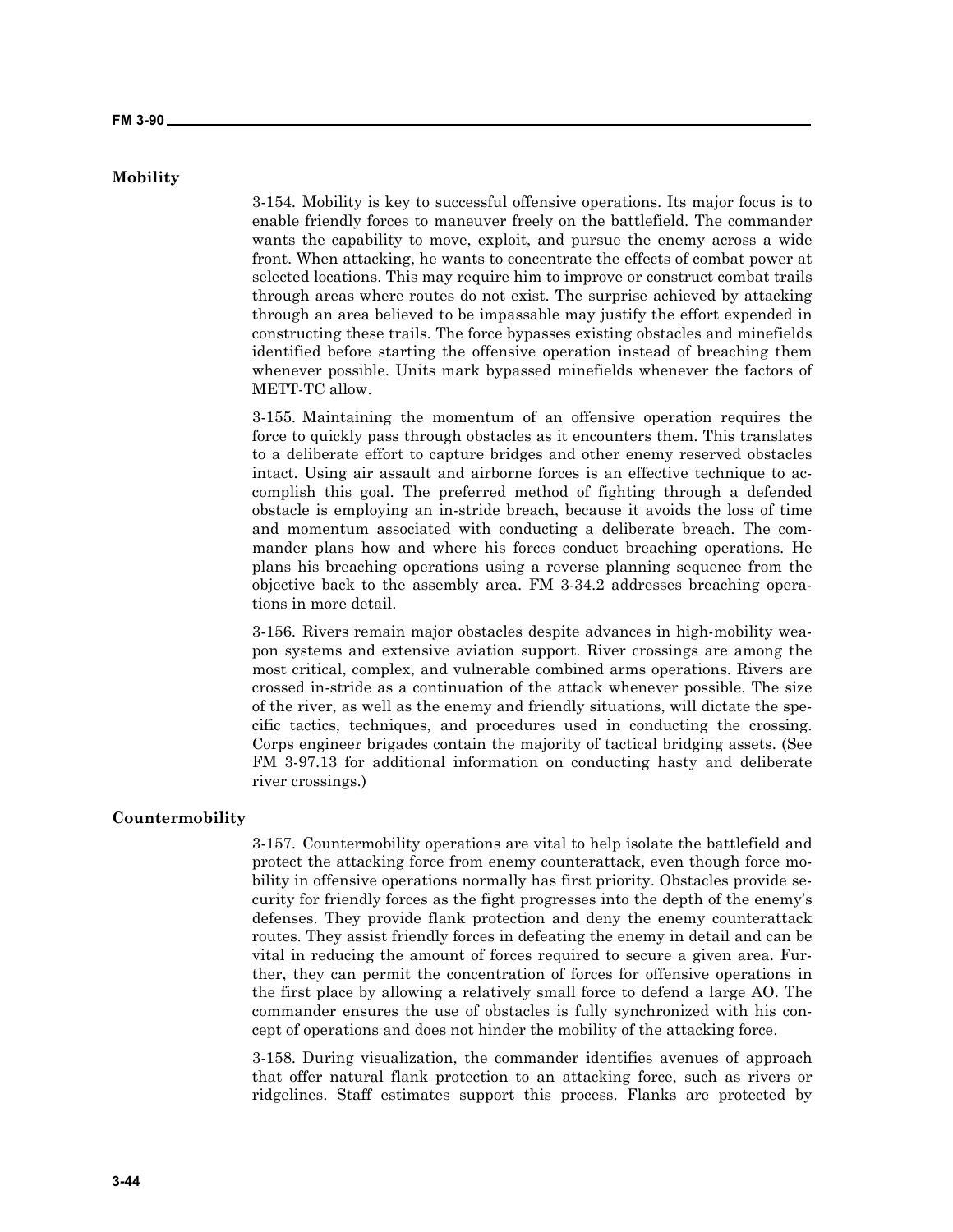destroying bridges, emplacing minefields, and by using scatterable mines to interdict roads and trails. Swamps, canals, lakes, forests, and escarpments are natural terrain features that can be quickly reinforced for flank security.

3-159. Offensive countermobility plans must stress rapid emplacement and flexibility. Engineer support must keep pace with advancing maneuver forces and be prepared to emplace obstacles alongside them. Time and resources will not permit developing the terrain's full defensive potential. The commander first considers likely enemy reactions, then plans how to block enemy avenues of approach or withdrawal with obstacles. He also plans the use of obstacles to contain bypassed enemy elements and prevent the enemy from withdrawing. The plan includes obstacles to use on identification of the enemy's counterattack. Speed and interdiction capabilities are vital characteristics of the obstacles employed. The commander directs the planning for aircraft- and artillery-delivered mines on enemy counterattack routes. The fire support system delivers these munitions in front of or on top of enemy lead elements once they commit to one of the routes. Rapid cratering devices and surface minefields provide other excellent capabilities.

3-160. Control of mines and obstacles, and accurate reporting to all units are vital. Obstacles will hinder both friendly and enemy maneuver. Positive C2 is necessary to prevent the premature activation of minefields and obstacles. (See FM 3-34.1 for additional information on using countermobility obstacles in the offense.)

#### **Survivability**

3-161. Denying the enemy a chance to plan, prepare, and execute an effective response to friendly offensive operations through maintaining a high operational tempo is a key means a commander employs to ensure the survivability of his force. Using multiple routes, dispersion, highly mobile forces, piecemeal destruction of isolated enemy forces, scheduled rotation and relief of forces before they culminate, and wise use of terrain are techniques for maintaining a high tempo of offensive operations. The exact techniques employed in a specific situation must reflect the factors of METT-TC.

3-162. The commander protects his force to deny the enemy the capability to interfere with ongoing operations. That protection also meets his legal and moral obligations to his soldiers. To protect his force, the commander—

- Maintains a high tempo of operations.
- Conducts area security operations.
- Employs operations security (OPSEC) procedures.
- Executes deception operations.
- Conducts defensive information operations.
- Employs camouflage, cover, and concealment.
- Constructs survivability positions for nondisplacing systems and supplies.
- Conducts operations to defend against enemy use of nuclear, biological, and chemical weapons.

Although this list is not all-inclusive, it typifies the measures a commander takes to secure his force during offensive operations.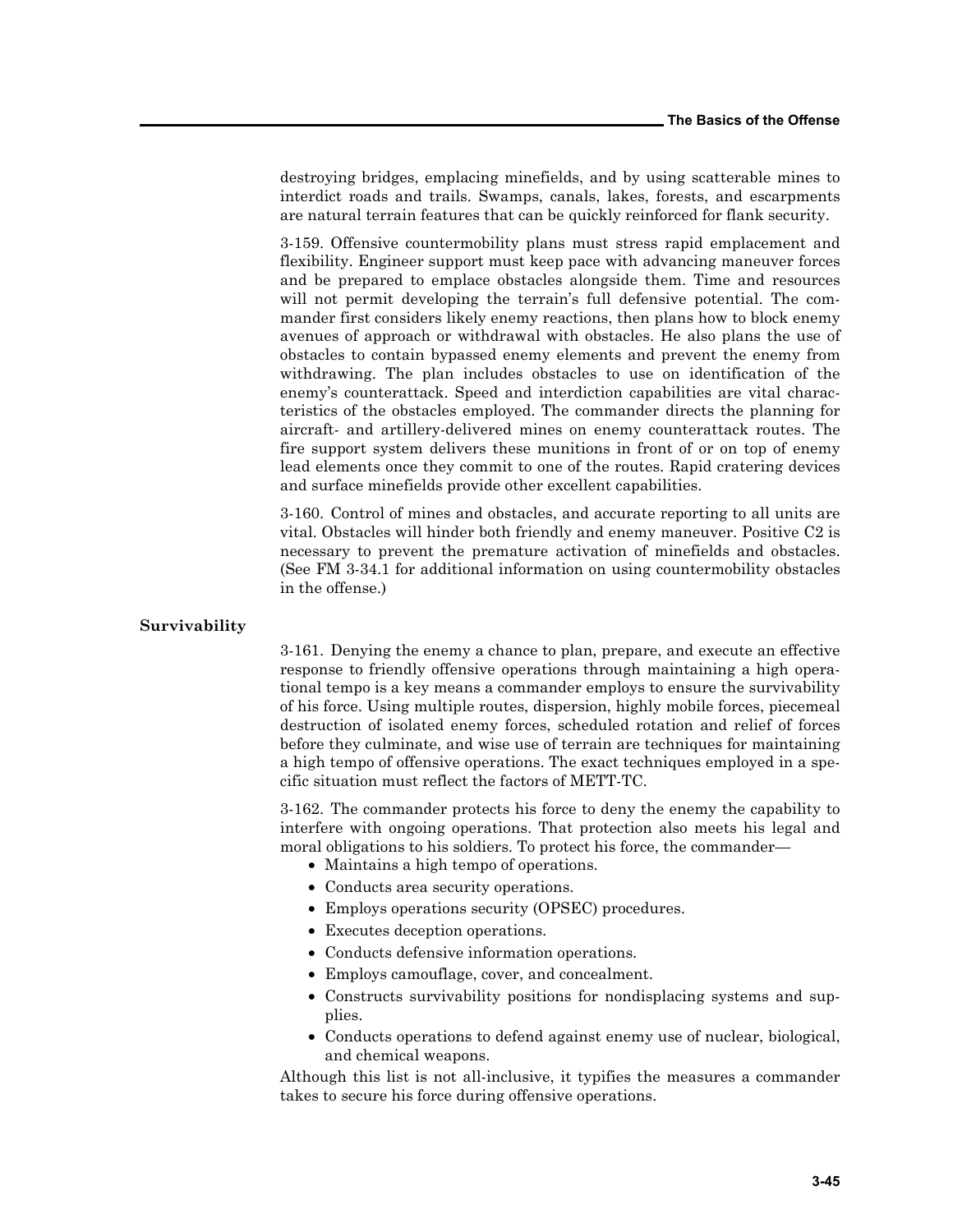3-163. The echelon's OPSEC program and any deception or survivability efforts should conceal from the enemy or mislead him regarding the location of the friendly objective, decisive operation, the disposition of forces, and the timing of the offensive operation. This tends to prevent the enemy from launching effective spoiling attacks. (See FM 3-13 for additional information on OPSEC, deception, and defensive information operations.)

3-164. The commander normally considers the impact of directing the construction of protective emplacements for artillery, air defense units, and logistics concentrations as part of his planning process. This occurs although units do not employ protective positions in the offense as extensively as they do in the defense. The commander may require the hardening of key C2 facilities, especially those with detectable electronic signatures. Maneuver units construct as many fighting positions as possible whenever they halt or pause during offensive operations. They improve existing terrain by cutting reverseslope firing shelves or slots when possible. (See FM 3-34.112 for more information on constructing protective positions.) Forces conducting offensive operations will continue to use camouflage, cover, and concealment. (See FM 3-24.3 for additional information on those topics.)

3-165. The IPB process contributes to survivability by developing products that help the commander protect his forces, including intervisibility overlays and situation templates. Intervisibility overlays help protect the force. If an enemy cannot observe the friendly force, he cannot engage the friendly force with direct-fire weapons. Situation templates also help protect the force. If a commander knows how fast an enemy force can respond to his offensive operations, he can sequence his operations at times and places where the enemy can respond least effectively. This occurs through determining enemy artillery range fans, movement times between enemy reserve assembly area locations and advancing friendly forces, and other related intelligence items.

3-166. The commander integrates NBC defensive considerations into his offensive plans. Implementing many NBC defensive measures slows the tempo, degrades combat power, and may also increase logistics requirements. NBC reconnaissance consumes resources, especially time. Personnel in protective gear find it more difficult to work or fight. The key fundamental of all NBC defense activities is to avoid NBC attacks and their effect whenever possible. Avoidance includes passive and active avoidance measures. The other fundamentals of NBC defense are protection and decontamination. Avoidance and protection are closely linked. (See FM 3-11 for additional information on NBC defensive considerations.)

#### <span id="page-46-0"></span>**COMBAT SERVICE SUPPORT**

3-167. The objective of CSS in offensive operations is to assist the tactical commander in maintaining the momentum. The commander wants to take advantage of windows of opportunity and launch offensive operations with minimum advance warning time. Therefore, logistics and personnel planners and operators must anticipate these events and maintain the flexibility to support the offensive plan accordingly. A key to successful offensive operations is the ability to anticipate the requirement to push support forward, specifically in regard to ammunition, fuel, and water. Combat service support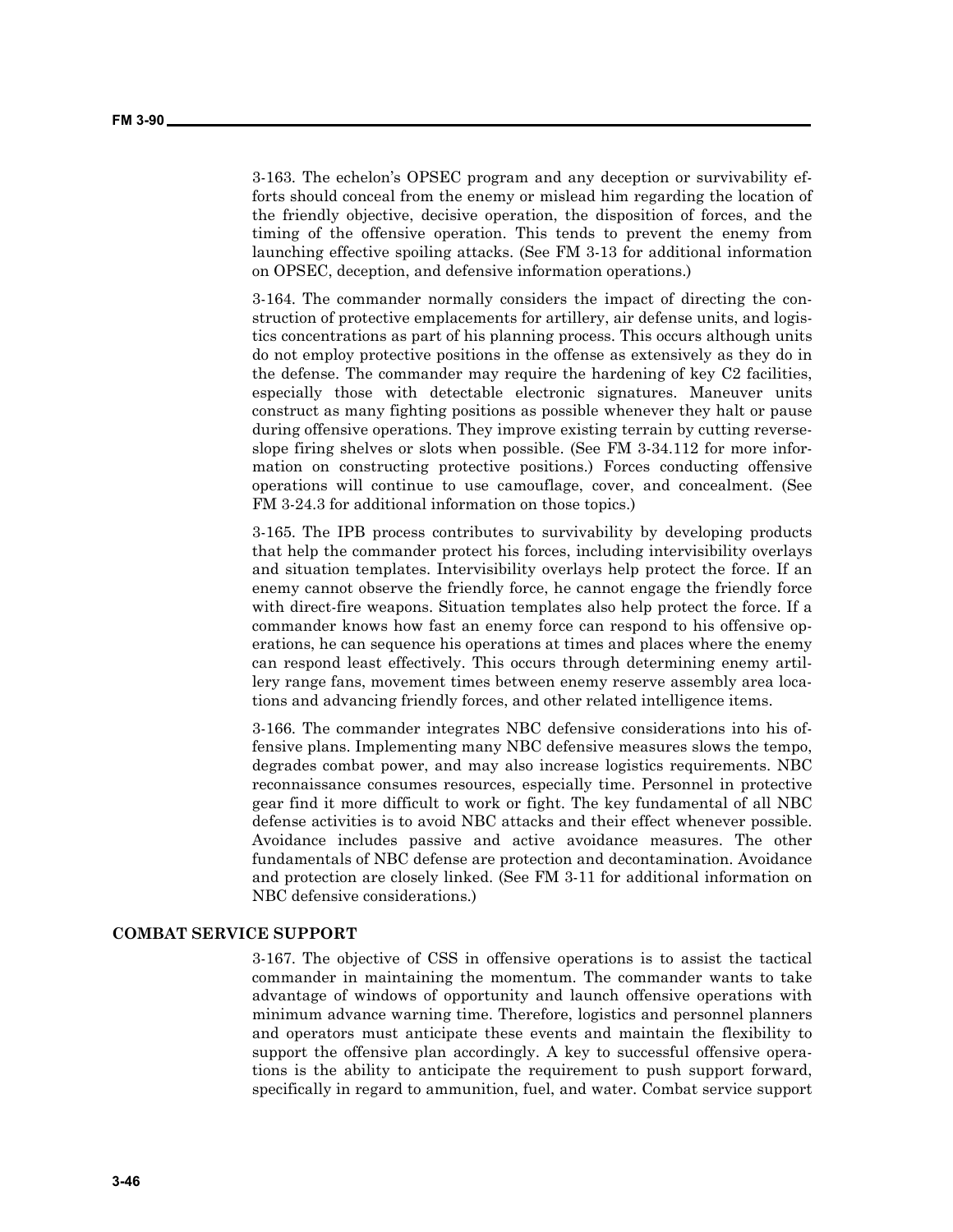commanders must act, rather than react, to support requirements. The existence of habitual support relationships facilitates the ability to anticipate.

3-168. Combat service support maintains momentum of the attack by delivering supplies as far forward as possible. The commander can use throughput distribution and preplanned and preconfigured packages of essential items to help maintain his momentum and tempo. The commander examines his unit's basic load to determine its adequacy to support the operation. He determines his combat load, the supplies carried by his individual soldiers and combat vehicles. His sustainment load consists of what remains of his basic load once his combat load is subtracted. His tactical vehicles carry the sustainment load. The commander also determines the supplies required for likely contingencies. He determines the amount of cross-loading of supplies required by the situation to prevent all of one type of supply from being destroyed by the loss of a single system.

3-169. CSS units and material remain close to the maneuver force to ensure short turnaround time for supplies and services. This includes uploading as much critical materiel—such as POL and ammunition—as possible and coordinating to preclude attempted occupation of a piece of terrain by more than one unit. The commander makes a decision regarding the possibility that CSS preparation for the attack will be detected by enemy forces and give away his tactical plans.

3-170. The availability of adequate supplies and transportation to sustain the operation becomes more critical as it progresses. Supply LOCs are strained, and requirements for repair and replacement of weapon systems mount. Requirements for POL increase because of the distance the combat vehicles of the maneuver force are likely to travel. CSS units in direct support of maneuver units must be as mobile as the forces they support. One way to provide continuous support is to task organize elements of CSS units or complete CSS units with their supported maneuver formations as required by the factors of METT-TC.

3-171. The variety and complexity of offensive operations requires the Army to establish a flexible and tailorable transportation system. There may be a wide dispersion of forces and lengthening of LOCs. Required capabilities include movement control, in-transit visibility of supplies being carried, terminal operations, and mode operations.

3-172. Maintenance assets move as far forward as consistent with the tactical situation to repair inoperable and damaged equipment and to return it to battle as quickly as possible. Crews continue to perform their preventive maintenance checks and services as modified for the climate and terrain in which they find themselves. Battle damage assessment and repair (BDAR) may be critical to sustaining offensive operations. Crews as well as maintenance and recovery teams conduct BDAR to rapidly return disabled equipment for battlefield service by expediently fixing, bypassing, or jury-rigging components. It restores the minimum essential combat capabilities necessary to support a specific combat mission or to enable the equipment to self-recover.

3-173. The burden on medical resources increases due to the intensity of operations and the increased distances over which support is required as the force advances. The commander reallocates medical resources as the tactical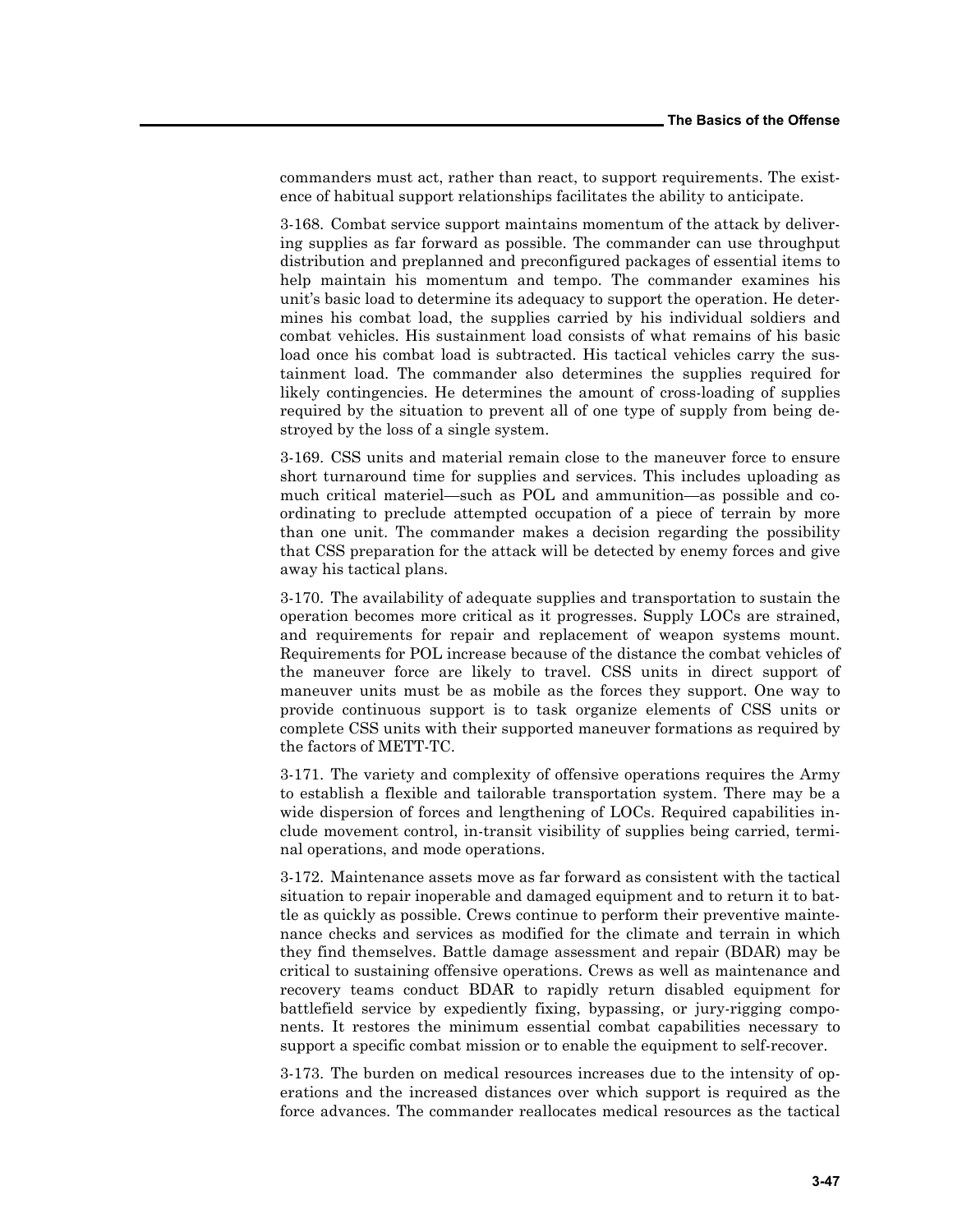situation changes. Medical units can anticipate large numbers of casualties in a short period of time due to the capabilities of modern conventional weapons and the employment of weapons of mass destruction. These mass casualty situations will probably exceed the capabilities of local medical units and require them to alter their normal scope of operations to provide the greatest good for the greatest number. Key factors for effective mass casualty management are on-site triage, emergency resuscitative care, early surgical intervention, reliable communications, and skillful evacuation by air and ground resources.

3-174. Establishing aerial resupply and forward logistics bases may be necessary to sustain maneuver operations such as exploitation and pursuit conducted at great distance from the unit's sustaining base. The unit or support activity at the airlift's point of origin is responsible for obtaining the required packing, shipping, and sling-load equipment. It prepares the load for aerial transport, prepares the pickup zone, and conducts air-loading operations. The unit located at the airlift destination is responsible for preparing the landing zone to accommodate aerial resupply and for receiving the load.

3-175. Raids conducted by ground maneuver forces within the depths of the enemy's rear area tend to be audacious, high-speed, and of short duration. Logistics support is minimal; units carry as much POL and ammunition as possible, taking advantage of any captured enemy supplies. Once the raiding force crosses its LD, only limited, emergency aerial resupply of critical supplies and medical evacuation are feasible because of the absence of a secure LOC. The commander must thoroughly plan for aerial resupply of the raiding force since it entails greater risk than normal operations. Under these conditions, units destroy damaged equipment that is unable to maintain the pace of the operation.

#### <span id="page-48-0"></span>**COMMAND AND CONTROL**

3-176. The commander's mission and intent determine the scheme of maneuver and the allocation of available resources. The commander reduces the scope of the initial mission if only a few resources are available. For example, a commander could tell his subordinates to clear their AOs of all enemy platoon-size and larger forces instead of clearing their areas of operation of all enemy forces if he lacks the time or forces needed to accomplish the latter task.

3-177. All planning for offensive operations address the factors of METT-TC, with special emphasis on—

- Enemy positions, strengths, and capabilities.
- Missions and objectives for each subordinate element and task and purpose for each BOS manager.
- Commander's intent.
- AOs for the use of each subordinate element with associated control graphics.
- Time the operation is to begin.
- Scheme of maneuver.
- Special tasks required to accomplish the mission.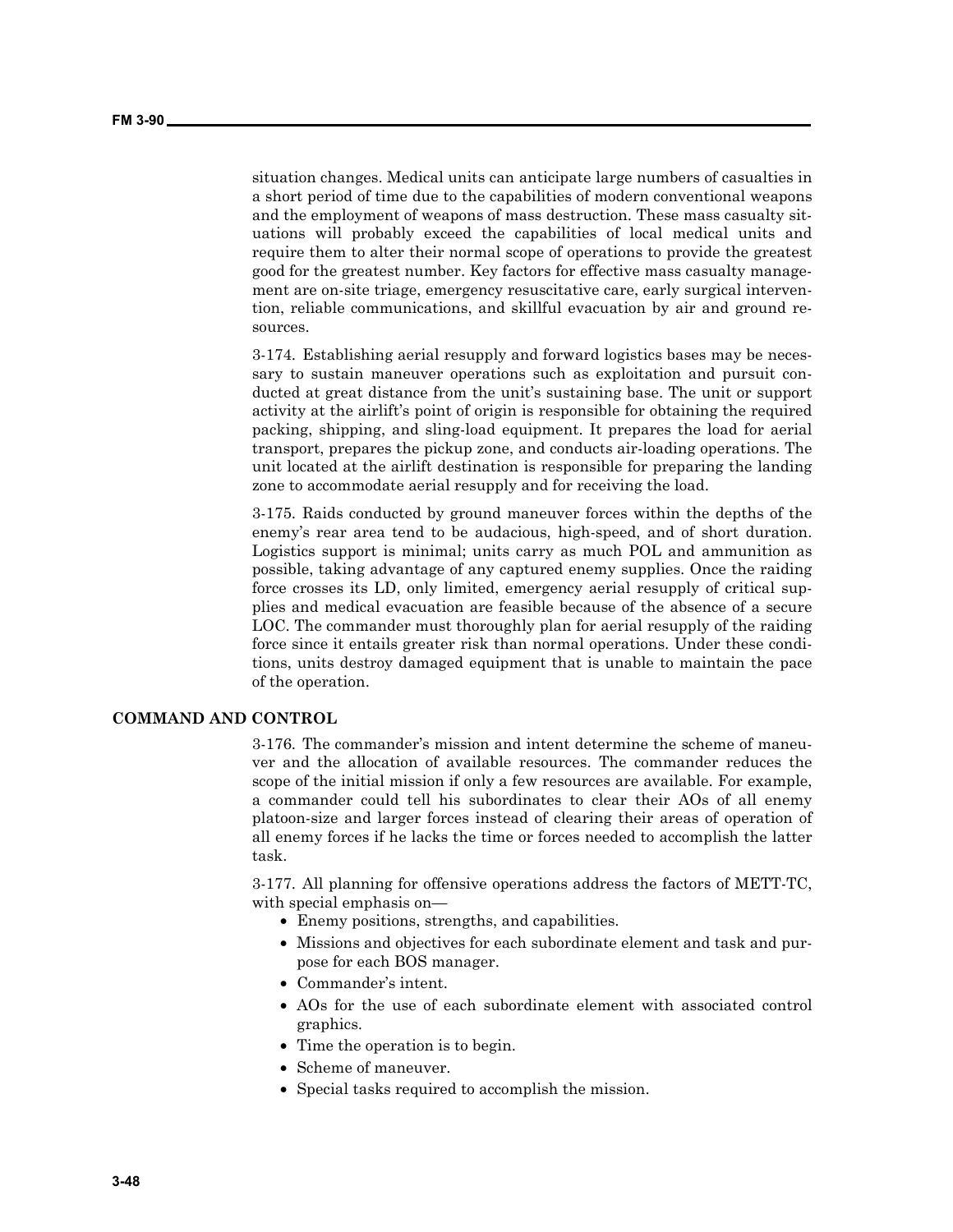- Risk.
- Options for accomplishing the mission.

The commander and his staff translate the unit's assigned mission into specific objectives for all subordinates, to include the reserve. These objectives can involve any type or form of operations. If the type of operation assigned has associated forms, the commander may specify which form to use, but should minimize restrictions on his subordinates' freedom of action. FM 5-0 addresses the military decision making process and the format for plans and orders.

3-178. Prior planning and preparations that result in synchronizing the seven BOS increase a unit's effectiveness when executing operations. However, the fluid nature of combat requires the commander to guide the actions of his subordinates during the execution phase. The commander locates himself where he can best sense the flow of the operation and influence its critical points by redirecting the effects of committed forces or employing his reserve. This normally means that he is well forward in the combat formation, usually with the force designated to conduct the decisive operation. Once he makes contact with the enemy, he quickly moves to the area of contact, assesses the situation, and takes appropriate aggressive actions to direct the continuation of the offensive operation.

3-179. In addition to assigning objectives, commanders at all echelons consider how to exploit advantages that arise during operations and the seizure of intermediate and final objectives. The commander exploits success by aggressively executing the plan, taking advantage of junior leader initiative, and employing trained units capable of rapidly executing standard drills. His reserve also provides a flexible capability to exploit unforeseen advantages.

3-180. The commander always seeks to surprise his opponent throughout the operation. Information operations, such as deception, and the choice of an unexpected direction or time for conducting an offensive operation can result in the enemy being surprised. Surprise delays enemy reactions, overloads and confuses enemy C2, induces psychological shock, and reduces the coherence of his defenses. Tactical surprise is more difficult to achieve once hostilities begin, but it is still possible. The commander achieves tactical surprise by attacking in bad weather and over seemingly impassible terrain, conducting feints and demonstrations, making rapid changes in tempo, and employing sound OPSEC measures.

3-181. The commander should anticipate any requirements to shift his main effort during the offensive to press the fight and keep the enemy off balance. The commander develops decision points to support these changes using both human and technical means to validate his decision points.

3-182. The commander retains the capability to rapidly concentrate force effects, such as fires, throughout the extent of his AO during offensive operations. This capability is also critical to the commander when his force crosses linear obstacles. Lanes and gaps resulting from combined arms breaching operations or occurring naturally typically are choke points. There is a tendency for each subordinate element to move out independently as it completes its passage through the choke point. This independent movement detracts from the ability of the whole force to rapidly generate combat power on the far side of an obstacle.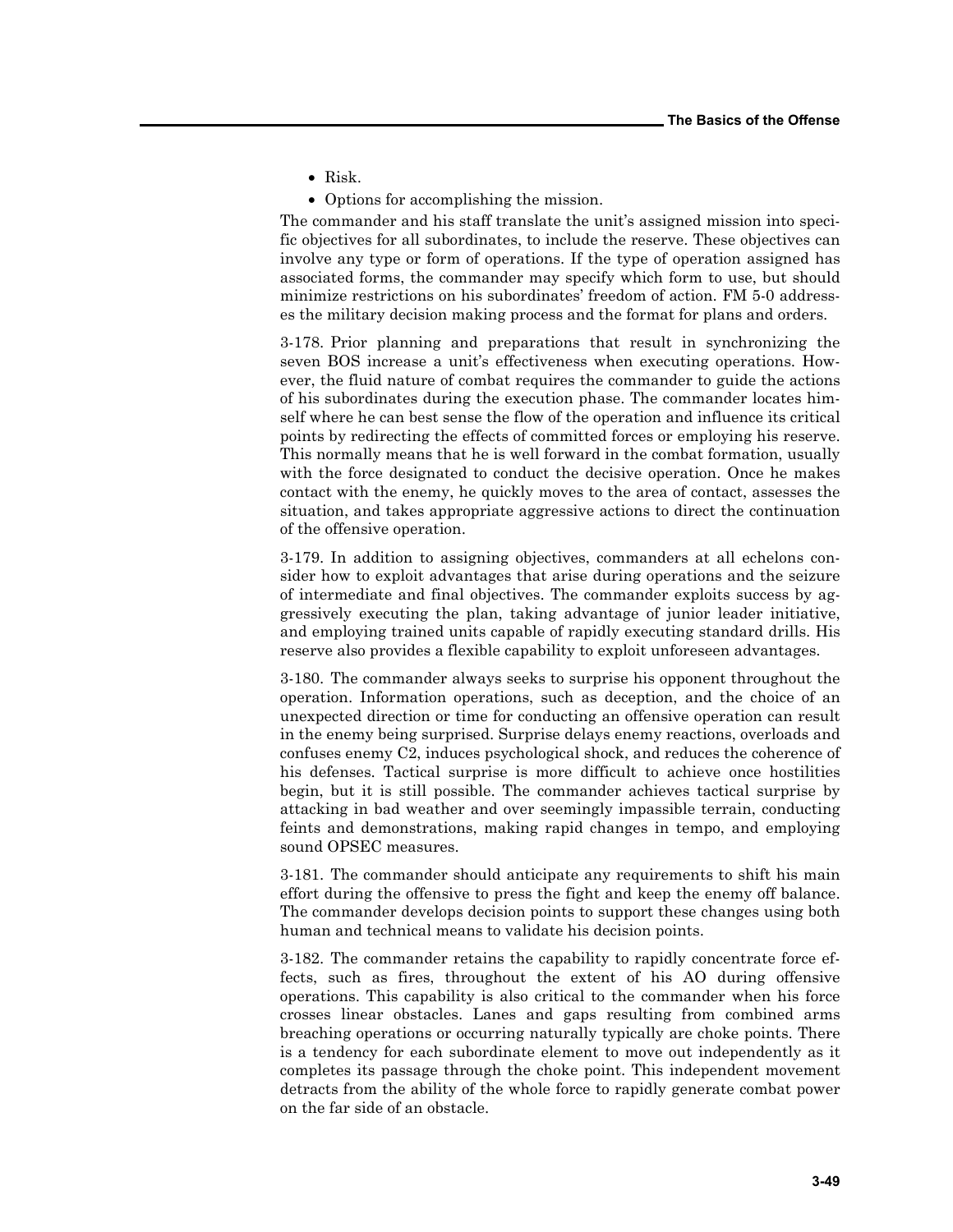3-183. The commander briefs his plan and the plans of adjacent units and higher echelons to his unit's leaders and soldiers. This helps units and soldiers moving into unexpected locations to direct their efforts toward accomplishing the mission. This exchange of information occurs in all operations.

<span id="page-50-1"></span>3-184. The free flow of information between all force elements must be maintained throughout the offensive operation. This requires the commander to maintain communications with all elements of his unit. He plans how to position and reposition his information systems to maintain his common operational picture throughout the operation. The commander plans how to expand his communications coverage to accommodate increased distances as his force advances. Accordingly, he provides for redundant communication means—including wire, radio, visible and ultraviolet light, heat, smoke, audible sound, messengers, and event-oriented communications, such as the casualty-producing device that initiates an ambush.

3-185. A unit with advanced information systems and automated decision aids enjoys reduced engagement times and an enhanced planning process. This assists the unit commander's ability to control the operational tempo of the battle and stay within the enemy's decision making cycle. Greatly improved knowledge of the enemy and friendly situations facilitates the tactical employment of precision fires and decisive maneuver at extended ranges. These digital systems also enhance the commander's freedom to move to those battlefield locations where he can best influence the battle at the critical time and place.

## <span id="page-50-0"></span>**TRANSITION**

3-186. A transition occurs when the commander makes the assessment that he must change his focus from one type of military operation to another. The following paragraphs explain why a commander primarily conducting offensive operations would transition to the defense and describe techniques that a commander can use to ease the transition.

3-187. A commander halts an offensive operation only when it results in complete victory and the end of hostilities, reaches a culminating point, or the commander receives a change in mission from his higher commander. This change in mission may be a result of the interrelationship of the other elements of national power, such as a political decision.

3-188. All offensive operations that do not achieve complete victory reach a culminating point when the balance of strength shifts from the attacking force to its opponent. Usually, offensive operations lose momentum when friendly forces encounter heavily defended areas that cannot be bypassed. They also reach a culminating point when the resupply of fuel, ammunition, and other supplies fails to keep up with expenditures, soldiers become physically exhausted, casualties and equipment losses mount, and repairs and replacements do not keep pace. Because of enemy surprise movements, offensive operations also stall when reserves are not available to continue the advance, the defender receives reinforcements, or he counterattacks with fresh troops. Several of these causes may combine to halt an offense. In some cases, the unit can regain its momentum, but this only happens after difficult fighting or after an operational pause.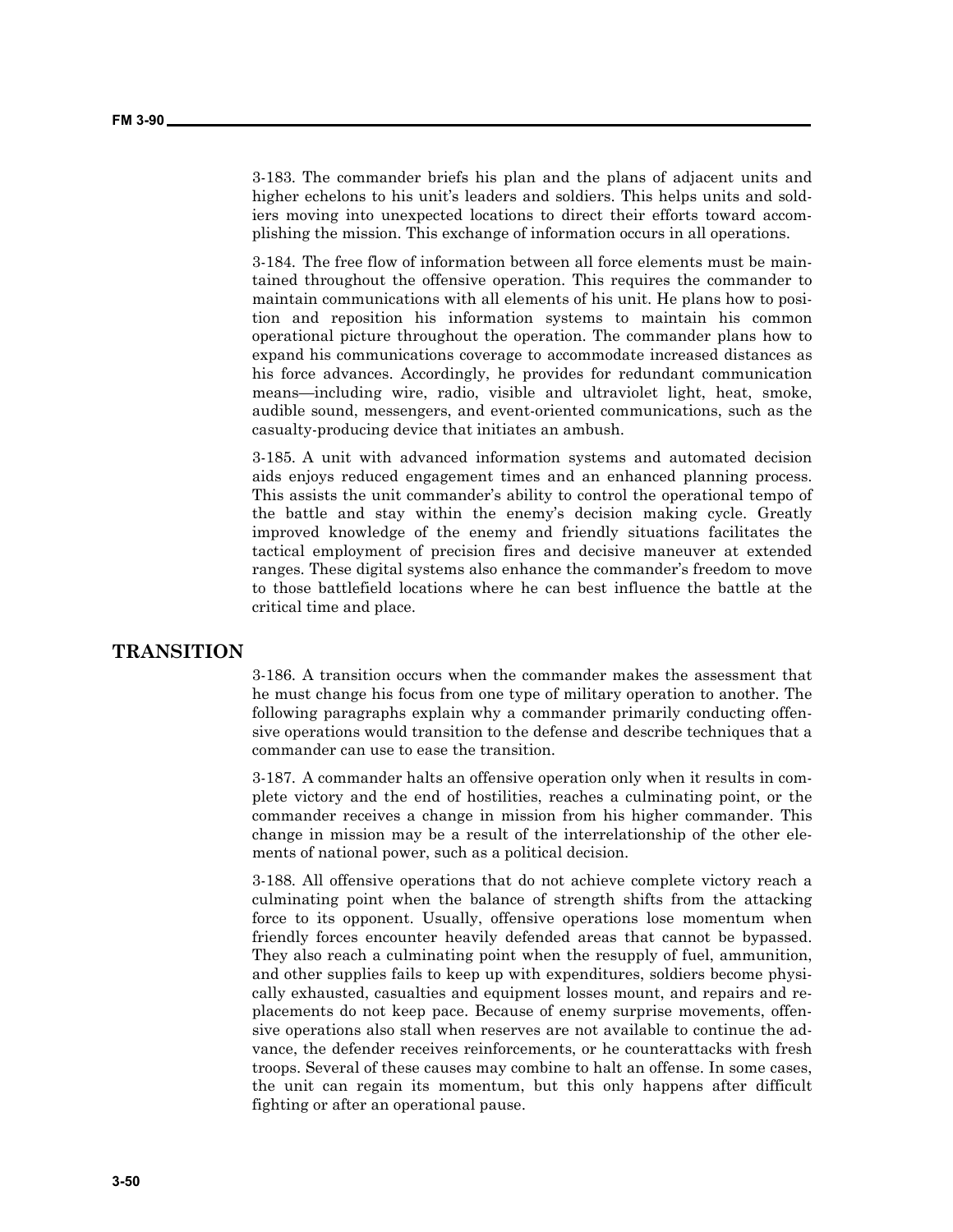3-189. If the attacker cannot anticipate securing decisive objectives before his force reaches its culminating point, he plans a pause to replenish his combat power and phases his operation accordingly. Simultaneously, he prevents the enemy from knowing when the friendly forces become overextended.

3-190. Once offensive operations begin, the attacking commander tries to sense when he reaches, or is about to reach, his culminating point. Before reaching this point, he must transition to some other type of military operation. The commander has more freedom to choose where and when he wants to halt the attack if he can sense that his forces are approaching culmination. He can plan his future activities to aid the defense, minimize vulnerability to attack, and facilitate renewal of the offense as he transitions to branches or sequels of the operation. For example, to prevent overburdening the extended LOCs resulting from the advances away from his sustaining base, some of the commander's subordinate units may move into assembly areas before he terminates the offense to start preparing for the ensuing defensive operation.

3-191. A lull in combat operations often accompanies transition. Civilians may present themselves to friendly forces during this period. The commander must consider how he will minimize the interference of these civilians with his military operations while protecting the civilians from future hostile actions. He must also consider the threat they pose to his force and its operations if enemy intelligence agents or saboteurs constitute a portion of the civilian population encountered.

3-192. A commander anticipating the termination of his offensive operation prepares orders that include the time or circumstances under which the offense transitions to another type of military operation, such as the defense, the missions and locations of subordinate units, and C2 measures. As he transitions from the offense to the defense, a commander takes the following actions:

- Maintains contact and surveillance of the enemy, using a combination of reconnaissance units and surveillance assets to develop the information required to plan future actions.
- Establishes a security area and local security measures.
- Redeploys fire support assets to ensure the support of security forces.
- Redeploys forces based on probable future employment.
- Maintains or regains contact with adjacent units in a contiguous AO and ensures that his units remain capable of mutual support in a noncontiguous AO.
- Transitions the engineer effort by shifting the emphasis from mobility to countermobility and survivability.
- Consolidates and reorganizes.
- Explains the rationale for transitioning from the offense to his soldiers.

3-193. The commander redeploys his air defense assets to cover the force's defensive position. A transition to the defense may require the commander to change his air defense priorities. For example, his top priority may have been coverage of maneuver units in the offense. This may shift to coverage of his long-range sensors and weapons in the defense.